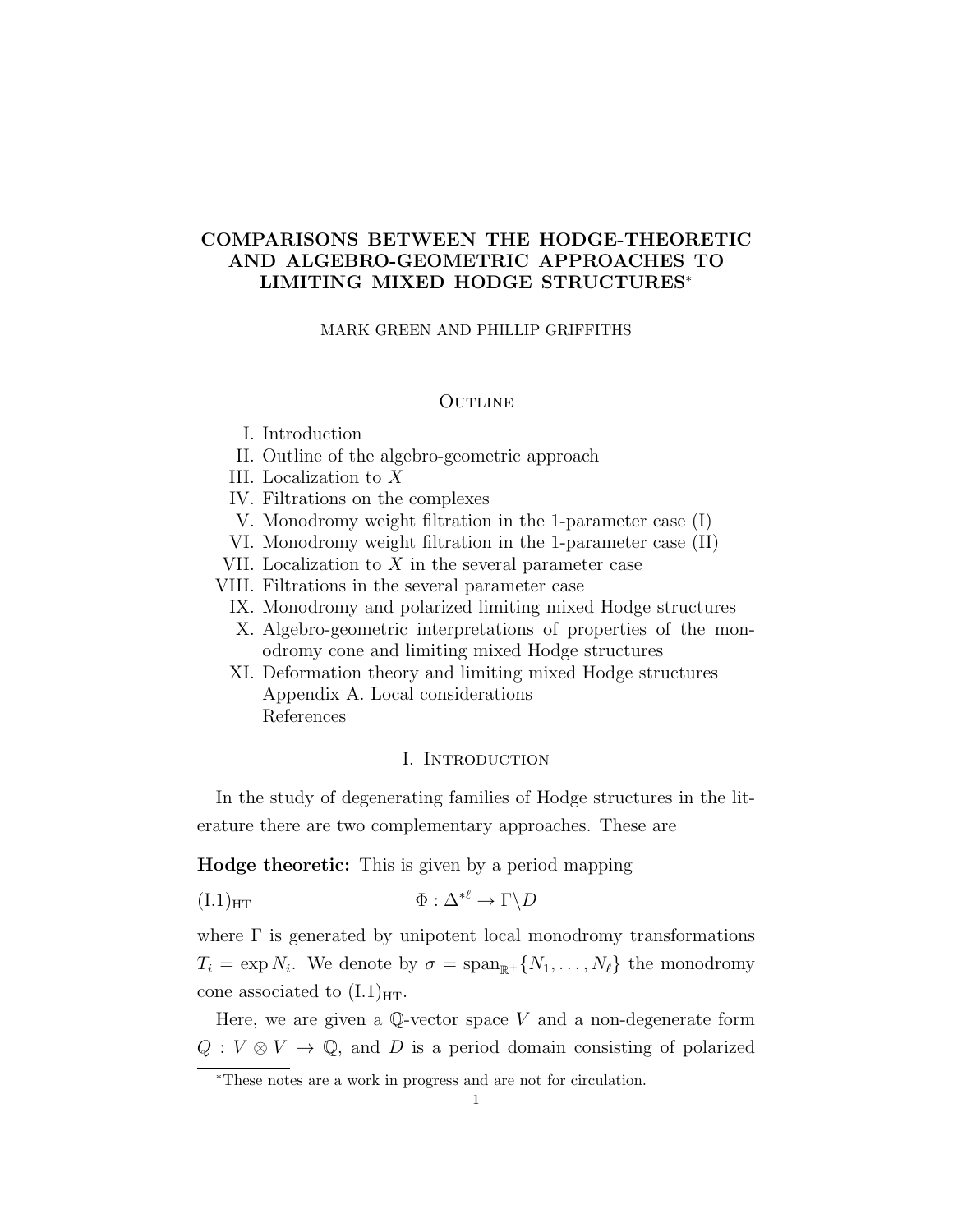Hodge structures of weight *n* given by a filtration  $F^{\bullet} = \{F^n \subset F^{n-1} \subset$  $\cdots \subset F^0 = V_{\mathbb{C}}$  that satisfies the first and second Hodge-Riemann bilinear relations (cf. [CM-SP] and [Ca]). We set  $G = Aut(V, Q)$  and then the monodromy transformation around the  $i<sup>th</sup>$  coordinate axis in  $\Delta^{\ell}$  is given by  $T_i \in G$ .

Complex algebro-geometric: This is given by the Hodge-theoretic properties associated to a projective family

$$
(\text{I.1})_{\text{AG}} \qquad \qquad \pi: \mathfrak{X} \to \Delta^{\ell}
$$

which has the local form  $(I.7)$  below of semi-stable reduction (cf. [AK]). We assume that the restriction

$$
\pi: \mathfrak{X}^* \to \Delta^{*\ell}
$$

of  $(L1)_{AG}$  to  $\Delta^{*ell}$  has smooth fibres and that the local monodromies around the coordinate axes in  $\Delta^{\ell}$  are unipotent.

In what follows we will frequently use the notation  $S^*$  both for the domain of a period mapping  $\Phi : S^* \to \Gamma \backslash D$  and the parameter space for a family of smooth varieties  $\mathfrak{X}^* \to S^*$ , and by S a smooth variety containing  $S^*$  as an open set where  $S^* = S \ T$  with T being a normal crossing divisor. Then in  $(L1)_{\text{HT}}$  and  $(L1)_{\text{AG}}$  we have  $S = \Delta^{\ell}, S^* = \Delta^{*\ell}$ and T = union of the coordinate hyperplanes in  $\Delta^{\ell}$ . We will denote by  $X_s$  the fibre  $\pi^{-1}(s)$  for  $s \in S$  and by  $X = \pi^{-1}(s_0)$  when  $S = \Delta^{\ell}$  and  $s_0$ is the origin. It will be assumed that  $X$  is connected of dimension  $d$ .

There are three main purposes of these notes. One is to compare the approaches  $(L1)_{\text{HT}}$  and  $(L1)_{\text{AG}}$ . For 1-parameter families  $(\ell = 1)$  the asymptotic analysis of  $(L1)_{\text{HT}}$  is due to Schmid [Sc], and the algebrogeometric analysis of  $(L1)_{AG}$  and tight connection to  $|Sc|$  is carried out in the basic work [St1].

For general families the asymptotic analysis of  $(L1)_{\text{HT}}$  was initiated in  $[CKS1]$ ,  $[CKS2]$ ,  $[Kas1]$  and  $[KK]$ . Concerning  $(L1)_{AG}$  the direct extension of some of [St1] is done in a number of papers, frequently in the setting of logarithmic geometry; cf. [Fu1] and the references cited there. There is an extensive literature centering around  $(L1)_{\text{HT}}$ ,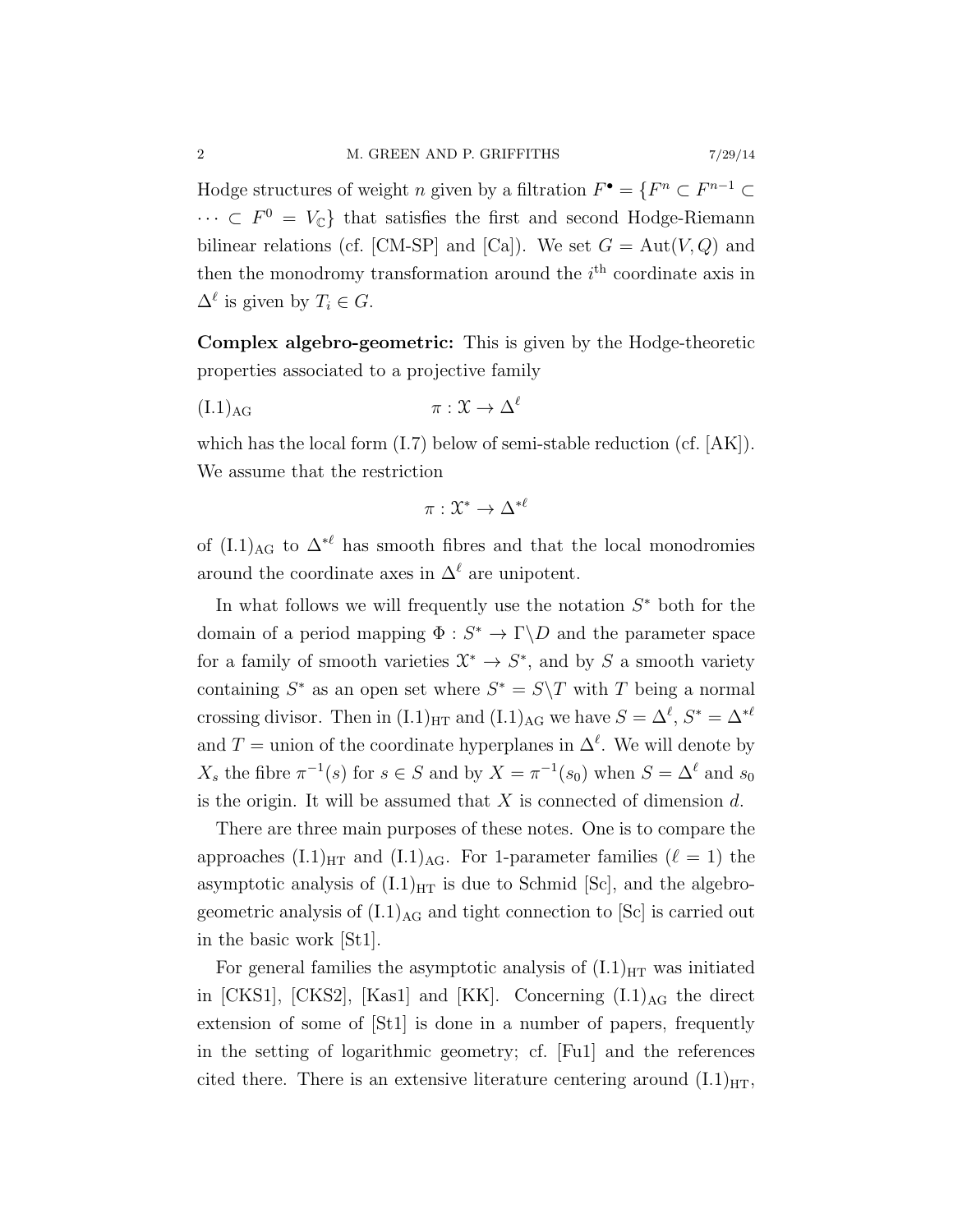and there is also one centering around  $(L1)_{AG}$  in both the local case above and the global case of  $\mathfrak{X} \to S$  where X and S are complete algebraic varieties.<sup>1</sup> We shall not attempt to give here an account of the literature, but rather refer to the references in the articles [C1] and [C2] by Cattani for  $(I.1)_{\text{HT}}$  and by Brosnan-El Zein [BE-Z] for  $(I.1)_{\text{AG}}$ which appeared in the recently published volume  $[C^{\dagger}]$  on Hodge theory arising from the 2010 summer school held at ICTP in Trieste.

In order to carry out the comparison between the approaches to  $(L1)_{\text{HT}}$  and  $(L1)_{\text{AG}}$  we shall need to review, and in some cases amplify, what is known about  $(L1)_{AG}$  for general  $\ell$ . As will be explained more fully in Section II below, we shall do this in two steps, labelled (A) and (B) there. Step (A) consists of summarizing some of what is known about  $(I.1)_{AG}$  in the 1-parameter case  $\ell = 1$ . Here we closely follow the original work [St1] and the nice presentation in Chapter 11 of [PS]. We shall verbally describe the main conceptual ideas, the point being to prepare the way for step (B), which is to explain how the analogous formulation of the conceptual ideas enables one to know how to take the technical steps that are needed to extend the theory from the 1 parameter case to the several parameter case in  $(L1)_{AG}$ .

As second purpose of these notes is the following: In the setting of  $(L1)_{\text{HT}}$  Deligne predicted from the results that hold in the  $\ell$ -adic case using the Weil conjectures three remarkable properties of monodromy cones (cf. [CK] and [CKS1]):

- $(I.2)(i)$  the weight filtration  $W(N)$  is independent of  $N \in \sigma$ ;
- (I.2)(ii) the compatibility of the weight filtrations among the faces of  $\sigma$ ;
- $(1.2)$ (iii) the vanishing of the Koszul homology groups  $H_p(N_1, \dots, N_\ell; V)$ in positive weight (purity).

<sup>&</sup>lt;sup>1</sup>The penultimate story here is the Hodge theory of maps and the decomposition theorem (cf. [M], [dC] and [dCM]).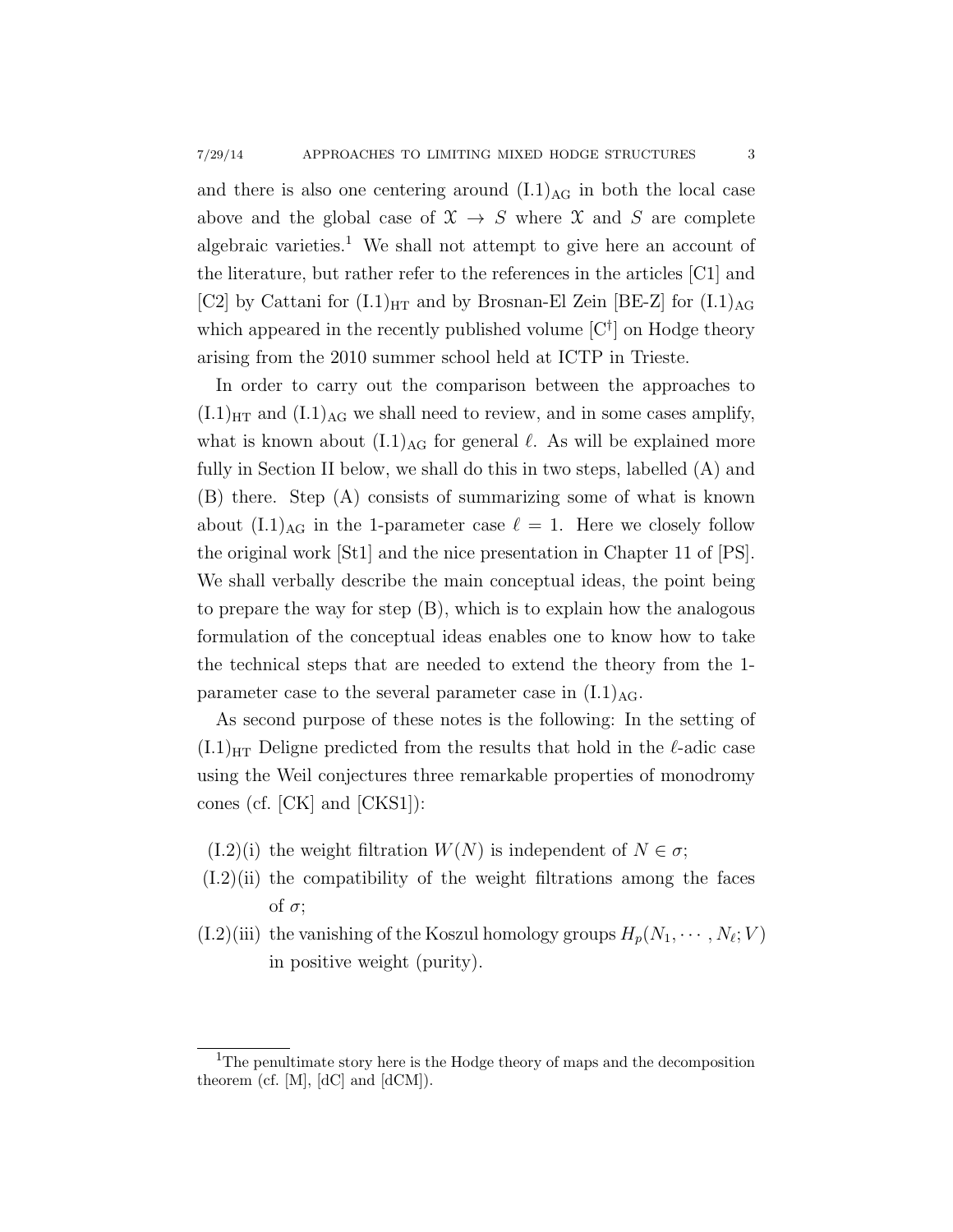Regarding  $(I.2)(i)$ , given a finite dimensional vector space E and a nilpotent endomorphism  $A \in End(E)$ , there is a unique weight filtration  $W(A)$ , central at zero and characterized by

- $A: W_k(A) \to W_{k-2}(A)$
- $A^k$ :  $\operatorname{Gr}_{k}^{W} E \xrightarrow{\sim} \operatorname{Gr}_{-k}^{W} E$  is an isomorhpism for  $k \geq 0$ .

Each  $N \in \sigma$  then has a weight filtration, and  $(I.2)(i)$  says that these are the same for all N; thus, one may set  $W(\sigma) = W(N)$  for any  $N \in \sigma$ .

Regarding (I.2)(ii), given a vector space E, a filtration  $W_0$  on E, and a nilpotent endomorphism  $A$  that preserves  $W_0$ , we denote by  $\operatorname{Gr}_{k}^{W_0} A \in \operatorname{End}(\operatorname{Gr}_{k}^{W_0} E)$  the induced endomorphism. Then a weight filtration of A relative to  $W_0$  is a filtration W of E such that

- $AW_k \subset W_{k-2}$ ,
- $\bullet \,\, W\, {\rm Gr}^{W_0}_k\, E = W\big( {\rm Gr}^{W_0}_k\, A\big).$

The notation  $W \operatorname{Gr}_{k}^{W_0} E$  means the filtration on  $\operatorname{Gr}_{k}^{W_0} E$  induced by W. There is at most one such  $W$ , and we will be interested in the situation when  $W = W(A)$ . Taking the case  $\ell = 2$  in (I.2)(ii), compatibility means that  $W(N)$  is a weight filtration of  $N_1$ , relative to  $W(N_2)$ . In general, there is an extension of this to a general  $\sigma$  and its faces (cf.  $|CK|, (3.3)$  on page 113).

Further Hodge-theoretic properties of  $(L1)_{\text{HT}}$  that are proved in [CKS1] and are here stated in the case  $\ell = 2$  are

- $(1.3)(i)$  for each  $s_2 \neq 0$ , the limit of  $\Phi(s_1, s_2)$  as  $s_2 \to 0$  gives a limiting mixed Hodge structure  $\Phi(s_1, 0)$ , and when  $s_1$  varies this gives a variation of limiting mixed Hodge structure in the sense of  $[SZ]$  and  $[E-Z];^2$
- (I.3)(ii) for  $\Delta_{\lambda} = \{(s, \lambda s)$  where  $\lambda \neq 0, \infty\}$ , the restriction  $\Phi_{\lambda}$  of  $\Phi$  to  $\Delta_{\lambda}^{*}$  gives a 1-parameter case of  $(I.1)_{\text{HT}}$ , and the equivalence class of limiting mixed Hodge structures given by the limit of  $\Phi(s, \lambda s)$  as  $s \to 0$  is independent of  $\lambda$ ;

<sup>&</sup>lt;sup>2</sup>In these references the notion of variation of mixed Hodge structures is discussed. Here we are adding the additional conditions that we have limiting mixed Hodge structures; these may readily be included in the theory developed in loc. cit.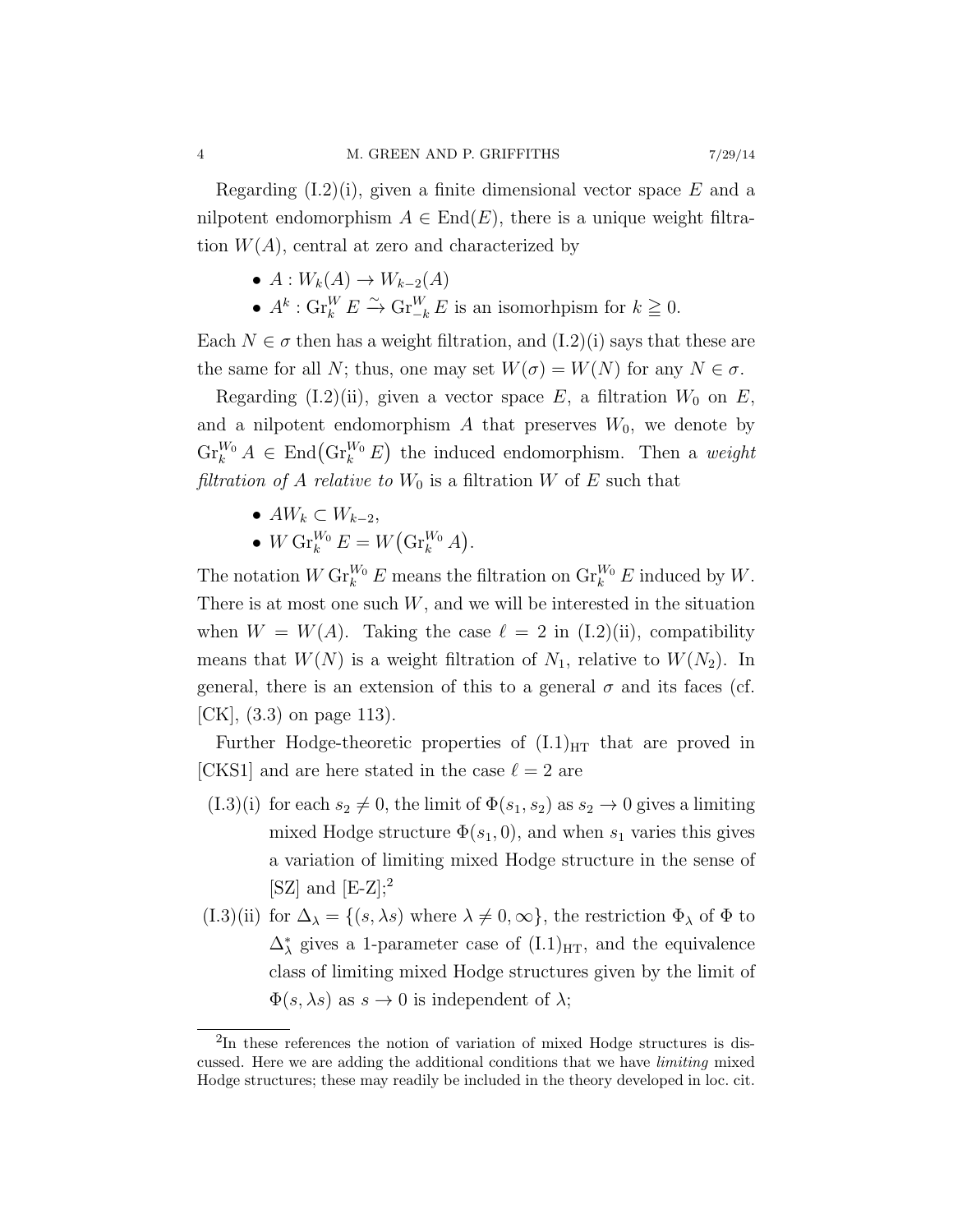$(1.3)(iii)$  the limit as  $s_2 \rightarrow 0$  in the sense of [SZ] of the mixed Hodge structures  $\Phi(s_1, 0)$  exists as a limiting mixed Hodge structure and its equivalence class is equal to  $\Phi_{\lambda}(0)$ .

In the picture below the limit in (I.3)(i) corresponds to  $\Delta_{s_2}$ , that in (I.3)(ii) to  $\Delta_{\lambda}$ , and that in (I.3)(iii) to  $\Delta_{s_2}$  followed by  $\Delta_{s_1}$ .



Figure 1

One may informally say that the best results that can be defined are in fact true.

To establish some notations and terminology we recall that a mixed Hodge structure is given by  $(V, W, F^{\bullet})$  where W is an increasing weight filtration on V,  $F^{\bullet}$  is a decreasing Hodge filtration on  $V_{\mathbb{C}}$ , and where  $F^{\bullet}$ induces on each  $\text{Gr}_k^W V$  a Hodge structure of weight k. A limiting mixed *Hodge structure* is given by a mixed Hodge structure  $(V, W, F^{\bullet})$  where  $W = W(N)$  is the weight filtation associated to a nilpotent endomorphism  $N \in End(V)$ . A polarized limiting mixed Hodge structure has the additional data of a bilinear form Q with  $N \in \text{End}_{\mathcal{O}}(V)$ , and where the polarization conditions  $(2.2)$  in  $[CK]$  are satisfied. Finally, two limiting mixed Hodge structures  $(V, W(N), F^{\bullet})$  and  $(V, W(N), F^{\bullet})$  are said to be equivalent if

$$
F^{\prime \bullet} = \exp(\lambda N) \cdot F^{\bullet}
$$

for some  $\lambda \in \mathbb{C}$ . We note that equivalent mixed Hodge structures induce the same Hodge structures on  $\operatorname{Gr}_k^{W(N)}V$ , and also on the 2-step mixed Hodge structures on  $W_k(N)/W_{k-2}(N)$ . The equivalence class of a limiting mixed Hodge structure will be denoted  $(V, W, [F^{\bullet}])$ .

Finally there is the issue of identifying the limiting mixed Hodge structures in  $(I.3)(i)$ –(iii) in the algebro-geometric case  $(I.1)_{AG}$ . In [Fu1], the methods in [St1] are extended to show that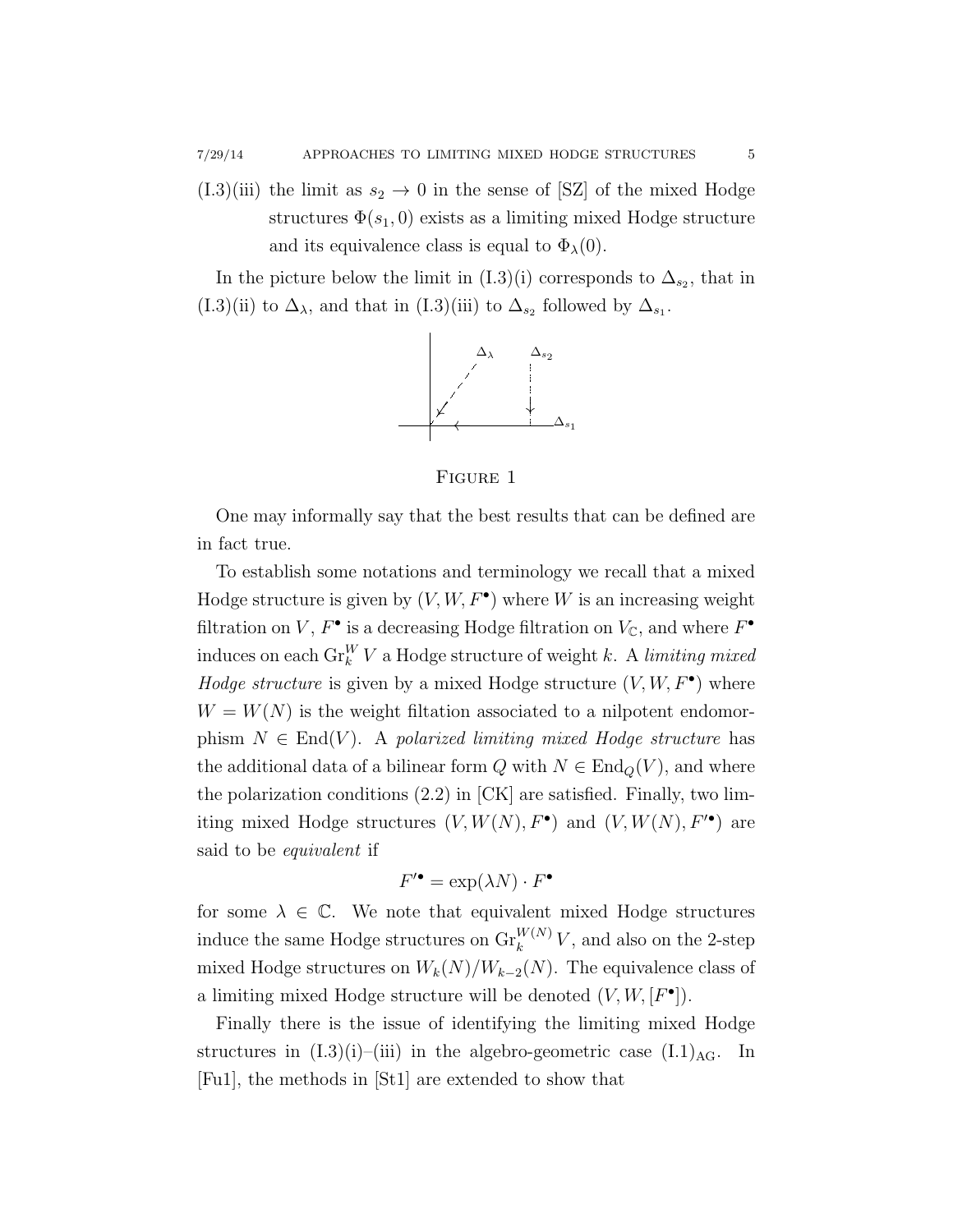(I.4) the groups  $\mathbb{H}^n\left(\Omega^\bullet_{\mathfrak{X}/S}(\log \mathcal{Y}) \otimes \mathcal{O}_{X_s}\right)$  give mixed Hodge structures for each  $s \in S$ .

As will be discussed below, these are limiting mixed Hodge structures that will be naturally identified with those in  $(L3)(i)$ –(ii).

More precisely, there is a mixed Hodge structure  $(V, W, F^{\bullet})$  where  $V_{\mathbb{C}} = \mathbb{H}^n(\Omega_{X/S}^{\bullet}(\log \mathcal{Y}) \otimes \mathcal{O}_X)$  and where the Hodge filtration  $F^{\bullet}$  is induced from the bétè filtration on  $\Omega_{X/S}^{\bullet}(\log \mathcal{Y}) \otimes \mathcal{O}_X$ . The Q-structure on  $V_{\mathbb{C}}$ , i.e., the  $\mathbb{Q}\text{-vector space }V$  with  $V\otimes\mathbb{C}\cong V_{\mathbb{C}}$ , is somewhat subtle to define. A very nice approach to this, using logarithmic structures, is in [St2] and is used in [PS], [Fu1]. These methods may be adapted to the several parameter case as presented below and, since this is not directly relevant to the central points we are seeking to make, will not be taken up here.

To complete the second purpose of these notes we need to first show that these mixed Hodge structures are limiting mixed Hodge structures and that the properties  $(I.2)(i)$ – $(i)$  and  $(I.3)(i)$ – $(iii)$  hold for them. The essential point in  $(I.2)(i)$  is to compare two filtrations W and  $W(N)$  on the space  $\mathbb{H}^n(\Omega^\bullet_{\mathfrak{X}/S}(\log \mathcal{Y}) \otimes \mathcal{O}_X)$ . Here W is the filtration induced on this space by a filtration (VIII.9) on the complex of sheaves  $A^{\bullet}$  given by (VIII.3) and that is quasi-isomorphic to  $\Omega_{X/S}^{\bullet}(\log \mathcal{Y}) \otimes \mathcal{O}_X$ . This filtration in  $A^{\bullet}$  then induces the filtration W on  $\mathbb{H}^n(A^{\bullet}) \cong \mathbb{H}^n(\Omega^{\bullet}_{X/S}(\log \mathcal{Y}) \otimes \mathcal{O}_X)$ . The other filtration is the monodromy filtration  $W(N)$ . Under the assumption that  $(L1)_{AG}$  is a projective family, an argument using the full strength of the Hodge-Riemann bilinear relations gives that  $W = W(N)$ . This proves that  $(V, W, F^{\bullet})$  is a limiting mixed Hodge structure, and examination of the argument then gives  $(I.2)(i)$  in the case  $(I.1)_{AG}$ .

As for  $(I.2)$ (ii) in the algebro-geometric case, we suppose that  $\ell = 2$ and set  $X_{(s_1,s_2)} = \pi^{-1}(s_1,s_2)$ . Referring to Figure 1 above, the family over  $\Delta_{s_2}$  gives a limiting mixed Hodge structure with weight filtration  $W(N_2)$ . Call this family  $(V, W(N_2), F^{\bullet}_{(s_1,0)}) =: V_{(s_1,0)}$ . Then  $\text{Gr}^{W(N_2)}V_{(s_1,0)}$  is a variation of Hodge structure over  $\Delta_{s_1}^*$  with monodromy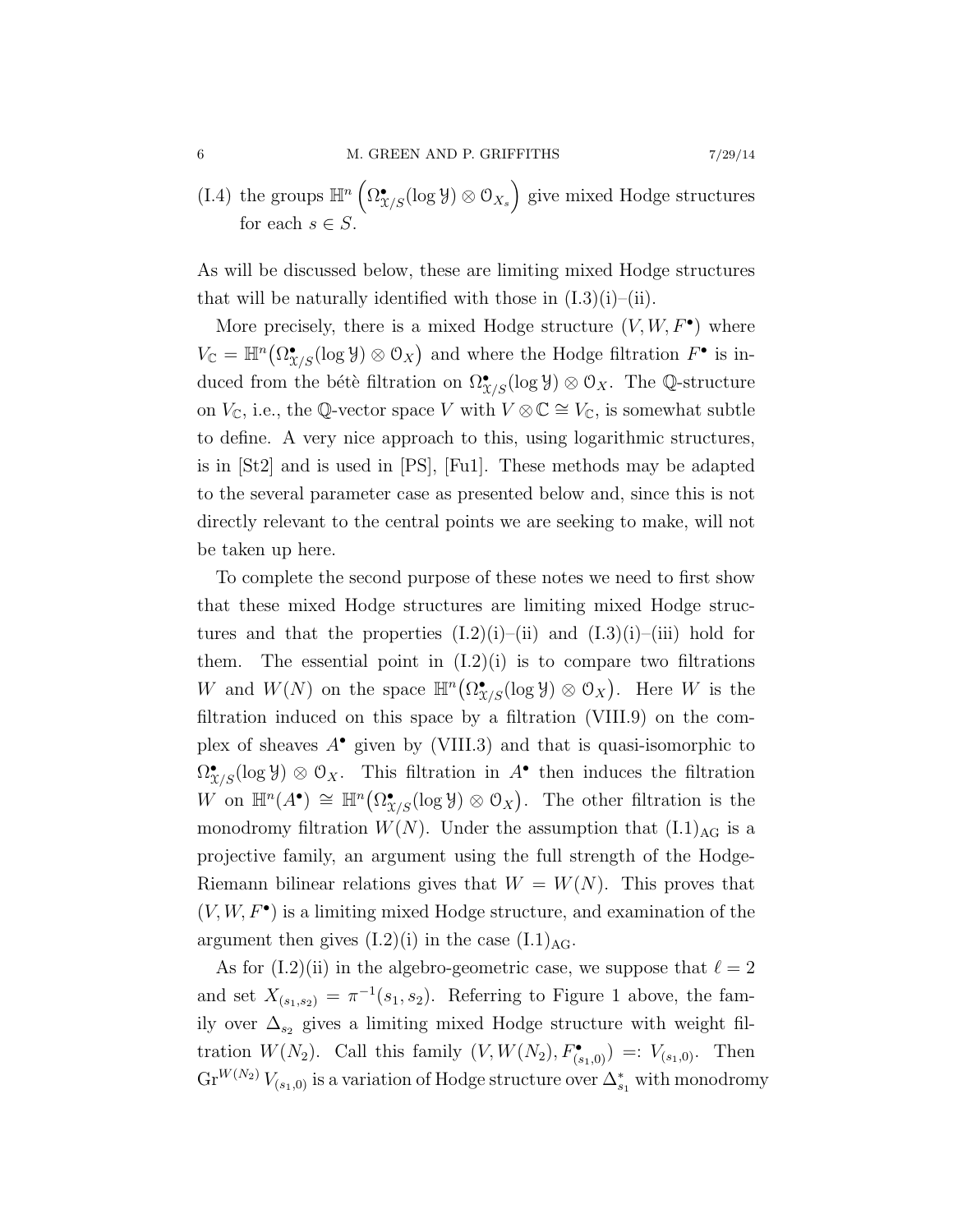logarithm  $N_1$ . Thus on  $\text{Gr}^{W(N_2)}V_{(s_1,0)}$  there is an induced action  $\text{Gr}^{W(N_2)}V_1$ , and it has a monodromy weight filtration  $W(\text{Gr}^{W(N_2)} N_1)$ . On the other, on  $\Delta_{\lambda}$  there is the monodromy logarithm  $N = N_1 + N_2$ , and the result is that  $W(N)$  is weight filtration of  $N_1$  relative to  $W(N_2)$ .

A third purpose of these notes is this: Letting  $s = (s_1, \ldots, s_\ell)$  denote a point in  $\Delta^{*ell}$  and  $s_0 = (0, \ldots, 0)$  the origin, in each of the cases  $(I.1)_{\text{HT}}$  and  $(I.1)_{\text{AG}}$ , there is an equivalence class of limiting mixed Hodge structures associated to the limit of the Hodge structures as  $s \to s_0$ . In the case  $(I.1)_{\text{HT}}$  this equivalence class of limiting mixed Hodge structures is polarized by the nilpotent cone  $\sigma$ <sup>3</sup>. Denoting by  $X = \pi^{-1}(s_0)$  the fibre over the origin, in the case  $(L1)_{AG}$  there is defined a subspace

$$
(I.4) \t\t T_{s_0} \subset T_X \operatorname{Def}(X)
$$

where  $Def(X)$  is the Kuranishi space parametrizing the versal germ of deformations of X and  $T_X \text{Def}(X)$  is its Zariski tangent space ([Pa]). Here, for simplicity of exposition we are assuming that the natural map  $T_{s_0} \Delta^{\ell} \to T_X \operatorname{Def}(X)$  is injective with image  $T_{s_0}$ . We will see that

$$
(I.3)_{\mathrm{HT}} \qquad \qquad T_{s_0} \cong \sigma_{\mathbb{C}} =: \sigma \otimes \mathbb{C}
$$

and that, setting  $\mathcal{Y} = \pi^{-1}$  (union of the coordinate hyperplanes in  $\Delta^{\ell}$ ),

$$
(I.3)_{AG} \tT_{s_0} \subset \mathbb{E} \mathrm{xt}^1_{\mathcal{O}_X} \left( \Omega^1_{\mathcal{X}_{\epsilon}/\Delta(\epsilon)^{\ell}}(\log \mathcal{Y}) \otimes \mathcal{O}_X, \mathcal{O}_X \right).
$$

Here,  $\mathfrak{X}_{\epsilon}$  is a 1<sup>st</sup> order neighborhood of X in X and  $\Delta(\epsilon) = \operatorname{Spec} \mathbb{C}[\epsilon]$ where  $\epsilon^2 = 0$ . Using the identification  $(L.3)_{\text{HT}}$ , in the open set

$$
T_{s_0}^{\circ} = \{ \xi = \Sigma z_i N_i, z_i \neq 0 \} \subset T_{s_0}
$$

each point  $\xi$  determines a mixed Hodge structure  $(V, W(\sigma), F_{\xi}^{\bullet})$  where

$$
F_{\xi}^p = F^p \mathbb{H}^n \left( \Omega^{\bullet}_{\mathfrak{X}_{\epsilon}/\Delta(\epsilon)^{\ell}}(\log \mathcal{Y}) \otimes \mathcal{O}_X \right).
$$

<sup>&</sup>lt;sup>3</sup>This means that the bilinear forms  $\widetilde{Q}_k$  defined in [CK] by Q and each N on the primitive spaces  $(\mathrm{Gr}_k^{W(N)} V)_{\text{prim}}$  satisfy the first and second Hodge-Riemann bilinear relations. We note that the primitive spaces  $(\mathrm{Gr}_k^{W(N)}V)_{\text{prim}}$  and bilinear forms  $\widetilde{Q}_k$  depend on N, even though  $W(N)$  is independent of N.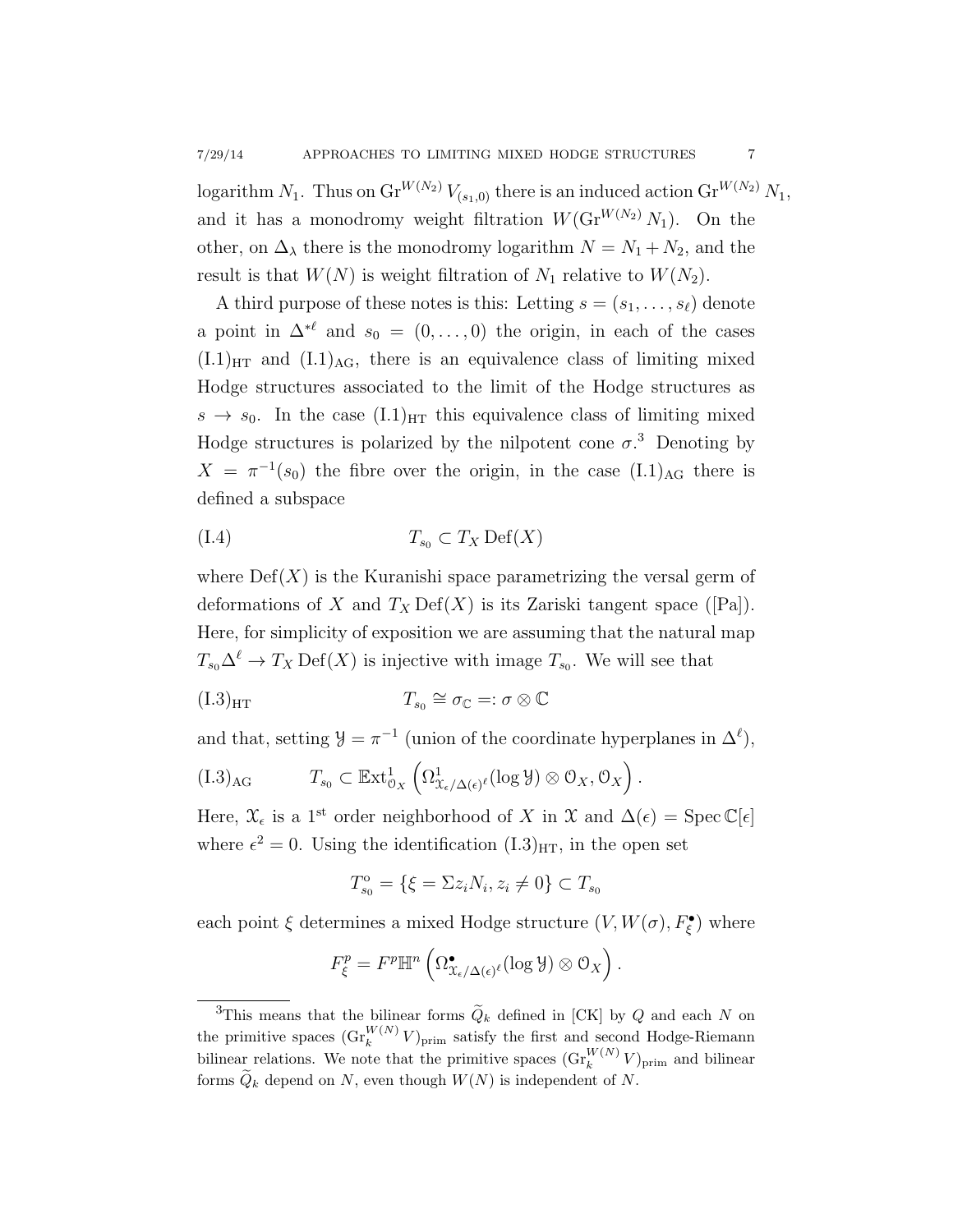Implicit here is that given  $\xi \in T_{s_0}^{\circ}$ , there is a 1<sup>st</sup> order deformation  $\mathfrak{X}_{\epsilon} \to \Delta(\epsilon)^{\ell}$  and the  $\Omega_{\mathfrak{X}_{\xi}/\Delta(\epsilon)^{\ell}}^{\bullet}(\log \mathcal{Y})\otimes \mathcal{O}_X$  may be defined in terms of  $\xi$ , a point that in the  $\ell = 1$  case appears implicitly in [Fr1] and explicitly in [St2]. When  $\xi \in \sigma$  this is a limiting mixed Hodge structure that is polarized by the cone  $\sigma$ . With these notations, the 1<sup>st</sup> order variation of the limiting mixed Hodge structure is induced from the natural pairing

$$
(I.4)_{AG} \qquad \mathbb{E}xt^1_{\mathcal{O}_X} \left( \Omega^\bullet_{\mathfrak{X}_{\epsilon}/\Delta(\epsilon)^{\ell}}(\log \mathcal{Y}) \otimes \mathcal{O}_X, \mathcal{O}_X \right) \to \text{End}_{LMHS} \mathbb{H}^n \left( \Omega^\bullet_{\mathfrak{X}_{\epsilon}/\Delta(\epsilon)^{\ell}}(\log \mathcal{Y}) \otimes \mathcal{O}_X \right).
$$

Whereas the usual differential of the period mapping at infinity loses some of the information in the variation of the extension data in the limiting mixed Hodge structure, the refinement  $(I.4)_{AG}$  captures the variation in all of the extension data. For example, in the curve degeneration



with the three vanishing cycles  $\delta_1, \delta_2, \delta_3$  above, all of the 3-parameters in the extension data are lost in the traditional differential of the period mapping at  $X \in \overline{\mathcal{M}}_2$  the Deligne-Mumford compactification of genus 2 curves. It was in seeking to understand this phenomenon, and put it in a form amenable to the computation of examples, that led to the paper [GG] and to these explanatory notes as an accompaniment to that paper.

We will now explain some of the terms and notations that appear above.

• The local normal form for the map  $(L1)_{AG}$  is given, following  $[AK]$ , as follows: in a neighborhood U around each  $x \in X$ , there is an embedding

$$
U\subset\mathbb{C}^{d+k}\times\mathbb{C}^k
$$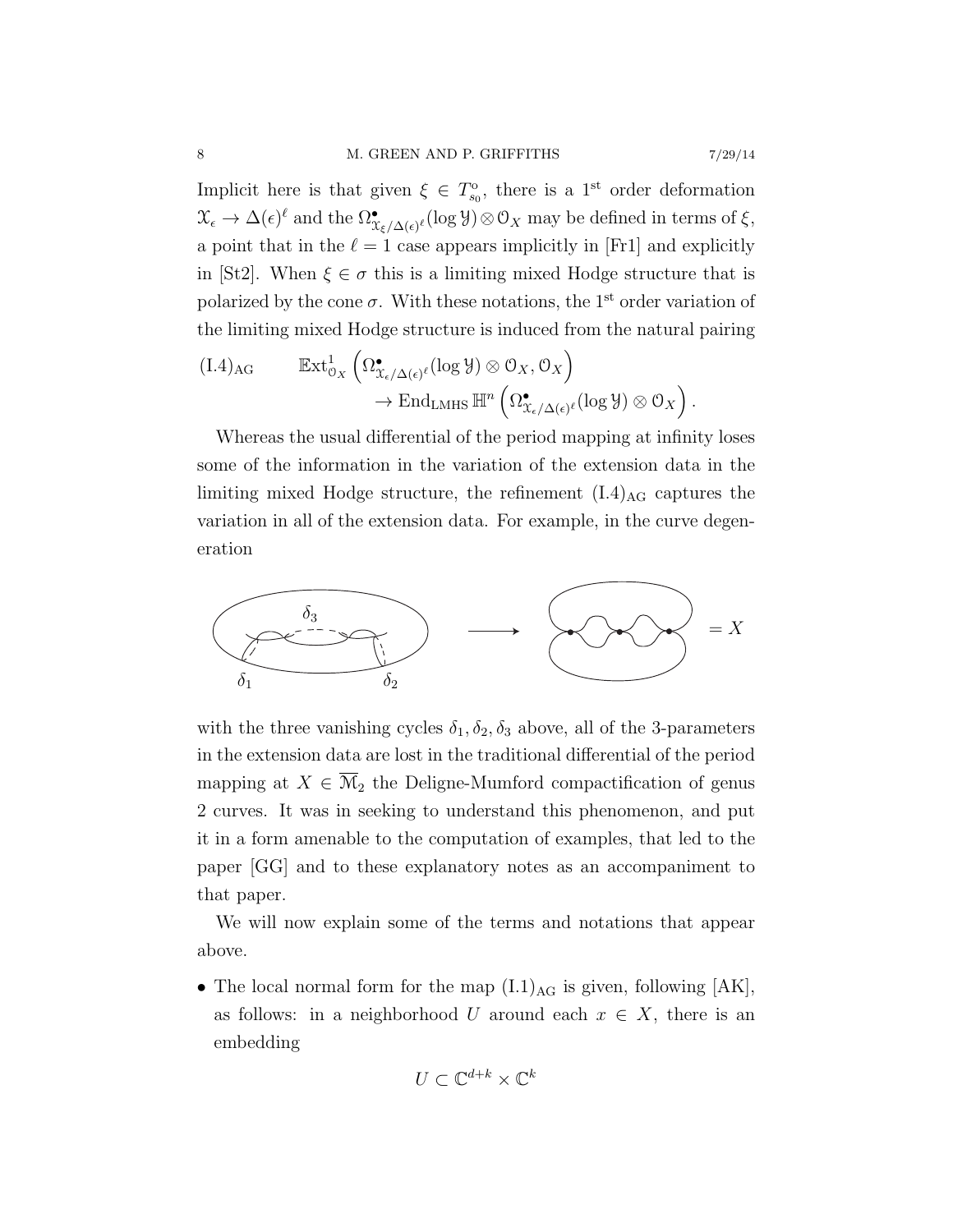.

and index sets  $I_1 = \{1, \ldots, i_1\}, I_2 = \{i_1 + 1, \ldots, i_2\}, \ldots, I_k$  in  $\{1, \ldots, i_k\}$ 

 $n + k$ } and  $\{j_1, \ldots, j_k\} \subset \{1, \ldots, \ell\}$  such that  $(I.1)_{AG}$  is given by

$$
\begin{cases}\nx_{I_1} = s_{j_1} \\
\vdots \\
x_{I_k} = s_{j_k}\n\end{cases}
$$

Thus the fibres  $X_s \cap U$  over  $s_{j_1} = \cdots = s_{j_k} = 0$  are

$$
(I.8) \t\t\t U_s = U_1 \times \cdots \times U_k \times U_0
$$

where  $U_j$  is a normal crossing variety in  $\mathbb{C}^{i_j-i_{j-1}}$ , and the parameters  $U_0$  are an open set in  $\mathbb{C}^{d-i_k}$ . The number k of local factors is described by

$$
k = \begin{cases} \text{number of factors in } \pi(x) \in \Delta^{\ell} \text{ that are} \\ \text{over the origin in the corresponding disc} \end{cases}
$$

In order to simplify the notations, we shall usually take  $j_1 = 1, \ldots, j_k =$  $k$  in (I.7). In fact, one of the problems in expositions of the subject is that the multi-index notations may obscure the basically simple local geometry. This issue is at least partially alleviated by the use of divided power Koszul complexes as in [St2].

In the appendix we will describe the various log complexes that appear, including  $\Omega_{\mathcal{X}/S}^{\bullet}(\log \mathcal{Y})$ , locally in terms of the normal form (I.7) above.

• As noted above,  $Def(X)$  refers to the Kuranishi space for the deformations of the compact analytic variety  $X$  [Pa], and we shall use the identification

(I.9) 
$$
T_X \operatorname{Def}(X) = \mathbb{E} \operatorname{xt}^1_{\mathcal{O}_X} (\Omega^1_X, \mathcal{O}_X)
$$

of its Zariski tangent space.

We remark that the formalism of logarithmic geometry provides an alternative setting for the theory, especially in the study of  $(I.1)_{AG}$  (cf.  $[A^{\dagger}]$  and the references cited there). As noted above, this setting is especially convenient for defining the Q-structure on the mixed Hodge structures constructed from de Rham type complexes (cf. [St2], [Fu2] and [FN]).

.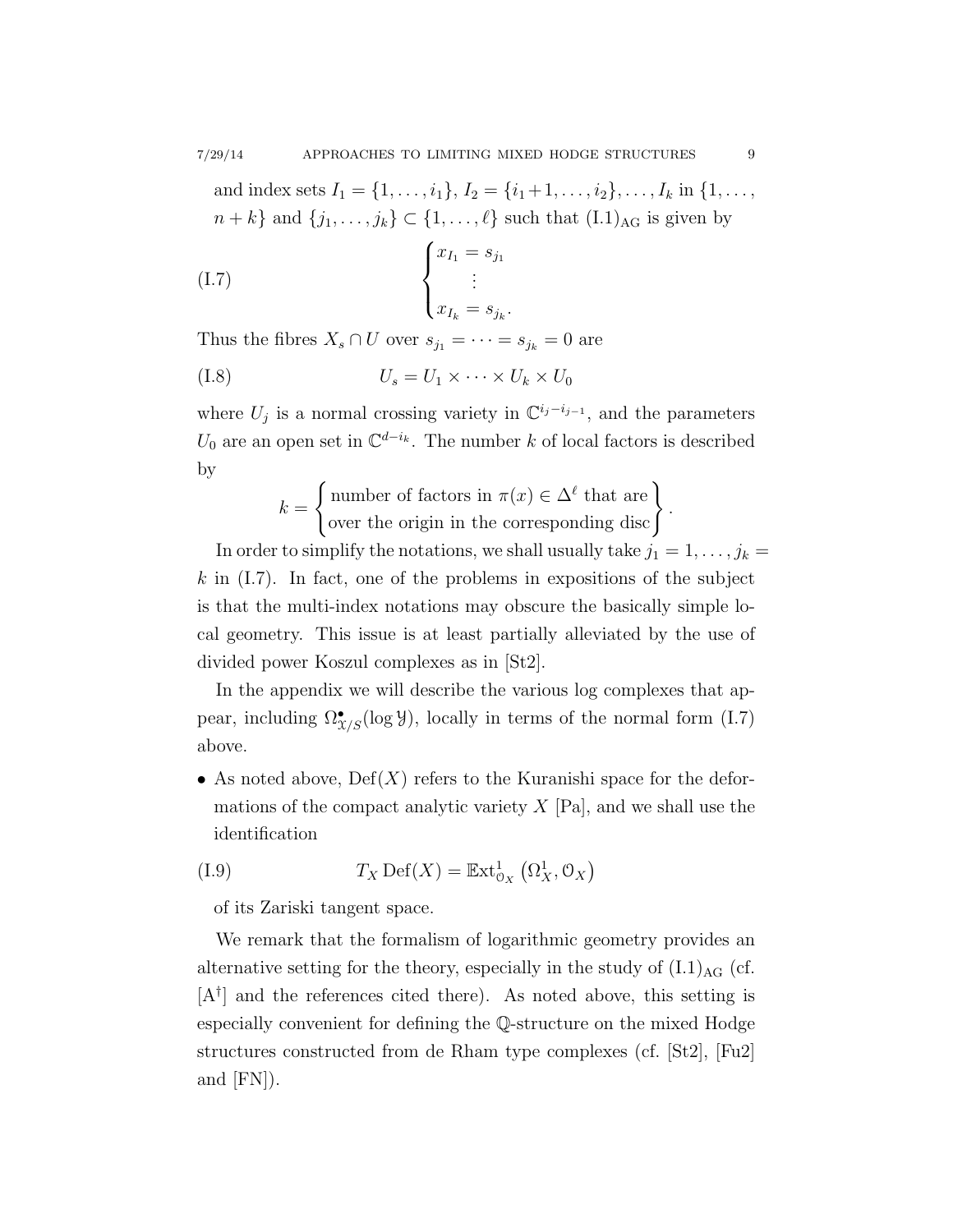Regarding  $(I.1)_{\text{HT}}$ , there is also a formalism of logarithmic Hodge theory (cf. [KU]) which leads to extensions of period maps

(I.10) 
$$
\begin{cases} \Phi : \Delta^{*\ell} \to \Gamma \backslash D \\ \cap \\ \Phi_e : \Delta^{\ell} \to \Gamma \backslash D_{\sigma} \end{cases}
$$

where  $\Phi_e$  is a morphism of log-analytic varieties. Here, setting

$$
\begin{cases}\nT_j = \Delta_j \times \cdots \times \{0\} \times \cdots \times \Delta_\ell \\
T = \sum_{j=1}^\ell T_j = \text{coordinate hyperplanes in } \Delta^\ell,\n\end{cases}
$$

we have that  $\mathcal{Y} = \pi^{-1}T$  is a normal crossing divisor in X. Then with the canonical logarithmic structures associated to a normal crossing divisor in a smooth variety,  $(\mathfrak{X}, \mathfrak{Y}) \to (S, T)$  is a morphism of loganalytic varieties. Moreover, setting

$$
B_{\sigma}=D_{\sigma}\backslash D
$$

from [KU] one has that  $\Gamma \backslash D$  has the structure of a log-analytic variety with slits and

$$
\Phi_e : (S, T) \to (\Gamma \backslash D_\sigma, \Gamma \backslash B_\sigma)
$$

is a morphism of log analytic varieties.

In part because some of the audience for these notes are people who work on  $(I.1)_{HT}$  from a complex analytic/geometric perspective, we have decided to give the exposition in a more traditional framework.

#### II. Outline of the algebro-geometric approach

As was mentioned above, for  $\ell = 1$  the analysis of the situation  $(L1)_{AG}$  is originally due to [St1]. Since then there have been a number of works building on [St1]; we mention especially the presentation in Chapter 11 of [PS] (where part of the discussion is adapted from [GN]). In recent years some, but not all, aspects of the theory have been extended to the case of  $(L1)_{AG}$  for general  $\ell$ ; cf. [Fu1]. In presenting the theory it may sometimes be the case that the notations may not make transparent the central geometric ideas. This is especially true in the case of several parameter families where multi-multi-index notations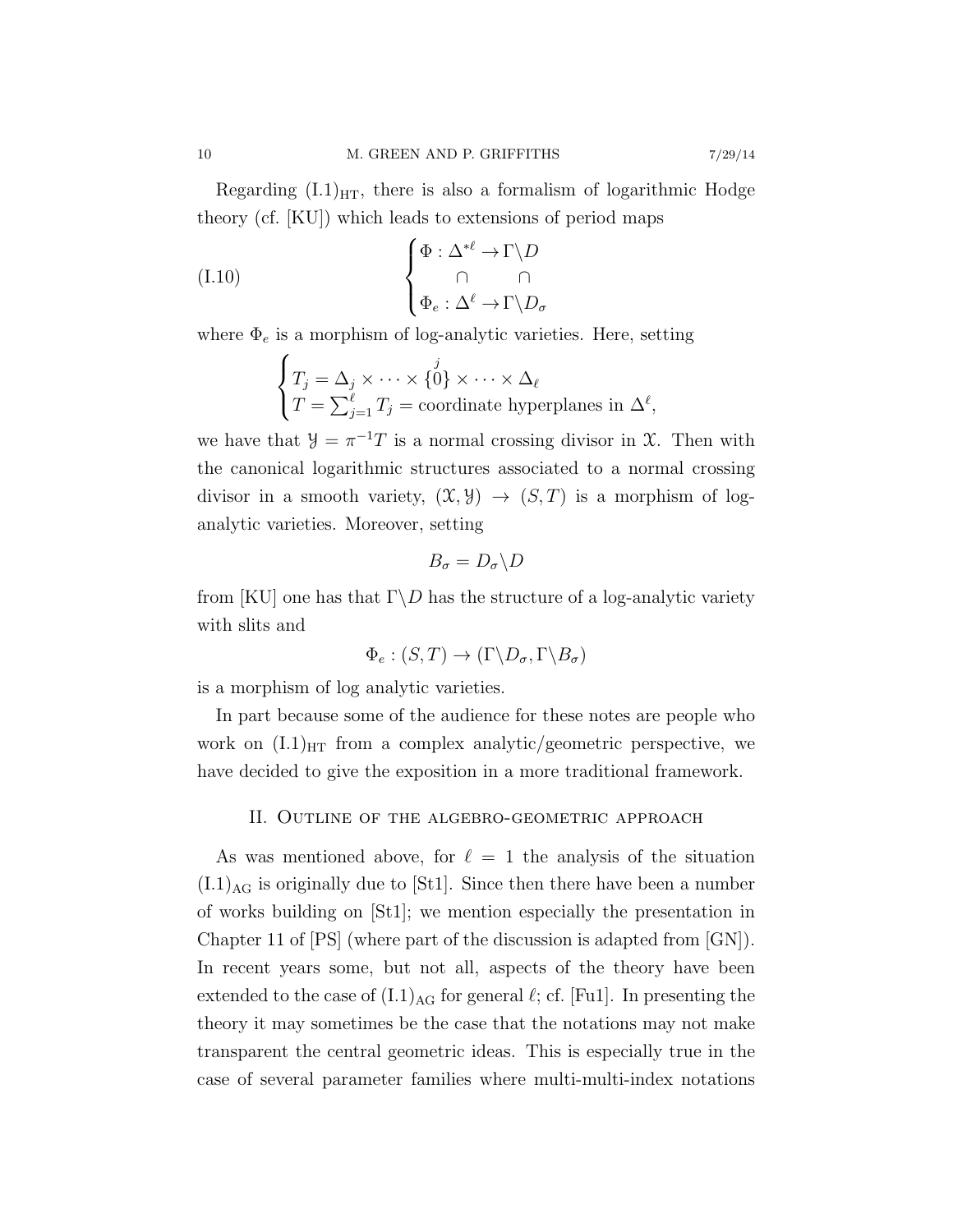appear. Of course, something like this is necessary for the detailed proofs.

What we shall attempt to do in these notes is the following:

- (A) Give a summary presentation of the case  $\ell = 1$ , explaining verbally the key steps;
- (B) Explain how each of the key steps in (A) may be extended to the case of general  $\ell$ , and give an outline of how these steps may be carried out in the case  $\ell = 2$ . This case captures the essential features and where the notations are less complex, but even here we shall not give the detailed calculations. Here in greatly simplified form the main points are
	- (i) the results of the  $\ell = 1$  case extend to the case of a global product

$$
\mathfrak{X}_1 \times \cdots \times \mathfrak{X}_{\ell} \to \Delta_1 \times \cdots \times \Delta_{\ell};
$$

(ii) the theory is based on standard natural "local to global" techniques, and locally the case of general  $\ell$  is a product of the  $\ell = 1$  case.

Although there are a number of subtleties along the way, we emphasize that there is nothing particularly new or original in what follows. The purpose is to give an exposition of  $(L1)_{AG}$  in a way that enables us to connect as directly as possible with  $(L1)_{\text{HT}}$ .

We now list the key steps in (A) that will be carried out below.

**Step one:** Localization to X. We are seeking to describe the limiting mixed Hodge structure  $(V, W, F^{\bullet})$  associated to  $\mathfrak{X} \stackrel{\pi}{\rightarrow} \Delta$ . For this one needs the Q-vector space V, weight filtration  $W$ , and a Hodge filtration  $F^{\bullet}$ . One thinks of

$$
V = H^n(X_\mathfrak{s}, \mathbb{Q})
$$

where  $\mathfrak s$  is a "general point" of  $\Delta^*$ ,

$$
W = W(N),
$$

where  $N \in \text{End}(V)$  is the nilpotent transformation given by the logarithm of monodromy and  $W(N)$  is the filtration associated to this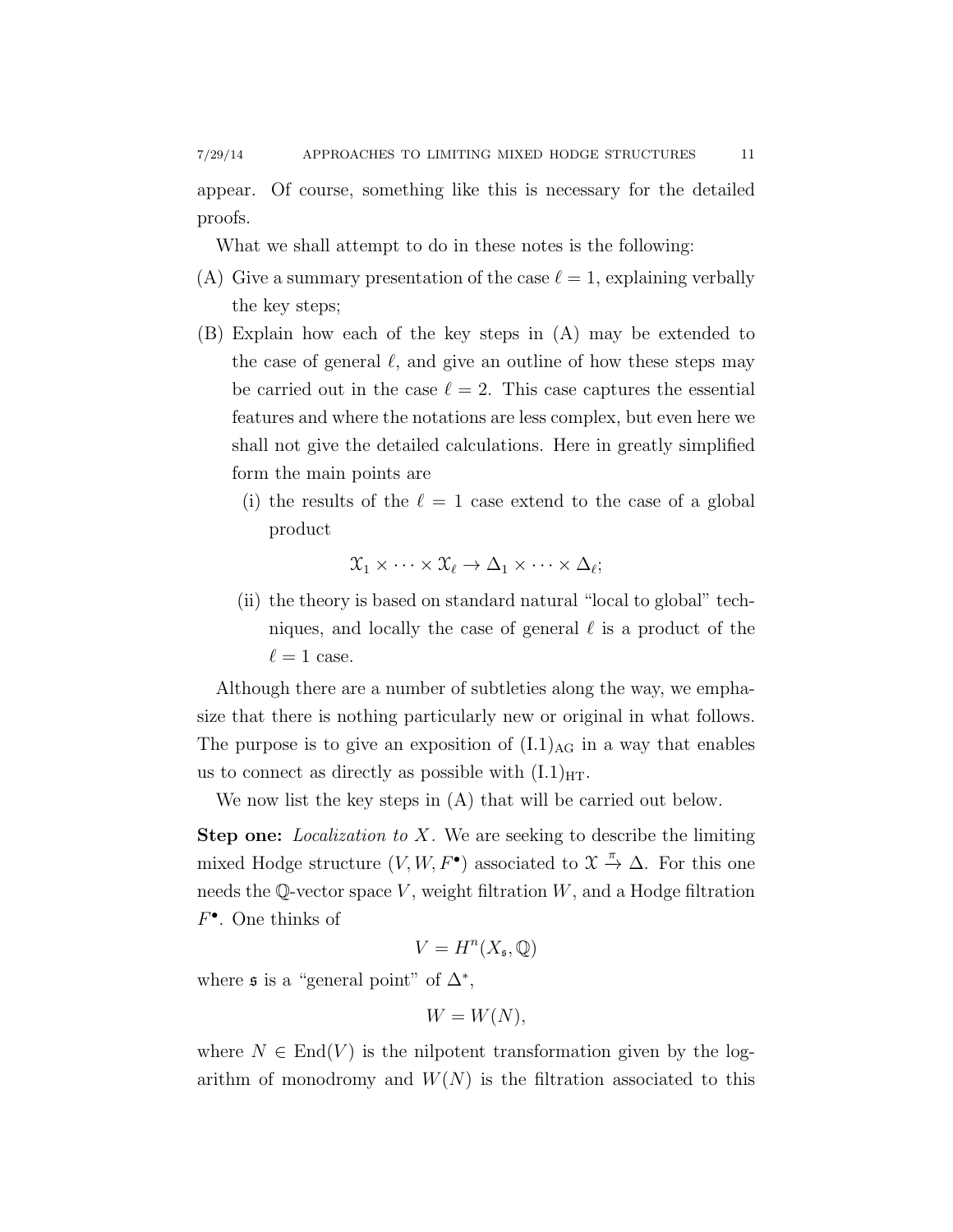nilpotent transformation, and

$$
F^{\bullet} = \lim_{s \to 0} F^{\bullet} H^n(X_s)_{\text{prim}}
$$

is a to-be-defined limit. As previously noted, the issue of the Qstructure is an interesting one, one that however is not directly relevant to these notes. Here we shall mainly deal with the C-structure, referring to [St2], [PS] and [Fu2], [FN] for the Q-structure.

Following [St1] one defines

(II.1) 
$$
V_{\mathbb{C}} = H^n\big(\widetilde{\mathfrak{X}}^*, \mathbb{C}\big)_{\text{prim}}
$$

where



is obtained by passing to the pullback of  $\mathfrak{X}^* \to \Delta^*$  under the universal covering map  $\mathbb{H} \to \Delta^*$  given by

$$
s = \exp 2\pi i z, \qquad \text{Im } z > 0.
$$

With this definition it is made precise what is meant by the cohomology of a general fibre and the action of monodromy, as induced by the deck transformations in the above diagram, on that cohomology.

We introduce the notation, used in [Fr1],

(II.2) 
$$
\Lambda_X^{\bullet} = \Omega_{X/\Delta}^{\bullet}(\log X) \otimes \mathcal{O}_X.
$$

We will see that  $\Lambda_X^{\bullet}$  depends only on the first order neighborhood of X in X; i.e., on a vector  $\xi \in T_X \text{Def}(X)$ . The first step consists in establishing the identification

(II.3) 
$$
V_{\mathbb{C}} = \mathbb{H}^n(\Lambda_X^{\bullet}).
$$

The Hodge filtration will then be *defined* by

(II.4) 
$$
F^{\bullet}V = F^{\bullet}\mathbb{H}^n(\Lambda_X^{\bullet}),
$$

where the right-hand side is the filtration on hypercohomology induced by the bétè filtration

$$
F^p \Lambda_X^{\bullet} = \left\{ 0 \to \Lambda_X^p \to \Lambda_X^{p+1} \to \cdots \right\}
$$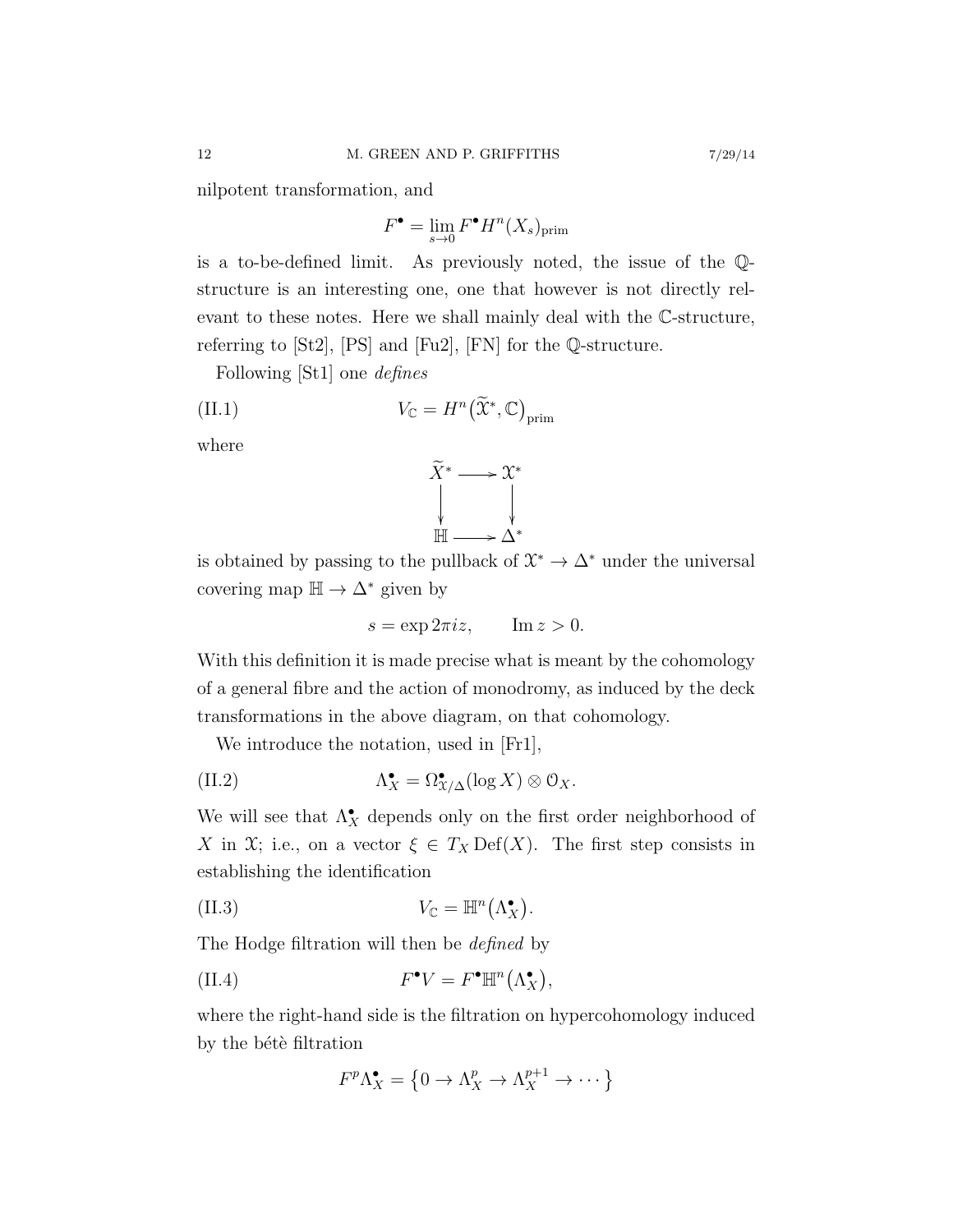on  $\Lambda_X^{\bullet}$ . We will see that scaling  $\xi$  by  $\xi \to \lambda \xi$  induces the change

$$
F^{\bullet} \to \exp(\lambda N) \cdot F^{\bullet}.
$$

The eventual conclusion will be

- the standard picture  $\mathfrak{X} \to \Delta$  in (I.1)<sub>AG</sub> in the case  $\ell = 1$  defines an equivalence class of limiting mixed Hodge structures;
- the data  $(X, \xi)$  defines a limiting mixed Hodge structure (no equivalence class).

Having defined the vector space and the Hodge filtration, the next step is

**Step two:** The weight filtration and  $E_1$ -term of the weight spectral sequence. We will first note that the naïve filtration induced on  $\Lambda_X^{\bullet}$ by the standard weight filtration  $W_r \Omega^{\bullet}_{\mathfrak{X}}(\log X)$  given by " $\leq r dx_i/x_i$ terms" does not lead to a good answer. One reason for this is presented in [PS]; below we shall give another heuristic reason. The key insight that arises in [St1] is to consider the first sequence

(II.5)

$$
0 \to \Omega_{\mathfrak{X}/\Delta}^p(\log X) \otimes \mathcal{O}_X
$$

$$
\xrightarrow{ds/s} \Omega_{\mathfrak{X}}^{p+1}(\log X) \otimes \mathcal{O}_X \to \Omega_{\mathfrak{X}/\Delta}^{p+1}(\log X) \otimes \mathcal{O}_X \to 0
$$

that arises naturally when one interprets the regularity theorem for the Gauss-Manin connection (cf. [De1] and [K]). Then replacing the first map by the inclusion

(II.6) 
$$
0 \to \Omega_{\mathcal{X}/\Delta}^p(\log X) \otimes \mathcal{O}_X \to \Omega_{\mathcal{X}}^{p+1}(\log X)/W_0 \Omega_{\mathcal{X}}^{p+1}(\log X)
$$

leads to Steenbrink's double complex

$$
A^{p,q} = \Omega^{p+q+1}_{\mathfrak{X}}(\log X) \big/ W_q \Omega^{p+q+1}_{\mathfrak{X}}(\log X)
$$

with commuting differentials  $d' =$  usual d and  $d'' = \wedge (ds/s)$ . Continuing the sequence (II.5) leads to a quasi-isomorphism

$$
\Lambda_X^\bullet \to A^\bullet
$$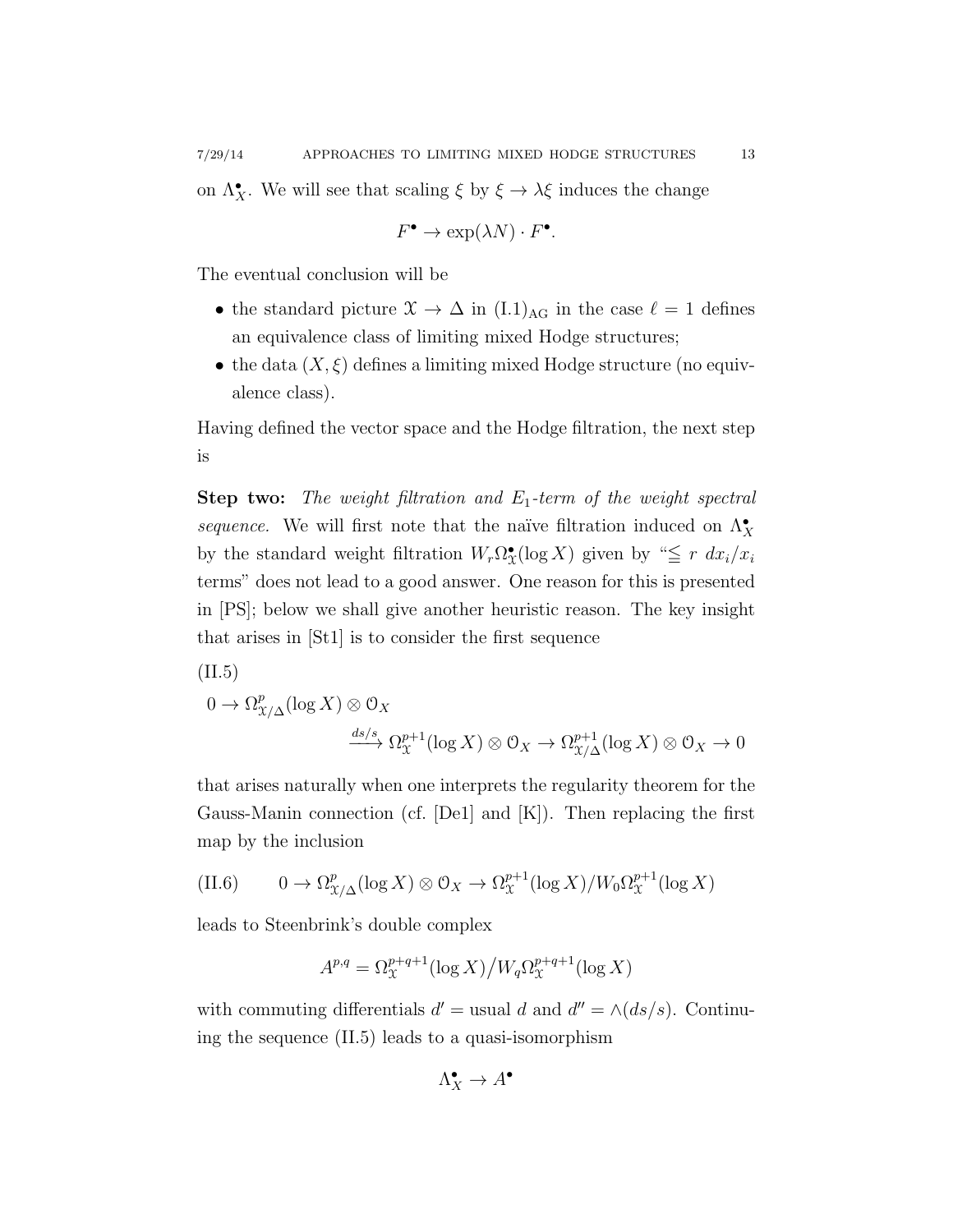between  $\Lambda_X^{\bullet}$  and the total complex  $(A^{\bullet}, d' + d'')$  associated to  $(A^{\bullet,\bullet}; d', d'')$ . Simple numerology, given below, then suggests the definition

$$
W_r A^{p,q} = W_{r+2q+1} \Omega_{\mathfrak{X}}^{p+q+1} (\log X) / W_q \Omega_{\mathfrak{X}}^{p+q+1} (\log X)
$$

for the weight filtration W for the mixed Hodge structure  $(V, W, F^{\bullet})$ .

Via Poincaré residues the associated graded to the weight filtration is a direct sum of Tate twists of the complexes

$$
\left((a_i)_*\Omega^\bullet_{X^{[i]}},d\right)
$$

(cf. [De1]), and consequently the  $_W E_1^{p,q}$  $_1^{p,q}$ -term of the weight spectral sequence for  $(A^{\bullet}, d)$  is a direct sum of the groups

(II.7) 
$$
W E_1^{p,q} = \bigoplus H^i \left( X^{[j]} \right) (-k)
$$

where  $i, j, k$  run over an index set determined by  $p, q, d = \dim X$ , and n where the spectral sequence abuts to  $\mathbb{H}^n(\Omega_{\mathcal{X}/\Delta}^{\bullet}(\log X) \otimes \mathcal{O}_X).^4$ 

**Step three:** The  $sl_2 \times sl_2$  action and construction of the limiting mixed *Hodge structure.* Given a nilpotent endomorphism  $M \in End(U)$  of a vector space  $U$ , as noted above there is an associated weight filtration  $W(M)$ , by convention centered at zero and with the defining properties

$$
M: W_k(M) \to W_{k-2}(M),
$$

and for  $k \geq 0$ 

$$
M^k: \operatorname{Gr}_k^W \xrightarrow{\sim} \operatorname{Gr}_{-k}^W.
$$

A grading element Y for  $W(M)$  is given by a semi-simple  $Y \in End(U)$ with eigenvalues in  $\mathbb Z$  and with

$$
W_k(M)=\underset{\ell\leq k}{\oplus}U_\ell
$$

where the  $U_{\ell}$  are the eigenspaces of M. It follows that

$$
[Y,M] = -2M.
$$

<sup>&</sup>lt;sup>4</sup>One of the main difficulties in expositions of the theory is in the book-keeping of the indices that appear. Here we shall try to explain the conceptual ideas which then indicate how the correct indexing may be determined, referring to [St1], [PS] and [Fu1] for the details.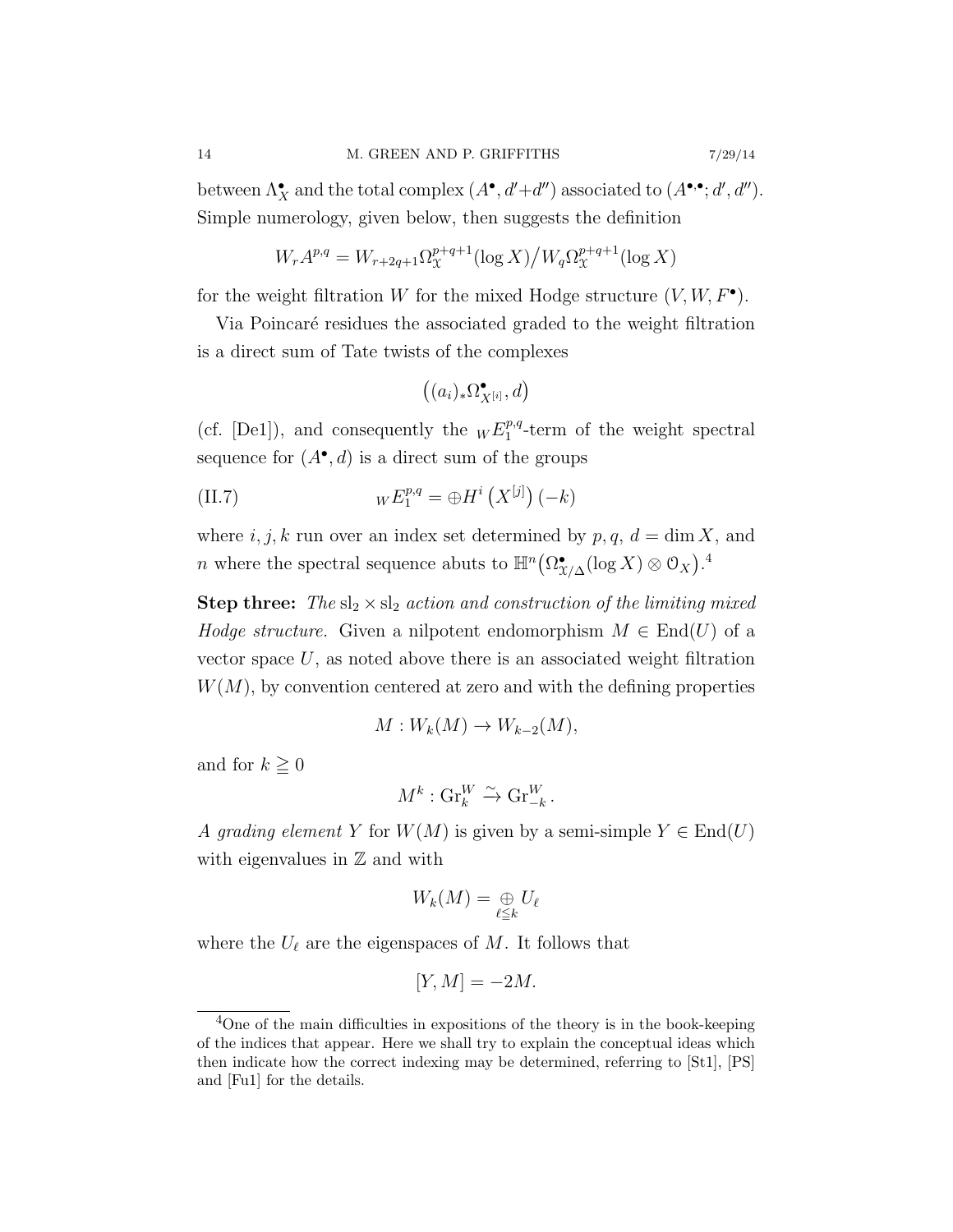By the Jacobson-Morosov theorem such a grading element always exists and we may uniquely complete  $M, Y$  to an sl<sub>2</sub>-triple  $(M, Y, M^+)$ . Conversely, such an sl<sub>2</sub>-triple gives a grading element Y for  $W(M)$ .

The use of such  $sl_2$  triples is very common in Hodge theory. Examples include (i) the structure of the cohomology ring of a smooth projective variety Z where  $U = H^*(Z)$  and  $L = c_1(\mathcal{O}_Z(1))$  is the Lefschetz operator and the grading element is determined by the direct sum decomposition  $H^*(Z)$ , and (ii) the analysis of  $(L1)_{\text{HT}}$  by Schmid [Sc] and Cattani-Kaplan-Schmid  $[CKS1]$  using the sl<sub>2</sub>-orbit theorems. Especially in the presence of an invariant bilinear form, the decomposition of U into irreducible summands yields very rich structures.

In the  $\ell = 1$  situation  $(L1)_{\text{AG}}$  where  $\mathcal{X} \subset \mathbb{P}^A$  is a family of projective varieties, there are two commuting nilpotent endomorphisms

$$
N, L \in \text{End}(wE_1).
$$

The direct sum decomposition (II.7) gives canonical grading elements, and it was noted in [GN] and used effectively in [PS] that this gives commuting  $sl_2$ 's acting on  ${}_{W}E_1$  as morphisms of Hodge structures and commuting with the differential

$$
d_1: {}_WE_1 \to {}_WE_1
$$

of the weight spectral sequence. The spectral sequence degenerates at  $W E_2$ , and on  $W E_{\infty} = \text{Gr}^W V$  we have an action of commuting sl<sub>2</sub>'s. Exploiting the very rich consequences of this structure leads to the results in [St1] that  $(V, W(N), F^{\bullet})$  is a polarized limiting mixed Hodge structure.

We now turn to (B):

**Step four:** Steps 1–3 above for the case  $\ell = 1$  are given by passing from local to global using hypercohomology of the complex  $\Lambda_X^{\bullet} =$  $\Omega_{X/\Delta}(\log X) \otimes \mathcal{O}_X$ . The Hodge filtration is the usual bétè one. The weight filtration is described in terms of Steenbrink's quasi-isomorphism

$$
\Lambda_X^{\bullet} \to A^{\bullet},
$$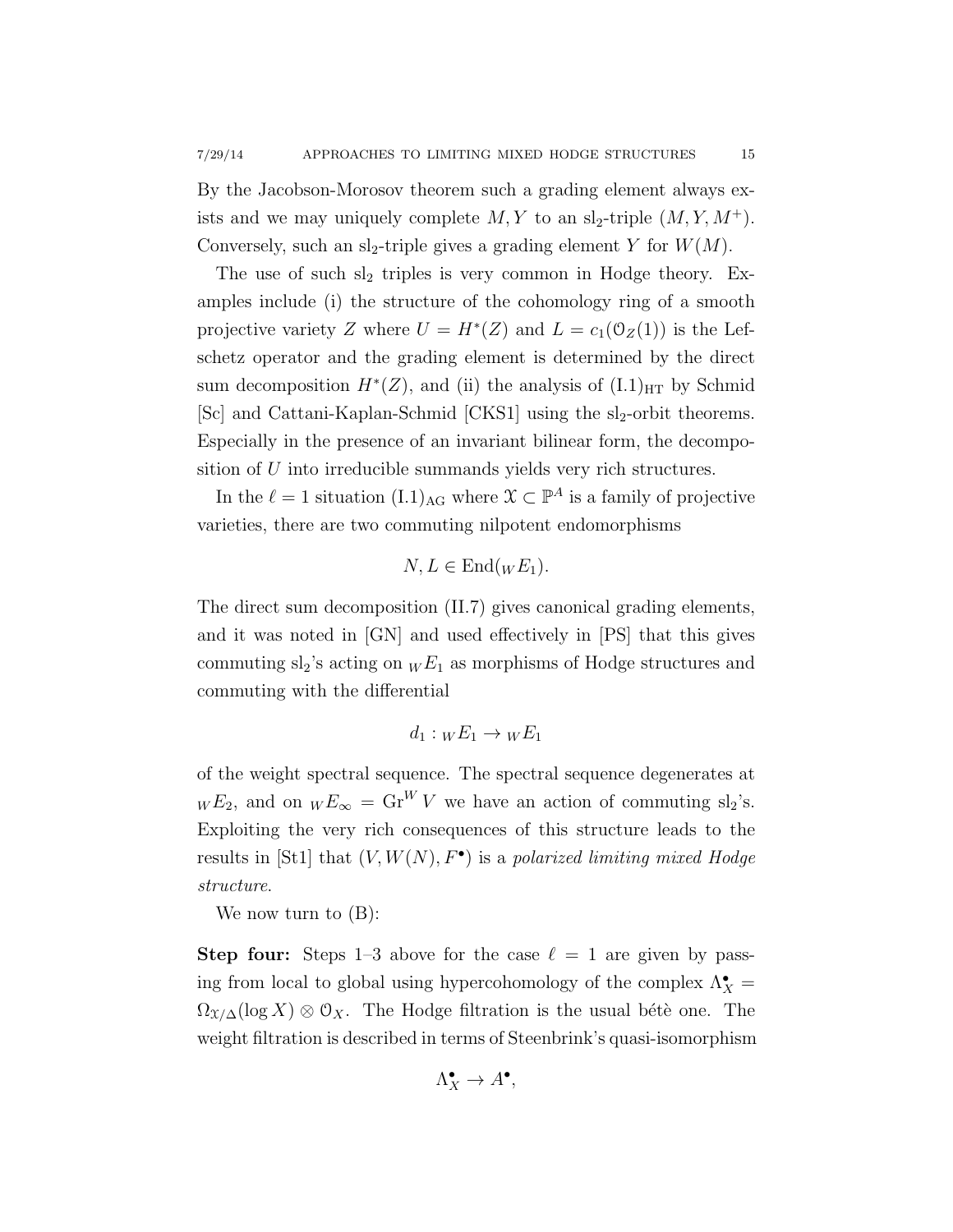and as we shall see below the monodromy operator is induced by the projection

$$
\nu: A^{p,q} \to A^{p-1,q+1}
$$

in the bi-complex  $A^{\bullet,\bullet}$ . In case X is locally a product of normal crossing divisors,  $\Lambda_X^{\bullet}$  is locally the tensor product of the analogous sheaves on the factors of the tensor product of the factors. The point now is to check that steps two and three above together with the description of the monodromy operator extend to the situation where we have only locally a product of normal crossing divisors. Not unexpectedly, the most involved part is to show that the filtration on  $V_{\mathbb{C}} = \mathbb{H}^n(\Lambda_X^{\bullet})$ induced by the tensor product of the weight filtrations on the  $A_i^{\bullet}$ 's is well defined and agrees with the filtration  $W(N)$  on  $V_{\mathbb{C}}$ . For example, (II.5) is replaced by a filtration on  $\Omega^p_\mathfrak{X}(\log X)\otimes\mathfrak{O}_X$ , monodromy comes out of the  $d_1$  in the associated spectral sequence and (II.7) becomes

$$
0 \to \Omega_{X/S}^p(\log X) \otimes \mathcal{O}_X \to \Omega_X^{p+\ell}(\log X) \Big/ \sum_{i=1}^{\ell} W_{i,1} \Omega_X^{p+\ell}(\log X)
$$

where the notations will be explained below.

More subtle is the argument for  $(1.2)(i)$ . Using the notations from the introduction, because of the elementary result that if we have nilpotent endomorphisms  $A_i \in End(E_i)$  where  $E_1, E_2$  are finite di*mensional* vector spaces, the weight filtration on  $E_1 \otimes E_2$  given by  $\lambda_1 A_1 \otimes \text{Id}_{E_2} + \text{Id}_{E_1} \otimes \lambda_2 A_2$  is independent of  $\lambda_1, \lambda_2 \in \mathbb{C}^*$ , at first one might suspect that  $(I.2)(i)$  should hold in this generality. But the result is a Hodge-theoretic one whose proof is the algebro-geometric case  $(L1)_{AG}$ , as in the Hodge-theoretic case  $(L1)_{HT}$ , requires the full use of the Hodge-Riemann bilinear relations. It is here that the conditions  $\lambda_1, \lambda_2 \in \mathbb{R}^{>0}$  come in. Similar considerations hold for the proof of  $(I.2)(ii)$ .

As a closing aside to this section, there are three algebro-geometric phenomena that may arise in the situation  $(L1)_{AG}$  when  $\ell \geq 2$ :

(a) the  $N_i$  are the nil-negative elements of commuting  $sl_2$ 's action on  $V:$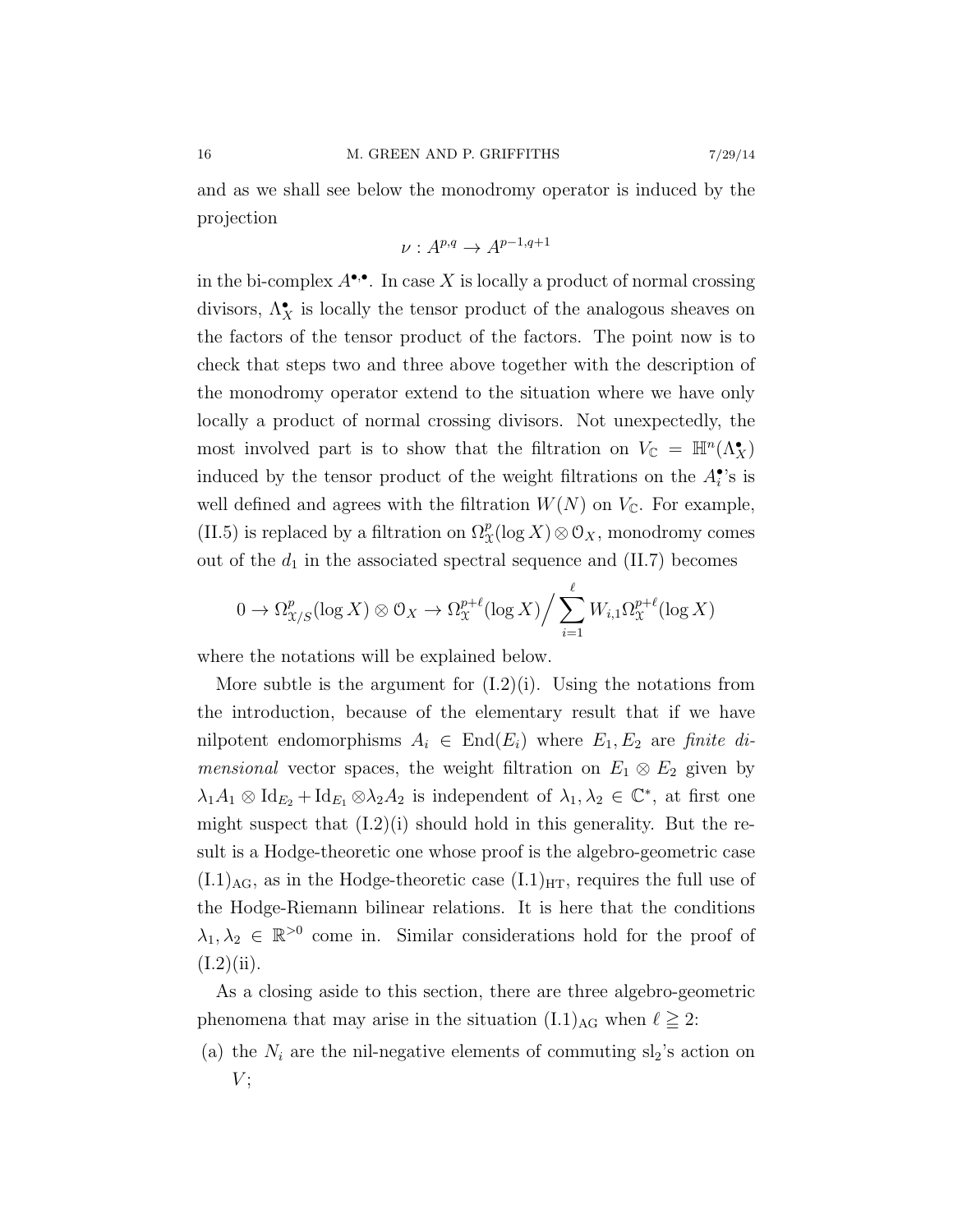- (b) the Koszul cohomology groups  $H_p(N_1, \ldots, N_\ell; V)$  vanish for  $p \neq 0$ ;
- (c) the weight filtration  $W(N_\lambda) = W(N)$  for all  $N_\lambda = \sum_{i=1}^{\ell} \lambda_i N_i$ ,  $\lambda_i \in \mathbb{C}^*$  (and not just  $\lambda_i \in \mathbb{R}^{>0}$ ).

These phenomena are related; e.g.,

$$
(a) \Rightarrow (b), (c),
$$

but the exact relationship among them is as yet not understood. For example, there are obstructions that commuting  $sl_2$  action on  $Gr^W V =$  $_{W}E_{\infty}$  lift to commuting  $\mathrm{sl}_2$  actions on  $V.$  It seems that these have not yet been computed.

### III. Localization to X

We consider the standard situation  $(L1)_{AG}$ 

(III.1) 
$$
\mathfrak{X} \stackrel{\pi}{\rightarrow} \Delta
$$

when  $\ell = 1$ , and we want to construct from this data a limiting mixed Hodge structure  $(V, W, F^{\bullet})$  that reflects the limit of the family of Hodge structures

$$
\lim_{s \to 0} H^n(X_s, \mathbb{Q}).
$$

With the definition

(III.2) 
$$
V_{\mathbb{C}} = H^n(\widetilde{\mathfrak{X}}^*, \mathbb{C}),
$$

localization to  $X$  means the natural identification in [St1]

(III.3) 
$$
V_{\mathbb{C}} \cong \mathbb{H}^n \left( \Omega_{X/\Delta}^{\bullet} (\log X) \otimes \mathcal{O}_X \right)
$$

We will not repeat the argument from loc. cit., but will make some comments with an eye towards extending this identification to the general case.

.

(i) One way of viewing the underlying geometry is via the Clemens retraction map [C]

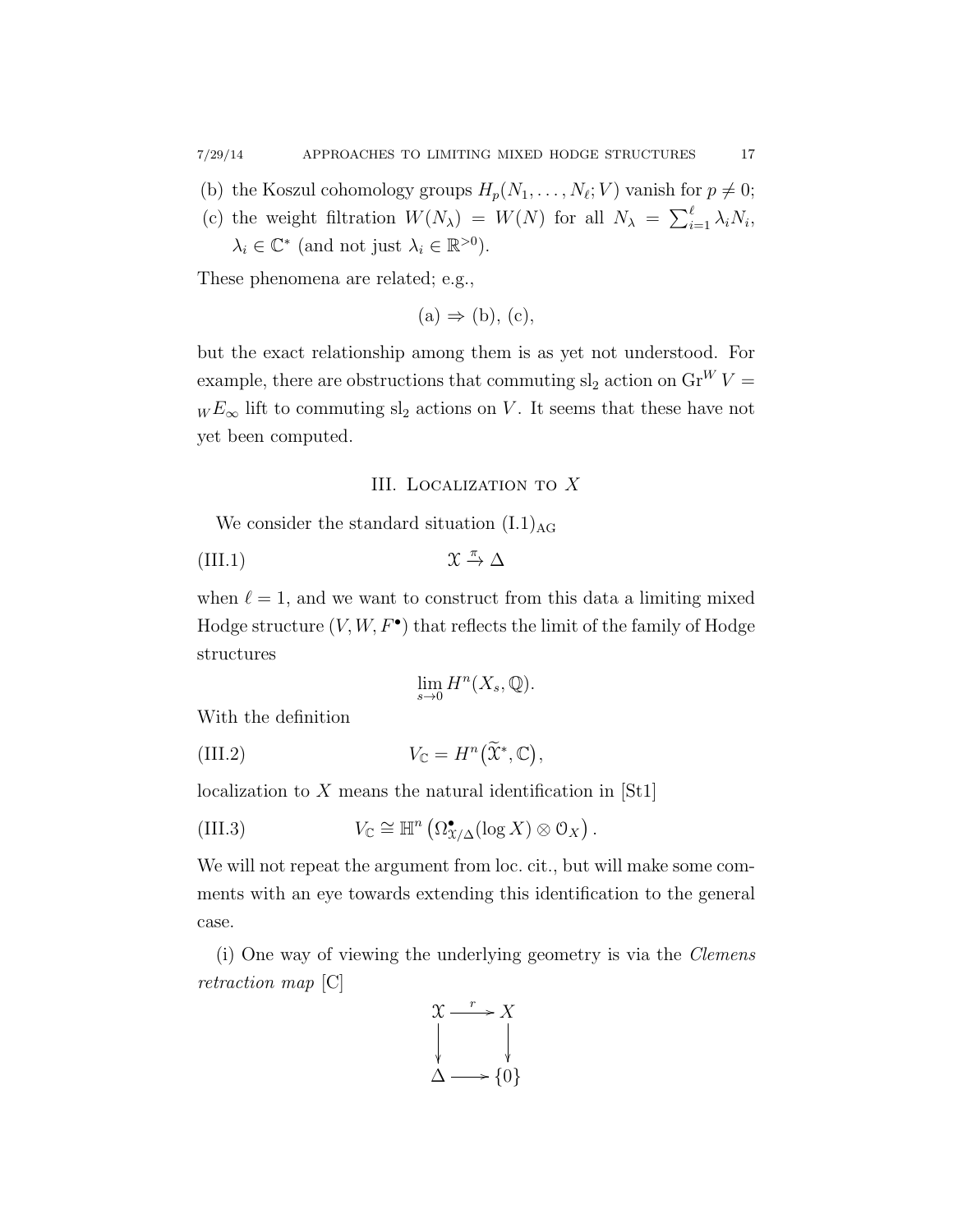which gives that the inclusion  $X \hookrightarrow \mathfrak{X}$  is a homotopy equivalence and leads to the specialization or collapsing map

$$
r_s: X_s \to X.
$$

It is the analysis of this map, together with the monodromy transformation

$$
T_s: X_s \to X_s
$$

with which it homotopy commutes, that from a classical Lefschetzstyle approach leads to the limiting mixed Hodge structure (loc. cit.). Although we will not follow this approach here, we mention it because the above picture extends to the general situation  $(L1)_{AG}$  (personal communication from Herb Clemens). Thus with the same definition (III.2) for V it is plausible that the identification (III.3) will extend to give

(III.4) 
$$
V_{\mathbb{C}} \cong \mathbb{H}^n\big(\Omega^{\bullet}_{X/\Delta^{\ell}}(\log \mathcal{Y})\otimes \mathcal{O}_X\big).
$$

(ii) If one thinks of the period mapping  $(I.1)_{HT}$  in the case  $\ell = 1$  as given by a variation of Hodge structure over  $\Delta^*$  consisting of a vector bundle  $\mathbb{V}^* \to \Delta^*$  with connection  $\nabla$ , then because the monodromy is unipotent there is the canonical Deligne extension [De1] to a vector bundle  $\mathbb{V} \to \Delta$  where

$$
\nabla: \mathbb{V} \rightarrow \mathbb{V} \otimes \Omega^1_{\Delta}(\log 0)
$$

has regular singular points, and where the logarithm  $N$  of monodromy is given by  $1/2\pi i$  times the residue  $\text{Res}_{\{0\}}\nabla$  of the connection. In the case  $(L.1)_{AG}$  one has the identifications

$$
\mathbb{V}^* = \mathcal{O}_{\Delta^*} \big( R_{\pi}^n \mathbb{C} \big) \cong \mathbb{R}_{\pi}^n \Omega_{X^*/\Delta^*}^{\bullet}
$$

and

$$
\mathbb{V} = \mathbb{R}_{\pi}^n \Omega_{\mathfrak{X}/\Delta}^{\bullet}(\log X).
$$

For the Deligne extension there are two types of frames defined in a neighborhood of the origin:

- (a) single-valued holomorphic frames  $f_{\alpha}(s)$ ;
- (b) multi-valued horizontal frames  $e_{\alpha}(s)$ .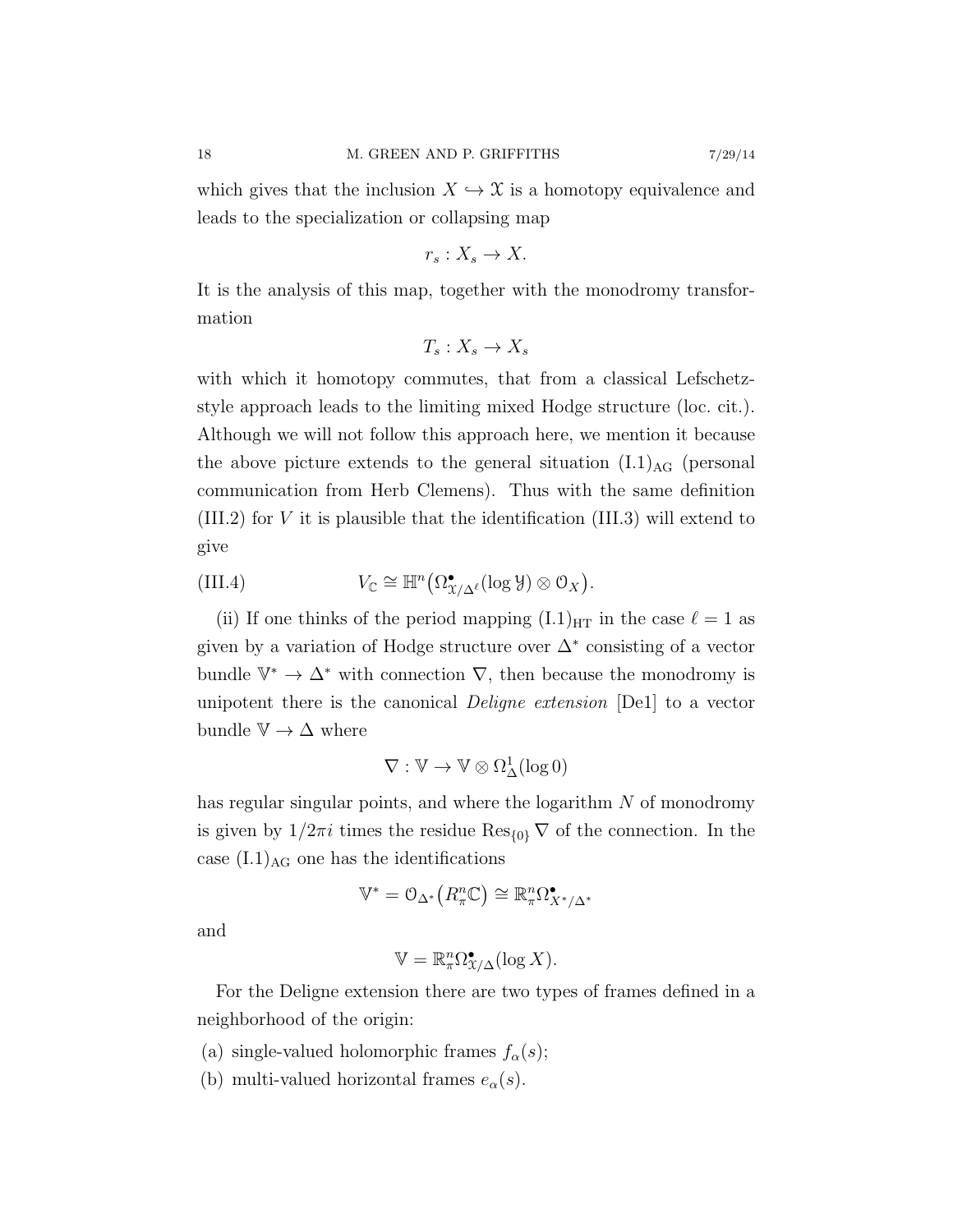The latter are defined for  $s \neq 0$  and satisfy  $\nabla e(s) = 0$ .

Setting  $\ell(s) = \log s/2\pi i$ , these frames are related by

(III.5) 
$$
e_{\alpha}(s) = \sum_{\lambda=0}^{n} A_{\alpha\lambda(s)}^{\beta} \ell(s)^{\lambda} f_{\beta}(s)
$$

where  $A_{\alpha\lambda}^{\beta}(s)$  is holomorphic. Given the horozontal frame  $e_{\alpha}(s)$  and coordinates in  $\Delta$ , there is a distinguished choice of holomorphic frame defined as follows. Analytic continuation of  $e_{\alpha}(s)$  around  $s = 0$  transforms  $e_{\alpha}(s)$  by the monodromy matrix  $T = \exp N$ . Then

$$
f_{\alpha}(s) = \sum_{\beta} \exp(-\ell(s)N)_{\alpha}^{\beta} e_{\beta}(s)
$$

gives a holomorphic frame relative to which

(III.6) 
$$
\nabla f_{\alpha}(s) = \sum_{\beta} N_{\alpha}^{\beta} f_{\beta}(s) \frac{ds}{s};
$$

i.e., the connection matrix is  $N ds/s$ .

The reason for recalling this classical material is two-fold. One is the introduction of the complex of sheaves  $\mathcal{L}^{\bullet}$ , introduced in [St1] and perhaps suggested by (III.5), whose sections are of the form

$$
\omega = \sum_{\alpha} \omega_{\alpha} \ell(s)^{\alpha}
$$

with  $\omega_{\alpha}$  being a section of  $i^*\Omega_{\mathfrak{X}}^{\bullet}(\log X)$  where  $i \cdot X \hookrightarrow \mathfrak{X}$  is the inclusion. In loc. cit. it is shown that

(III.7) 
$$
H^n\left(\widetilde{X}^*, \mathbb{C}\right) \cong \mathbb{H}^n(\mathcal{L}^{\bullet}),
$$

(III.8) 
$$
\mathbb{H}^n(\mathcal{L}^{\bullet}) \cong \mathbb{H}^n\left(\Omega^{\bullet}_{X/\Delta}(\log X) \otimes \mathcal{O}_X\right).
$$

The isomorphism (III.7) is first obtained by using the standard isomorphism

$$
H^n\big(\widetilde{\mathfrak{X}}^*, \mathbb{C}\big) \cong \mathbb{H}^*\big(\Omega_{\widetilde{X}^*}^\bullet\big),
$$

and then localizing the right-hand side along  $X \subset \mathfrak{X}$  by restricting to discs  $\Delta(\epsilon)$  of radius  $\epsilon$  and letting  $\epsilon \to 0$ . The right-hand side then becomes  $\mathbb{H}^*(k_*i^*\Omega_{\tilde{\gamma}})$  $\tilde{\mathfrak{X}}^*$ ) where  $k \cdot \tilde{X}^* \to X$  is the composition of  $\tilde{X}^* \to \mathfrak{X}^*$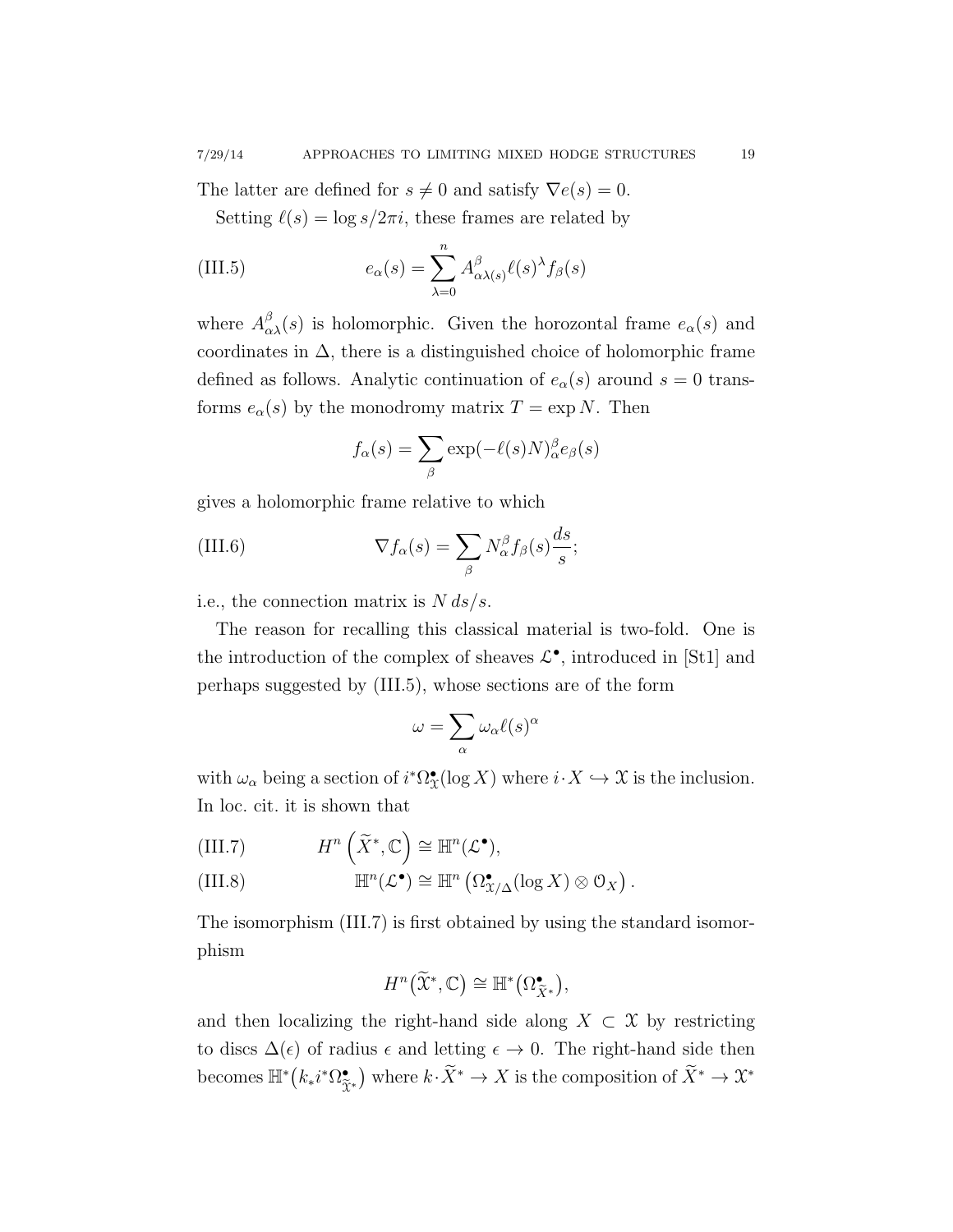$$
\mathcal{L}^{\bullet} \to k_* i^* \Omega^{\bullet}_{\widetilde{\mathfrak{X}}^*}.
$$

The isomorphism (III.8) is obtained by showing that the map of complexes

(III.9) 
$$
\mathcal{L}^* \longrightarrow \Omega_{\mathcal{X}/\Delta}^{\bullet}(\log X) \otimes \mathcal{O}_X
$$

$$
\downarrow \qquad \qquad \downarrow \qquad \qquad \downarrow \qquad \qquad \downarrow
$$

$$
\omega \longrightarrow \omega_0|_X
$$

is also a quasi-isomorphism; here  $\omega_i|_X$  is the image of the natural map  $\Omega^{\bullet}_X(\log X) \to \Omega^{\bullet}_{X/\Delta}(\log X) \otimes {\mathcal O}_X$ <sup>5</sup> The composition of the isomorphisms (III.7) and (III.8) may be thought of as expressing the Clemens retraction mapping in terms of holomorphic de Rham-type complexes.

The second reason is that the discussion in (ii) extends to the case of general  $\mathfrak{X} \to \Delta^{\ell}$  in  $(I.1)_{\text{AG}}$ , where now (III.5) is replaced by

$$
e_{\alpha}(s) = \sum_{\boldsymbol{\lambda}=(\lambda_1,\ldots,\lambda_\ell)} A_{\alpha\boldsymbol{\lambda}}^{\beta}(s) \ell(s_1)^{\lambda_1} \cdots \ell(s_\ell)^{\lambda_\ell} f_{\beta}(s)
$$

and (III.6) by

$$
\nabla f_{\alpha}(s) = \sum_{\beta,i} N_{\alpha i}^{\beta} f_{\beta}(s) ds_i/s_i.
$$

Combining (III.7) and (III.8) will give the desired localization (III.3). The necessary local considerations needed to establish the extensions of (III.7) and (III.8) will be taken up in subsequent sections.

**Historical remark:** Let Y be a compact, complex manifold,  $Z \subset Y$ a normal crossing divisor and  $U = Y \setminus Z$  with the inclusion  $j : U \hookrightarrow Y$ . As Grothendieck pointed out in [Gr], in their paper [HA] Hodge and Atiyah proved what essentially amounts to the natural isomorphism

$$
H^*(U,\mathbb{C}) \cong \mathbb{H}^*\big(\Omega_Y^{\bullet}(\log Z)\big).
$$

<sup>5</sup>As explained in [St2], this quasi-isomorphism depends on the choice of an isomorphism  $T_0^*\Delta \cong \mathbb{C}$ . Such an isomorphism is given by a coordinate s on  $\Delta$ , and a change of coordinates  $s' = f(s)$  scales the quasi-isomorphism by  $f'(0)$ .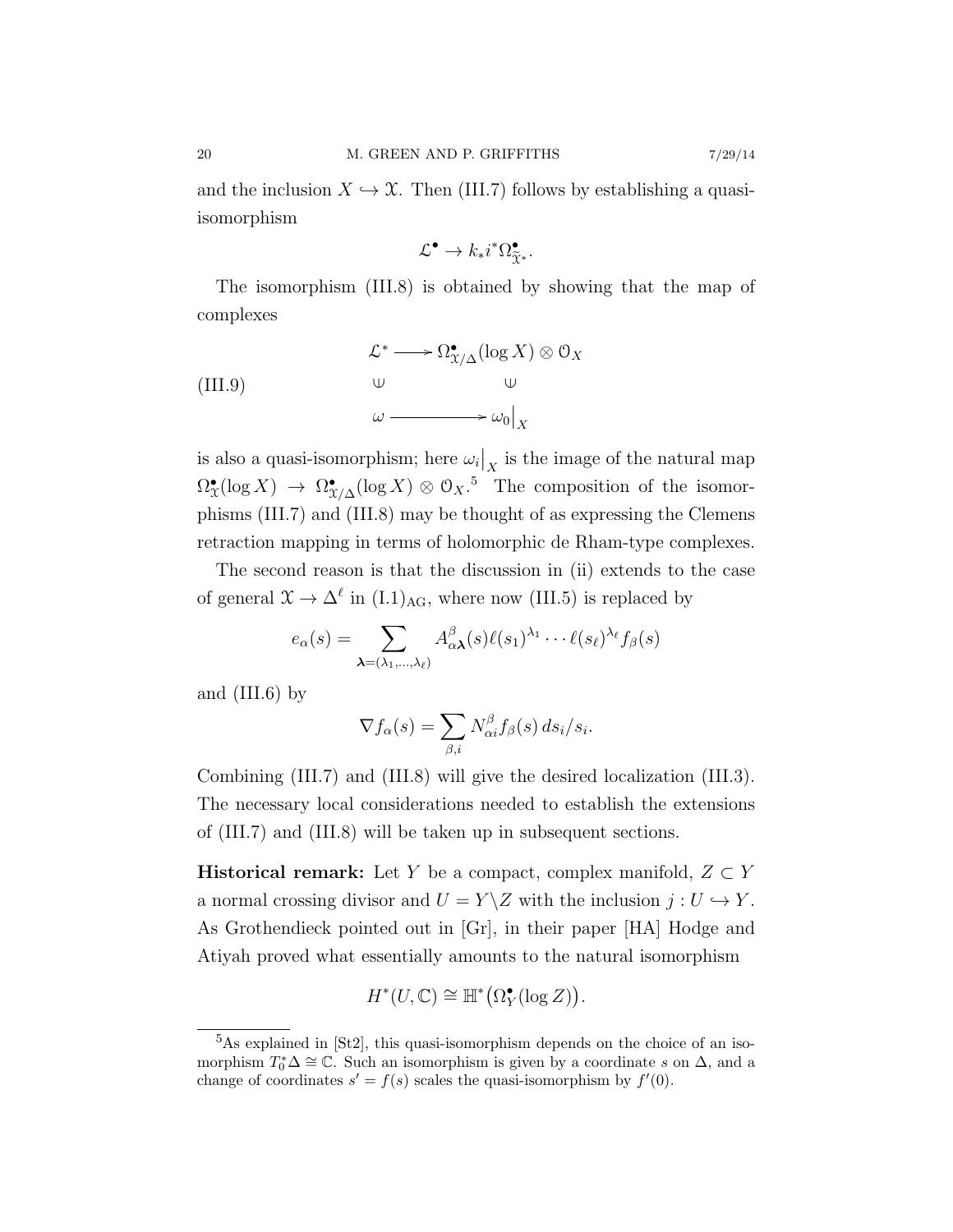This was based on the quasi-isomorphism

(III.10) 
$$
\Omega_Y^{\bullet}(\log Z) \hookrightarrow j_*\Omega_U^{\bullet}.
$$

The main points here are

- (i) the complex  $\Omega_Y^{\bullet}(\log Z)$  is intrinsically defined;
- (ii) if Z is given locally by  $z_1 = \cdots = z_k = 0$  in  $\mathbb{C}^n$ , then for the Stein manifold  $W = \Delta^{*k} \times \Delta^{\ell-k}$  we have

(III.11) 
$$
H^*(W,\mathbb{C}) \cong H^*_{\text{DR}}(W) = H^*_{\text{DR}}(\Gamma(W,\Omega^{\bullet}_W));
$$

(iii) the left-hand side of (III.11) is  $H^*(\Delta^{*k}, \mathbb{C})$ , and the right-hand side contains the subspace  $\Lambda^*\{dz_1/z_1,\ldots, dz_k/z_k\}$ , which is isomorphic to the left-hand side.

Basically, using

$$
(III.12) \t\t dz_i^k = kz_i^{k-1} dz_i
$$

all but the terms having only  $dz_i/z_i$ 's for  $1 \leq i \leq k$  may be eliminated in  $H^*_{\text{DR}}(\Gamma(W, \Omega^{\bullet}_W)).^6$ 

When instead of  $U \subset Y$  we have the situation

$$
\widetilde{\widetilde{\mathcal{X}}}^* \downarrow
$$

$$
j: \widetilde{\mathcal{X}}^* \subset \mathcal{X}
$$

then instead of differential forms with coefficients in  $j_*(\mathcal{O}_{\mathfrak{X}^*})$ , i.e., function having poles along X, we have to adjoin power series in  $\log s_1, \ldots, \log s_k$ to obtain the complex  $\mathcal{L}^{\bullet}$ , and then the top row in (III.9) is an analogue of (III.10). Then the relation

$$
d(\log s_i)^k = k(\log s_i)^{k-1} dz_i / s_i
$$

will be used to elliminate all the  $\log s_i^k$ 's for  $k \neq 0$ , thus leading leading to (III.8).

 ${}^{6}$ The Grothendieck algebraic de Rham theorem [Gr] is treated in detail in [E-ZT].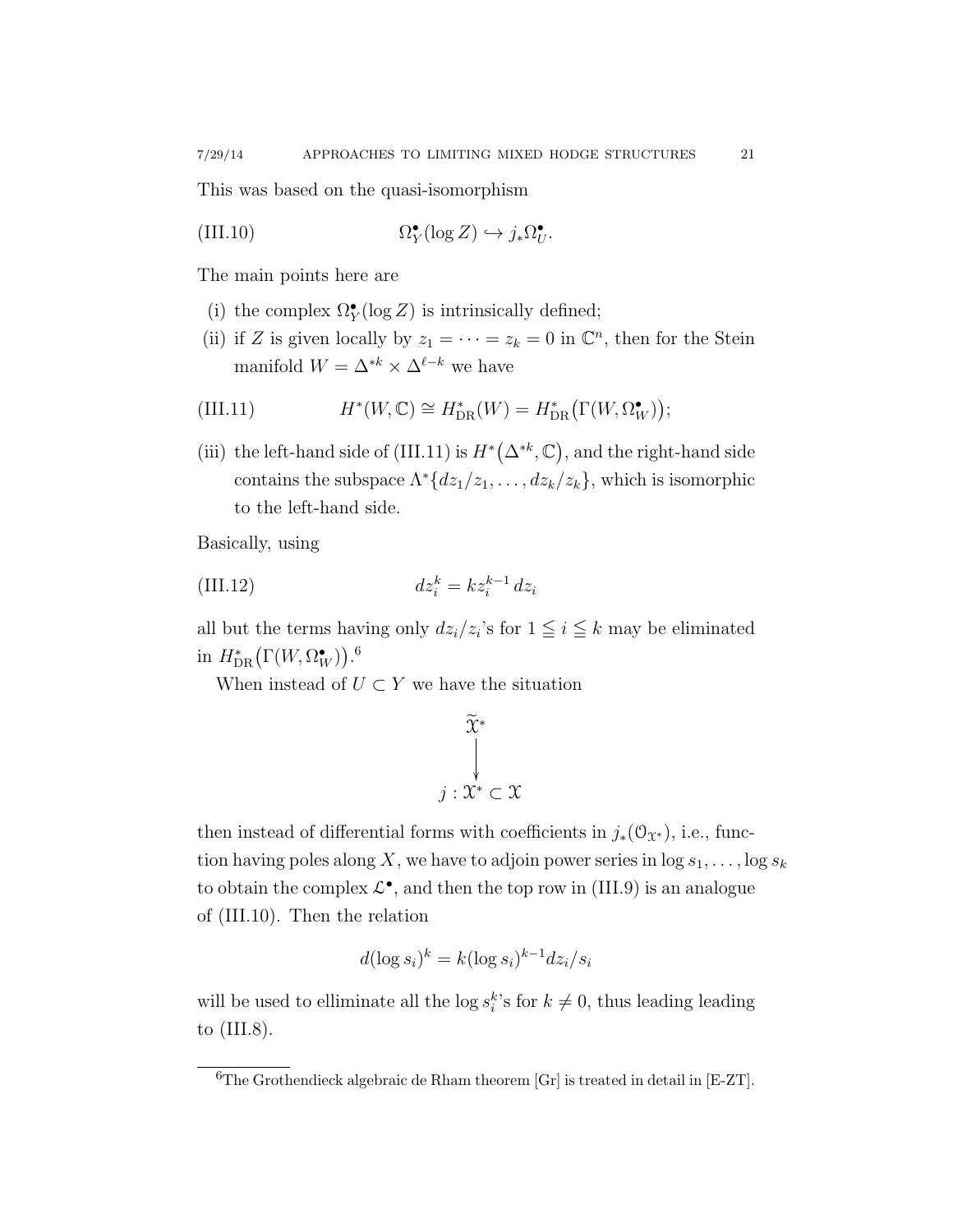### IV. Filtrations on the complexes

Each of the complexes

$$
\Omega^\bullet_{\mathfrak{X}}(\log X), \Omega^\bullet_{\mathfrak{X}/S}(\log X) \otimes \mathcal{O}_X
$$

introduced above has two filtrations, a Hodge filtration and a weight filtration. We will now describe these.

The first of these, the Hodge filtration, is the same in both cases. It is the "bétè" filtration, given for any complex  $(C^{\bullet}, d)$  by

$$
F^pC^\bullet = \{0 \to C^p \to C^{p+1} \to \cdots \};
$$

i.e., we truncate  $\{C^0 \to C^1 \to C^2 \to \cdots\}$  by simply setting equal to zero the  $C<sup>q</sup>$  for  $q < p$ . It is motivated by Hodge theory, where for a smooth complete variety Y the Hodge filtration  $F^p H_{DR}^n(Y)$  means " $\geq p \, dz_i$ 's in differential forms representing cohomology classes."

For  $\Omega^{\bullet}_\mathfrak{X}(\log X)$  the weight filtration is informally described by

$$
\varphi \in W_k \Omega^\bullet_X(\log X) \iff \varphi \text{ has } \leq k \, dx_i/x_i\text{'s.}
$$

More precisely,

$$
W_k \Omega^{\bullet}_{\mathfrak{X}}(\log X)
$$
 is the image of  $\Omega^k_X(\log X) \otimes \Omega^{\bullet}_{\mathfrak{X}} \to \Omega^{\bullet+k}_X(\log X)$ .

We recall the description of the associated graded. If  $X = X_1 + \cdots + X_N$ then for each index set  $I = \{i_1, \ldots, i_k\}$  where  $0 \leq i_1 < \cdots < i_k \leq N$ we set  $X_I = X_{i_1} \cap \cdots \cap X_{i_k}$ . This is a complex manifold of dimension  $d - k$  together with a map  $a_k : X_I \to X$ . Setting

$$
X^{[k]} = \coprod_{|I|=k} X_I
$$

we then have

$$
a_k: X^{[k]} \to X.
$$

The iterated Poincaré residue map gives an isomorphism

(IV.1) 
$$
\operatorname{Gr}_{k}^{W} \Omega_{\mathfrak{X}}^{\bullet}(\log X) \xrightarrow{\sim} \Omega_{X^{[k]}}^{\bullet-k}[k].
$$

In coordinates, if

$$
\varphi = dx_{i_1}/x_{i_1} \wedge \cdots \wedge dx_{i_k}/x_{i_k} \wedge \psi
$$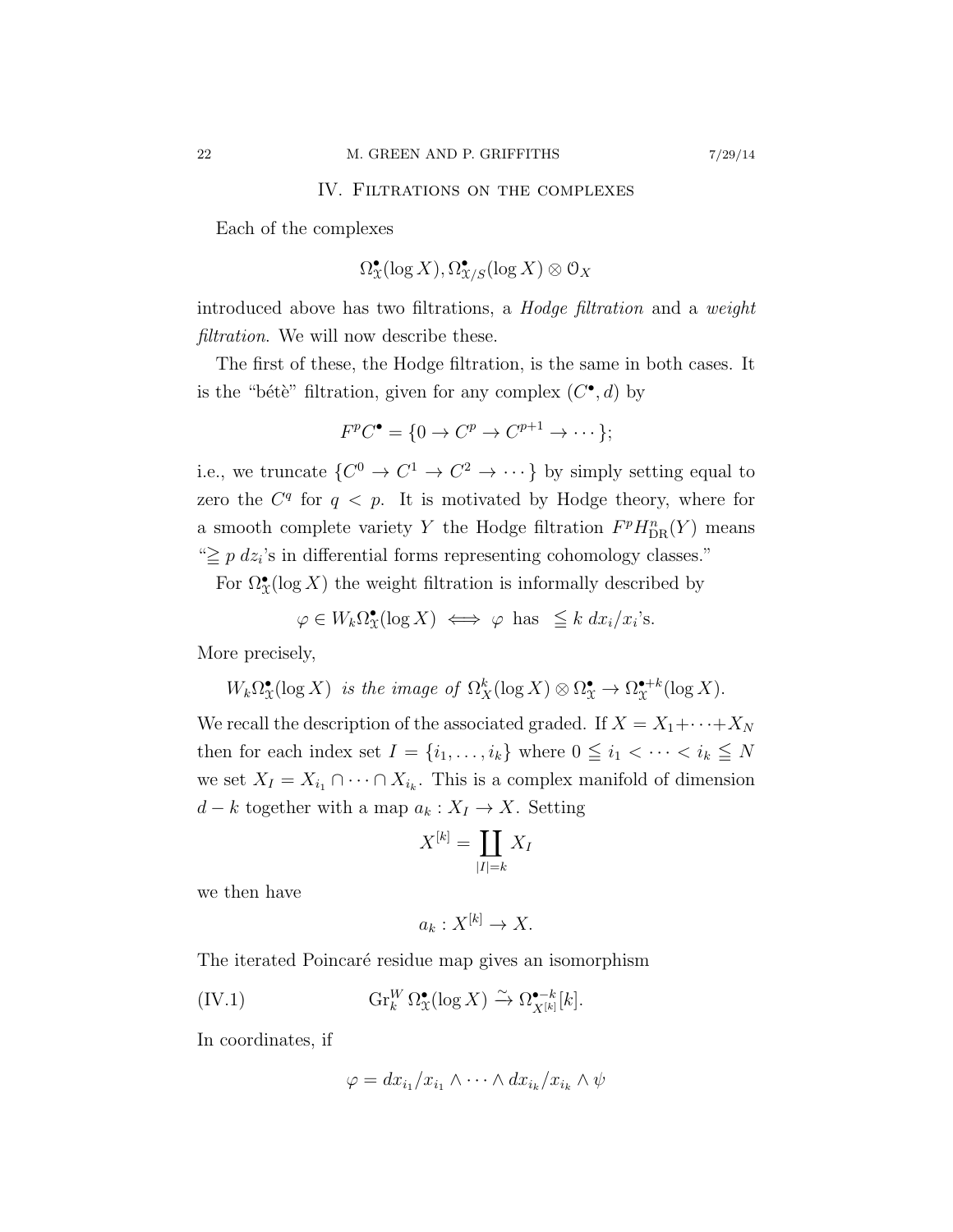7/29/14 APPROACHES TO LIMITING MIXED HODGE STRUCTURES 23

then

$$
\operatorname{Res}\varphi=(2\pi i)^k\psi\big|_{X_I}.
$$

For the complex  $\Omega^{\bullet}_{\mathfrak{X}/S}(\log X)$  and its restriction to X there is what might be called the naïve weight filtration induced from the  $W_k$ 's just described. In contrast to the situation for  $\Omega^{\bullet}_{\mathfrak{X}}(\log X)$ , when combined with the Hodge filtration the naïve weight filtration does not lead to a mixed Hodge structure<sup>7</sup> (cf. the footnote below and the discussion in Chapter 11 of [PS]). As may be expected from the above discussion, the weight filtration on  $\Omega_{X/S}^{\bullet}(\log X) \otimes \mathcal{O}_X$  will be induced locally from the weight filtrations on the local normal crossing divisor case using  $(IV.1)$ . Thus the crucial case is the weight filtration for  $\Omega_{X/S}^{\bullet}(\log X) \otimes \mathcal{O}_X$ .

Here the basic insight is due to Steenbrink [St1]. It originates from the observation that there is a natural identification

(IV.2)  
\n
$$
\Omega_{\mathcal{X}/S}^p(\log X) \otimes \mathcal{O}_X \cong \text{coker} \left\{ \Omega_{\mathcal{X}}^{p-1}(\log X) \xrightarrow{\theta} \Omega_{\mathcal{X}}^p(\log X) / W_0 \Omega_{\mathcal{X}}^p(\log X) \right\}
$$
  
\nwhere  $\theta$  is the map given by  $\wedge (ds/s)$  (cf. (II.5) and (II.6) above). An  
\nintrinsic proof of (IV.2) is given in [St1], and also in Chapter 11 of [PS].  
\nWe will give a coordinate argument that illustrates the mechanism.  
\nThis coordinate argument will then be used in Section VIII below to  
\nsuggest what the extension of (IV.2) to the general case of  $\mathcal{X} \to \Delta^{\ell}$   
\nshould be.

For  $\mathfrak{X} \to S$  locally given by  $x_1 \cdots x_k = s$ , we first lift a local section  $\varphi$  of  $\Omega_{X/S}^p(\log X) \otimes \mathcal{O}_X$  to a section  $\widetilde{\varphi}$  of  $\Omega_X^p(\log X) \otimes \mathcal{O}_X$ , and then we extend  $\widetilde{\varphi}$  to a section of  $\widetilde{\varphi}$  of  $\Omega_{\mathfrak{X}}^p(\log X)$ . The composite map

$$
\varphi \to \widetilde{\varphi} \to \widetilde{\widetilde{\varphi}} \wedge \frac{ds}{s}
$$

$$
H^n(X_s) \otimes H^n(X_s) \to H^{2n}(X_s) \cong \mathbb{Q}(-n)
$$

<sup>&</sup>lt;sup>7</sup>One reason why the naïve weight filtration on  $\Omega_{X/S}^{\bullet}(\log X)\otimes\mathcal{O}_X$  does not work may be explained as follows: Assume that the limit  $\lim_{s\to 0} H^n(X_s)$  may be defined as a mixed Hodge structure. For simplicity of explanation take  $n = d = \dim X_s$ . One may expect the mixed Hodge structure on  $H<sup>n</sup>(X)$  to appear in the limit. For this the weights are  $0 \leq w \leq n$ . On the other hand, the cup-product

should exist in the limit to pair  $\lim_{s\to 0} H^n(X_s)$  to a Hodge structure of weight  $2n$ . Thus in  $\lim_{s\to 0} H^n(X_s)$  the weights should run from 0 to  $2n$ .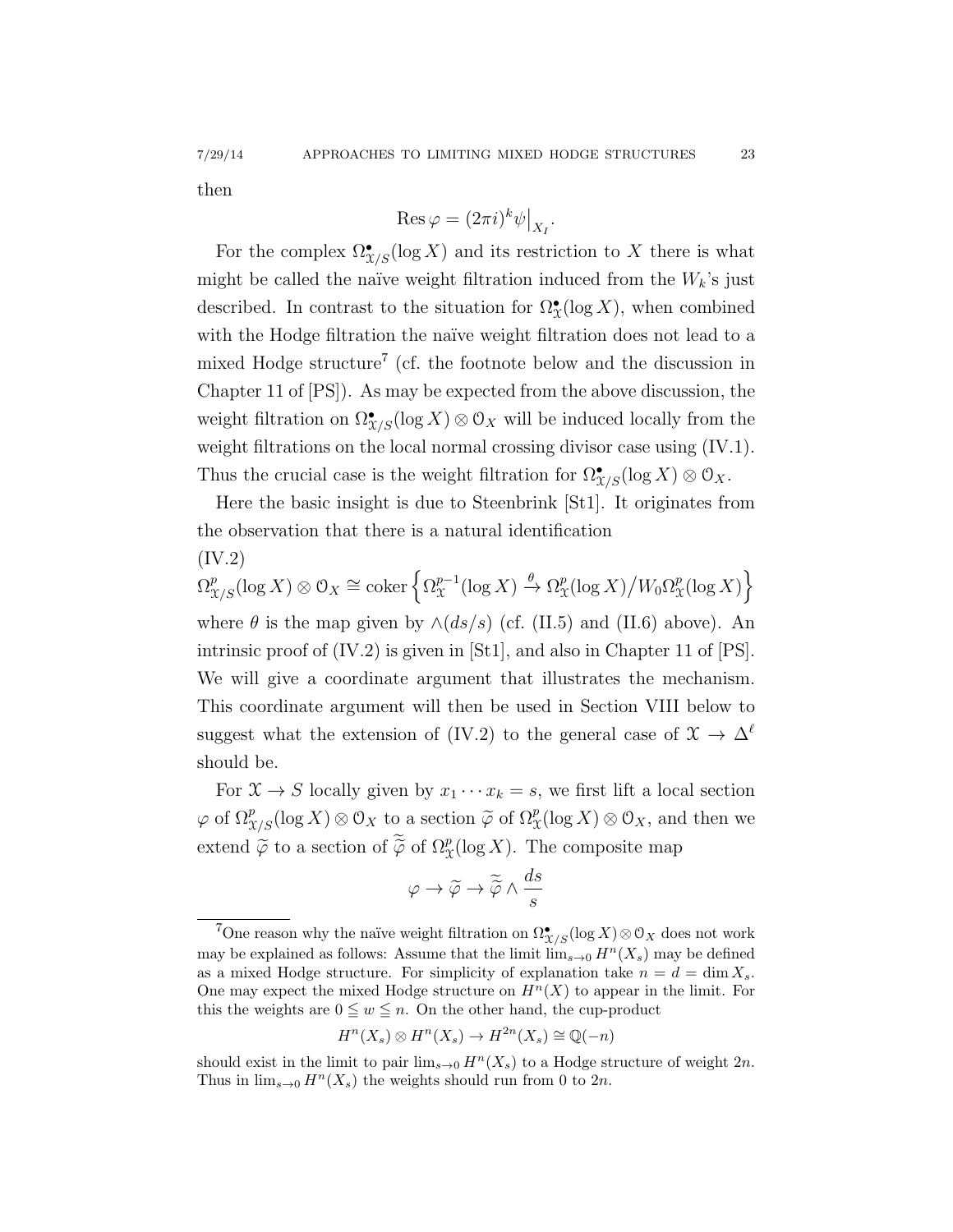is the one from the left-hand side of (IV.2) to the right-hand side. For any other lifting  $\widetilde{\varphi}'$  we have  $\widetilde{\varphi} - \widetilde{\varphi}' = ds \wedge \psi$ , and when we extend from  $\Omega^p_\gamma$  $\chi^p(\log X) \otimes \mathcal{O}_X$  to  $\Omega^p_X(\log X)$  and take  $\wedge ds/s$  we will have  $\widetilde{\widetilde{\varphi}} \wedge ds =$  $\widetilde{\varphi}' \wedge ds.$ 

Somewhat more subtly, if we have a local section  $\psi$  of  $\Omega^p_{\mathcal{X}}(\log X)\otimes\mathcal{O}_X$ and take two extensions  $\widetilde{\psi}$  and  $\widetilde{\psi}'$  to a local section of  $\Omega^p_{\mathfrak{X}}(\log X)$ , then we have  $\widetilde{\psi} - \widetilde{\psi}' = s\gamma$  where  $\gamma$  is a local section of  $\Omega^p_{\mathfrak{X}}(\log X)$ . We thus have to show that

$$
\gamma \wedge ds \in W_0 \Omega_{\mathfrak{X}}^{p+1}(\log X) = \Omega_{\mathfrak{X}}^{p+1}.
$$

We recall that for  $I = \{i_1, \ldots, i_\ell\}$  we write  $dx_I = dx_{i_1} \wedge \cdots \wedge dx_{i_\ell}$ . Then  $\gamma$  is a sum of terms

$$
\frac{dx_I}{x_I} \wedge \lambda
$$

where  $\lambda$  is holomorphic. Now

$$
ds = \sum_j x_1 \cdots \hat{x}_j \cdots x_\ell \, dx_j
$$

which gives

$$
ds \wedge x_I \, dx_I = \sum_{j \neq I} x_1 \cdots \hat{x}_j \cdots x_k \, dx_j \wedge \frac{dx_I}{x_I}.
$$

For each term in the sum we have  $I \subset \{1, \ldots, \widehat{j}, \ldots, k\}$ , so that the numerator cancels the denominator and the whole expression is holomorphic.

Once we have  $(IV.2)$ , and using the fact that, for a vector space E and non-zero  $e \in E$ , the complex  $(\wedge^{\bullet} E, \wedge e)$  is acyclic, what is suggested is to define a resolution

$$
0 \to \Omega_{\mathfrak{X}/S}^p(\log X) \otimes \mathfrak{O}_X \to \frac{\Omega_{\mathfrak{X}}^{p+1}(\log \mathfrak{X})}{W_0 \Omega_{\mathfrak{X}}^{p+1}(\log \mathfrak{X})} \xrightarrow{\theta} \frac{\Omega_{\mathfrak{X}}^{p+2}(\log \mathfrak{X})}{W_1 \Omega_{\mathfrak{X}}^{p+2}(\log \mathfrak{X})} \to \cdots.
$$

This in turn suggests defining a double complex  $(A^{\bullet,\bullet}, d', d'')$  whose associated single complex gives a resolution of the complex  $\left(\Omega^\bullet_{\mathfrak{X}/S}(\log X) \otimes \right)$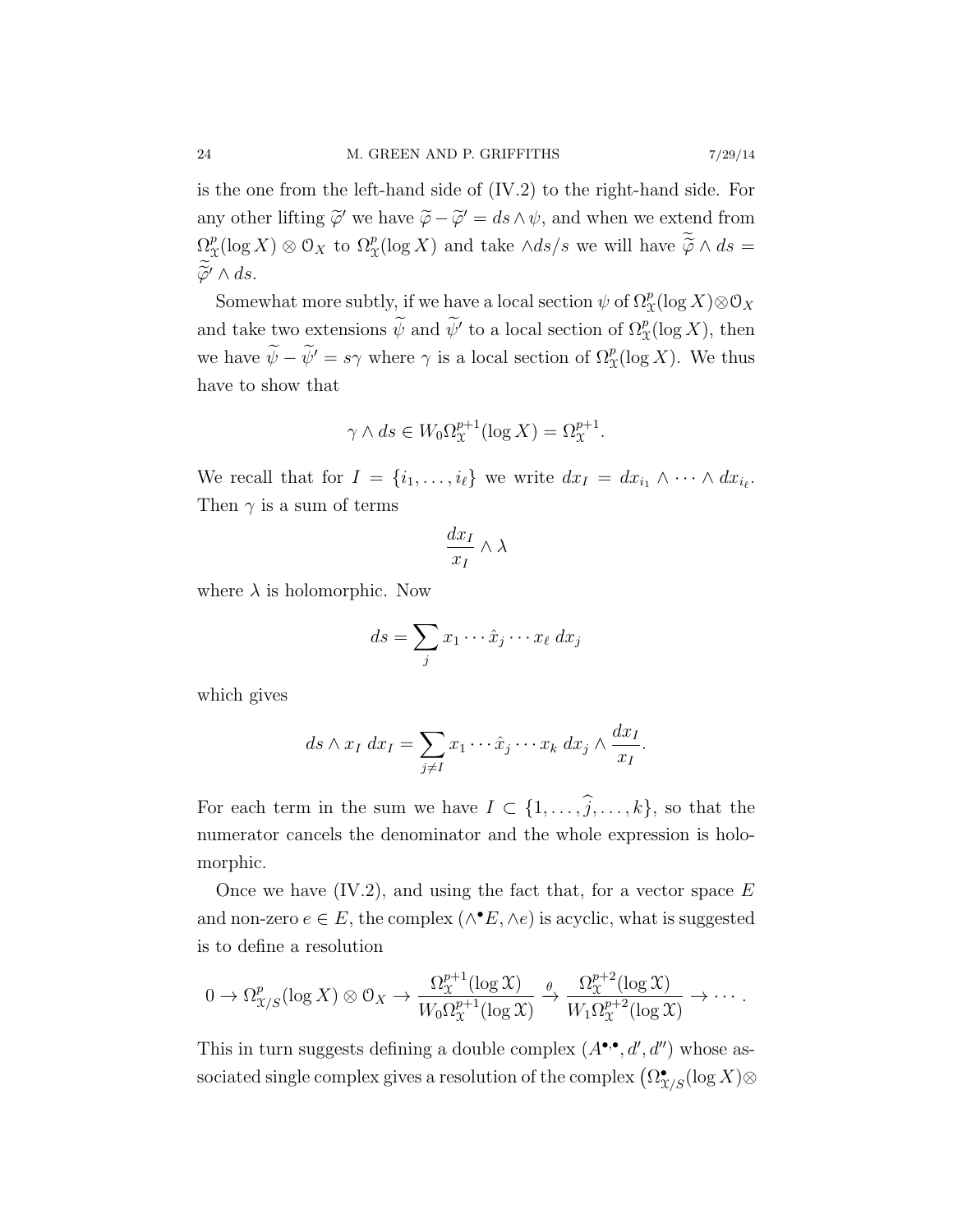$\mathcal{O}_X, d$ . For this, following the notation in [St1], we define

(IV.3) 
$$
\begin{cases} A^{p,q} = \Omega_{\mathcal{X}}^{p+q+1}(\log X) / W_q \Omega_{\mathcal{X}}^{p+q+1}(\log X) \\ d' = \text{usual } d \\ d'' = \theta = \wedge ds/s. \end{cases}
$$

Then (IV.2) has the following consequence:

(IV.4) The map  $\hat{\theta} : \Omega^{\bullet}_{X/S}(\log X) \otimes \mathcal{O}_X \to A^{\bullet}$  given by

$$
\widetilde{\theta}(\varphi) = (-1)^p \theta \wedge \widetilde{\widetilde{\varphi}} \Big|_X
$$

is a well-defined quasi-isomorphism.

The Hodge and weight filtrations are then defined by

(IV.5)  
\n
$$
F^{p}A^{\bullet} = \bigoplus_{\substack{p' \ge p \\ q \ge 0}} A^{p', q};
$$
\n
$$
W_{r}A^{p, q} = W_{2q+r+1} \Omega_{\mathcal{X}}^{p+q+1} (\log X) / W_{q} \Omega_{\mathcal{X}}^{p+q+1} (\log X).
$$

To give an heuristic explanation of how we may arrive at the weight filtration in (IV.5), we first note that in the vector space  $\mathbb{H}^n(\Omega_{X/S}^{\bullet}(\log X))$  $\otimes$  O<sub>X</sub>) it is difficult to see how any direct local residue-theoretic construction on  $\Omega_{X/S}^{\bullet}(\log X)\otimes \mathcal{O}_X$  will lead to weights in the range  $0\leqq w < n$ . The only geometry here resides in the normal crossing variety  $X$  together with the class  $\xi \in T_X \mathrm{Def}(X)$  that gives a smoothing of X to 1<sup>st</sup> order and provides the data to be able to define  $\Omega_{\mathfrak{X}/S}^{\bullet}(\log X) \otimes \mathcal{O}_X$ . As observed above the inclusion

$$
0 \to \Omega_{\mathcal{X}/S}^p(\log X) \otimes \mathcal{O}_X \xrightarrow{\widetilde{\theta}} \Omega_{\mathcal{X}}^{p+1}(\log X) \Big/ W_0 \Omega_{\mathcal{X}}^{p+1}(\log X)
$$

suggests completing this sequence to a resolution of  $\Omega_{X/S}^p(\log X) \otimes \mathcal{O}_X$ whose terms reflect geometric information beyond that given by simply completing (II.5) to a resolution of  $\Omega_{\mathcal{X}/\Delta}^p(\log X) \otimes \mathcal{O}_X$ . This leads to the  $A^{\bullet} = \bigoplus A^{p,q}$  above. The issue then is what weight filtration should be put on the  $A^{p,q}$  so that in the abutment of the resulting spectral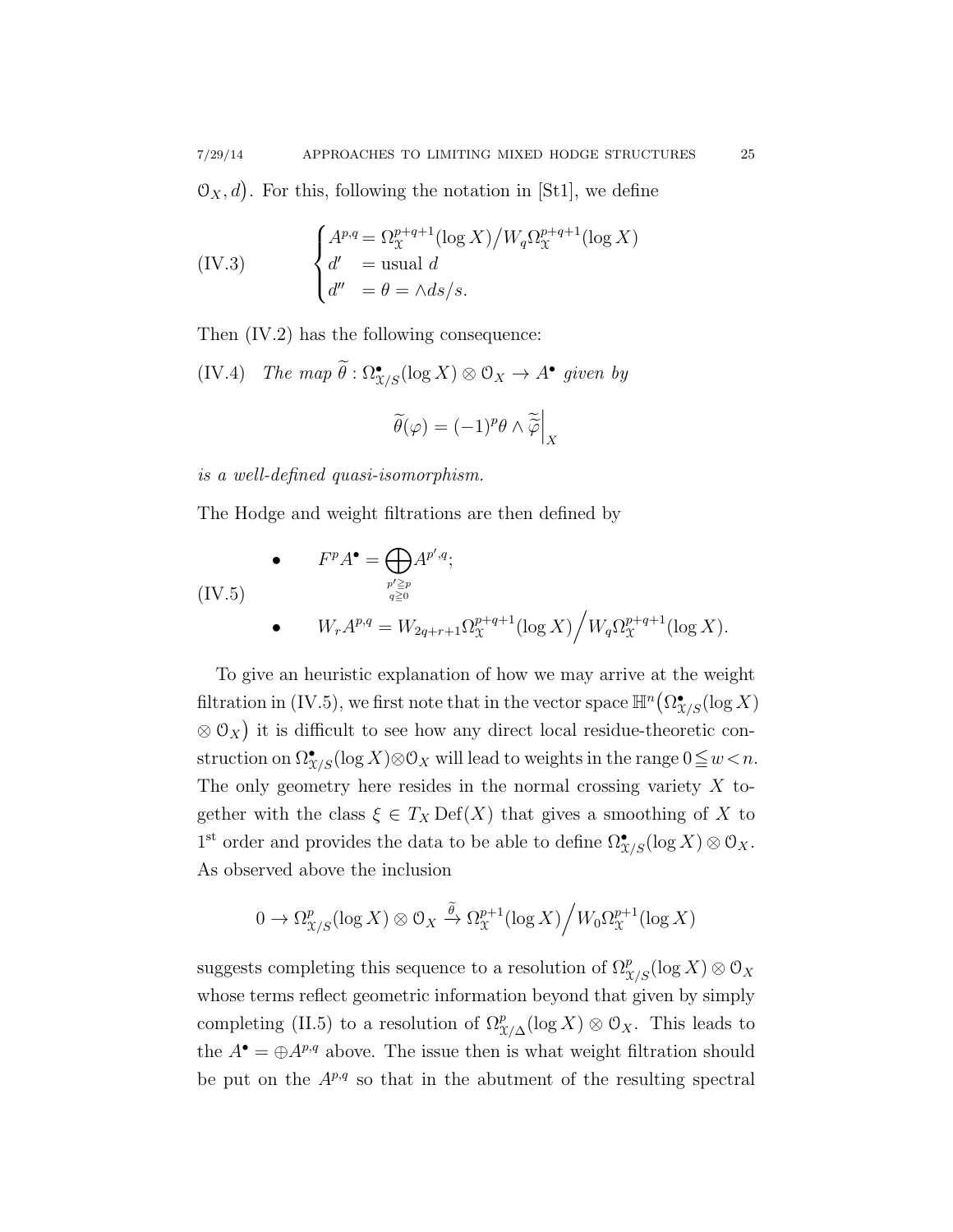sequence the higher cohomology groups of the normalizations of the strata of X will appear?<sup>8</sup>

To answer this for any  $\ell$  one may define

(IV.6) 
$$
W_r A^{p,q} = W_{r+\ell} \Omega_{\mathfrak{X}}^{p+q+1} (\log X) / W_q \Omega_{\mathfrak{X}}^{p+q+1} (\log X)
$$

and then compute the resulting weight spectral sequence. One knows a priori that

- $\text{Gr}_r^W A^{\bullet} \cong \bigoplus (a_k)_* \Omega^{\bullet}_{\mathfrak{Z}}$  $\mathbf{X}_{X^{[k]}}[-j]$  where  $j, k$  run over an index set determined by the choice of  $\ell$  in (IV.6);
- by the general results in [De3] the spectral sequence will degenerate at  $E_2$  and will abut to  $\mathbb{H}^n(\Omega_{\mathcal{X}/S}^{\bullet}(\log X) \otimes \mathcal{O}_X)$ .

If we then require that the weight filtration on the abutment should be (at most) length  $2n$  and be centered at zero, then essentially by inverting the calculations in [St1] one may solve for  $\ell$  in (IV.6) to obtain  $\ell = 2q + 1$ .

# V. Monodromy weight filtration in the 1-parameter case (I)

Having determined the filtration (IV.6)

$$
W_r A^{\bullet} = W_{r+2q+1} = \Omega_{\mathfrak{X}}^{p+q+1} (\log X) / W_q \Omega_{\mathfrak{X}}^{p+q+1} (\log X)
$$

that may be expected to induce one of length  $2n$  on  $\mathbb{H}^n(\Omega_{X/S}^{\bullet}(\log X))$  $\otimes$  O<sub>X</sub>), we now ask for a map

$$
(V.1) \t\t\t v : A^{\bullet,\bullet} \to A^{\bullet,\bullet}
$$

that induces the action by monodromy N on  $\mathbb{H}^n(\Omega_{X/S}^{\bullet}(\log X) \otimes \mathcal{O}_X)$ . We have noted earlier that  $N$  is induced by the connecting map in the long exact hypercohomology sequence associated to

$$
(V.2)
$$
  

$$
0 \to \mathcal{O}_{X/S}^{\bullet-1}(\log X) \otimes \mathcal{O}_X \to \Omega_X^{\bullet}(\log X) \otimes \mathcal{O}_X \to \Omega_{X/S}^{\bullet}(\log X) \otimes \mathcal{O}_X \to 0.
$$

<sup>&</sup>lt;sup>8</sup>The subtle point here is that although  $\xi \in T_X^0$  Def(X) is sufficient information to define  $\Omega_{X/S}^{\bullet}(\log X) \otimes \mathcal{O}_X$ , it is only in the quasi-isomorphic complex  $A^{\bullet}$  that includes higher order information of  $X$  in  $\mathfrak X$  that one defines the weight filtration.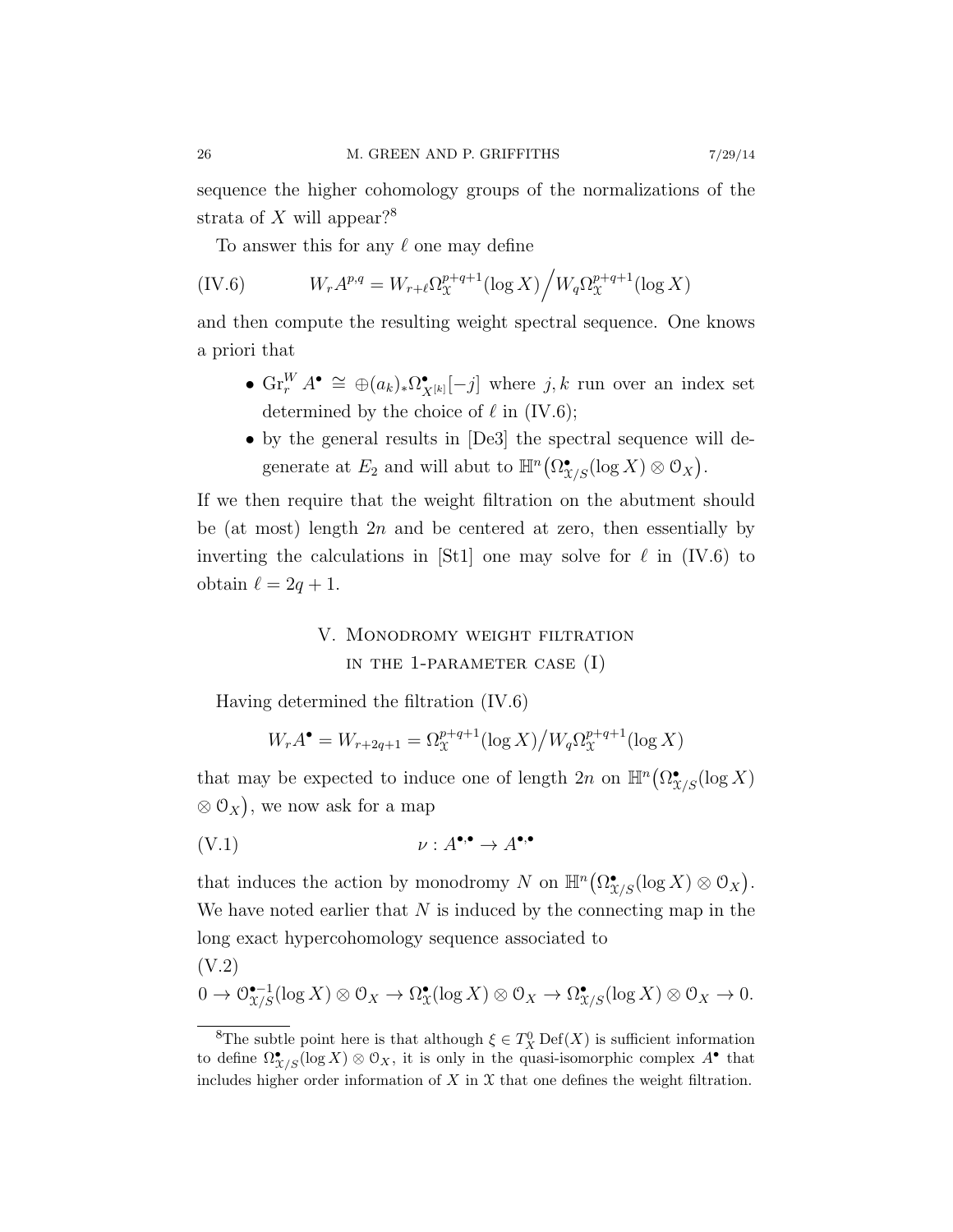At this point there is the standard mapping cone construction that will give the mapping  $\nu$  in (V.1). Before explaining this we will give an heuristic argument to show that, up to a constant,

$$
(V.3) \t\t v is the natural projection  $A^{p,q} \to A^{p-1,q+1}$ .
$$

The reasons are

• Since  $\nu$  preserves the total degree we should have that

$$
\nu: A^{p,q} \to A^{p-k,q+k}
$$

for some  $k$ ;

• Since  $\nu$  is supposed to be of type  $(-1, -1)$  acting on  $\mathbb{H}^n(\Omega_{X/S}^{\bullet}(\log X))$  $\otimes \mathcal{O}_X$ , we should have  $k = 1$  so that

$$
(V.4) \t\t \nu \in F^{-1} \operatorname{End}_{MHS} \left( \mathbb{H}^n \big( \Omega_{\mathcal{X}/S}^{\bullet} (\log X) \otimes \mathcal{O}_X \big) \right);
$$

• Finally, as a check we should also have

$$
(V.5) \ \nu: W_r \mathbb{H}^n \big( \Omega_{X/S}^{\bullet}(\log X) \otimes \mathcal{O}_X \big) \to W_{r-2} \mathbb{H}^n \big( \Omega_{X/S}^{\bullet}(\log X) \otimes \mathcal{O}_X \big);
$$

this is indeed satisfied by  $\nu$  given by (V.3).

Informally we may describe  $\nu$  as follows:

- locally in coordinates, recalling that  $A^{p,q}$  means we mod out by terms having  $\leq q$  of the  $dx_i/x_i$ 's,  $\nu$  kills the terms with exactly  $q+1$  of the  $dx_i/x_i$ 's and is the identity on the rest;
- when we pass to  $\operatorname{Gr}_r^W A^{\bullet,\bullet}$ , in any local coordinate presentation of  $X \subset \mathfrak{X}$  this has the effect on  $A^{p,q}$  of picking out the non-zero terms with exactly  $r + 2q + 1$  of the  $dx_i/x_i$ 's (note that this non-zero condition restricts r to  $-n \leq r \leq n$ ;
- from this we infer that on the individual pieces in  $\text{Gr}^W A^{\bullet}$ ,  $\nu$  is either zero or the identity;
- thus when we pass to  $\mathbb{H}^n(\mathrm{Gr}_r^W A^{\bullet})$ , on the individual summands  $\nu$ will either be zero or the identity, depending on the particular indices;
- a consequence of this will be that, when the indices are worked out we will have almost tautologically that for  $r \geq 0$

$$
(V.6) \t\t\t v^r : Gr_r^W A^{\bullet} \xrightarrow{\sim} Gr_{-r}^W A^{\bullet}.
$$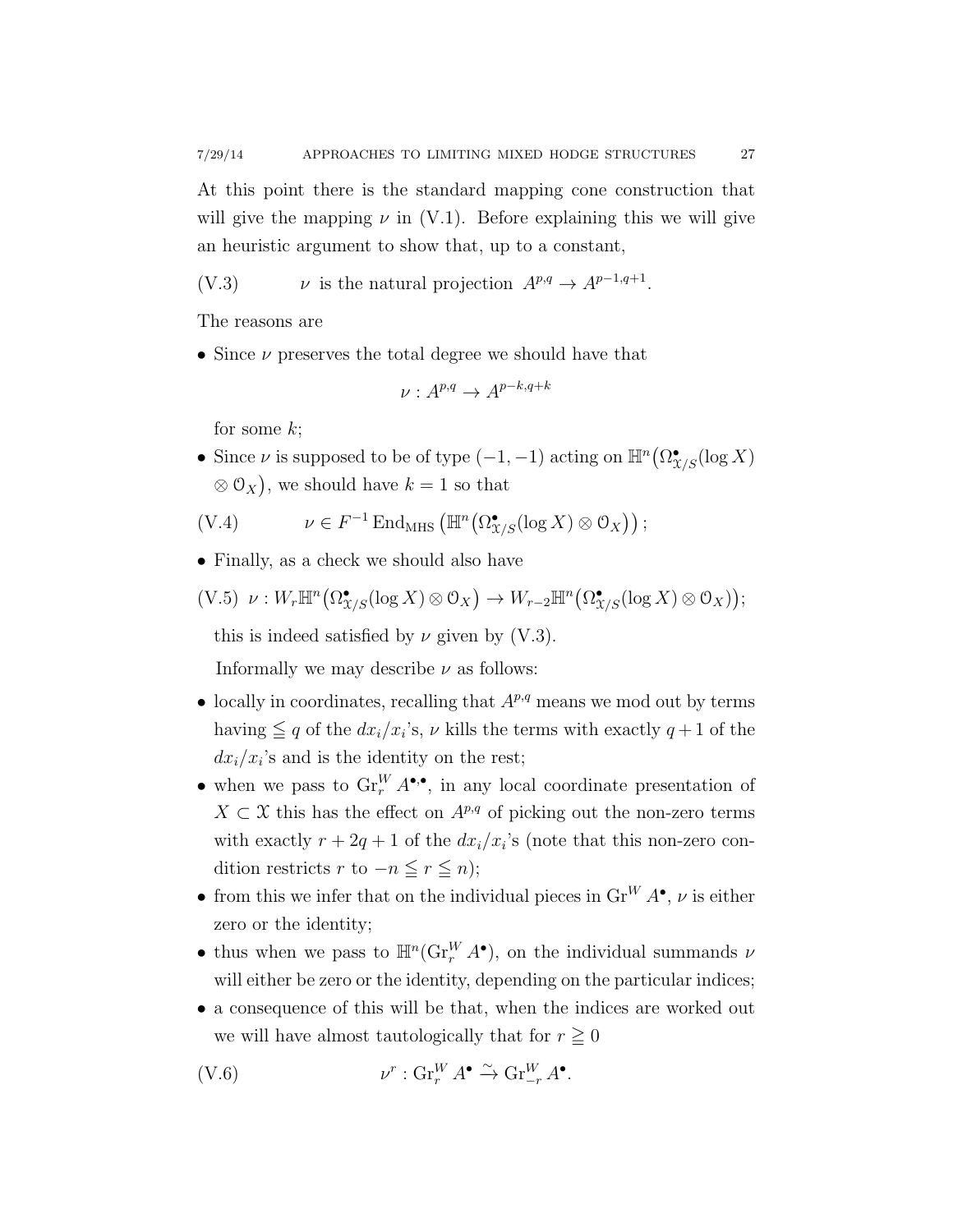As noted in [St1], this relatively easy result is far from sufficient to show that  $W(\nu)$  induces the monodromy weight filtration on  $\mathbb{H}^n(\Omega^\bullet_{\mathfrak{X}/S}(\log X) \otimes$  $\mathfrak{O}_X$ .

• another consequence is that there is a natural grading element for the nilpotent operator  $\nu$  on  $_W E_1$ , and consequently  $\nu$  is canonically part of an  $sl_2$  action on  $_W E_1$  (the terms will be explained below).

We now review the mapping cone construction to check that  $\nu$  given by (V.3) will, up to a constant, induce the cohomology map in the exact hypercohomology sequence of  $(V.2)$ . The cone construction is expressed by the diagram

$$
\Omega_{X/S}^{\bullet-1}(\log X) \otimes \mathcal{O}_X \xrightarrow{\theta} A^{\bullet-1}
$$
\n
$$
\downarrow \qquad \qquad \downarrow
$$
\n
$$
\Omega_X^{\bullet}(\log X) \otimes \mathcal{O}_X \xrightarrow{\eta} B^{\bullet}
$$
\n
$$
\Omega_{X/S}^{\bullet}(\log X) \otimes \mathcal{O}_X \xrightarrow{\theta} A^{\bullet}
$$
\n
$$
\downarrow
$$
\n
$$
\downarrow
$$
\n
$$
\downarrow
$$
\n
$$
\downarrow
$$
\n
$$
\downarrow
$$
\n
$$
\downarrow
$$
\n
$$
\downarrow
$$
\n
$$
\downarrow
$$
\n
$$
\downarrow
$$
\n
$$
\downarrow
$$
\n
$$
\downarrow
$$
\n
$$
\downarrow
$$
\n
$$
\downarrow
$$
\n
$$
\downarrow
$$
\n
$$
\downarrow
$$
\n
$$
\downarrow
$$
\n
$$
\downarrow
$$
\n
$$
\downarrow
$$
\n
$$
\downarrow
$$
\n
$$
\downarrow
$$
\n
$$
\downarrow
$$
\n
$$
\downarrow
$$
\n
$$
\downarrow
$$
\n
$$
\downarrow
$$
\n
$$
\downarrow
$$
\n
$$
\downarrow
$$
\n
$$
\downarrow
$$
\n
$$
\downarrow
$$
\n
$$
\downarrow
$$
\n
$$
\downarrow
$$
\n
$$
\downarrow
$$
\n
$$
\downarrow
$$
\n
$$
\downarrow
$$
\n
$$
\downarrow
$$
\n
$$
\downarrow
$$
\n
$$
\downarrow
$$
\n
$$
\downarrow
$$
\n
$$
\downarrow
$$
\n
$$
\downarrow
$$
\n
$$
\downarrow
$$
\n
$$
\downarrow
$$
\n
$$
\downarrow
$$
\n
$$
\downarrow
$$
\n
$$
\downarrow
$$
\n
$$
\downarrow
$$
\n
$$
\downarrow
$$
\n
$$
\downarrow
$$
\n
$$
\downarrow
$$
\n
$$
\downarrow
$$
\n
$$
\downarrow
$$
\n
$$
\downarrow
$$
\n

where  $B^{\bullet}$  is the total complex associated to the double complex  $B^{\bullet,\bullet}$ with

$$
B^{p,q} = A^{p-1,q} \oplus A^{p,q}
$$

and with differentials

$$
d'(\omega_1, \omega_2) = (d\omega_1, d\omega_2)
$$
  

$$
d''(\omega_1, \omega_2) = (\theta(\omega_1) + (-1)^{p+q+1}\nu(\omega_2), \theta(\omega_2)).
$$

The maps

$$
\eta \cdot \Omega^p_{\mathfrak{X}}(\log X) \otimes \mathcal{O}_X \to A^{p-1,0} \oplus A^{p,0}
$$

are defined by

$$
\eta(\omega) = (\omega \operatorname{mod} W_0, (-1)^p \theta \wedge \omega).
$$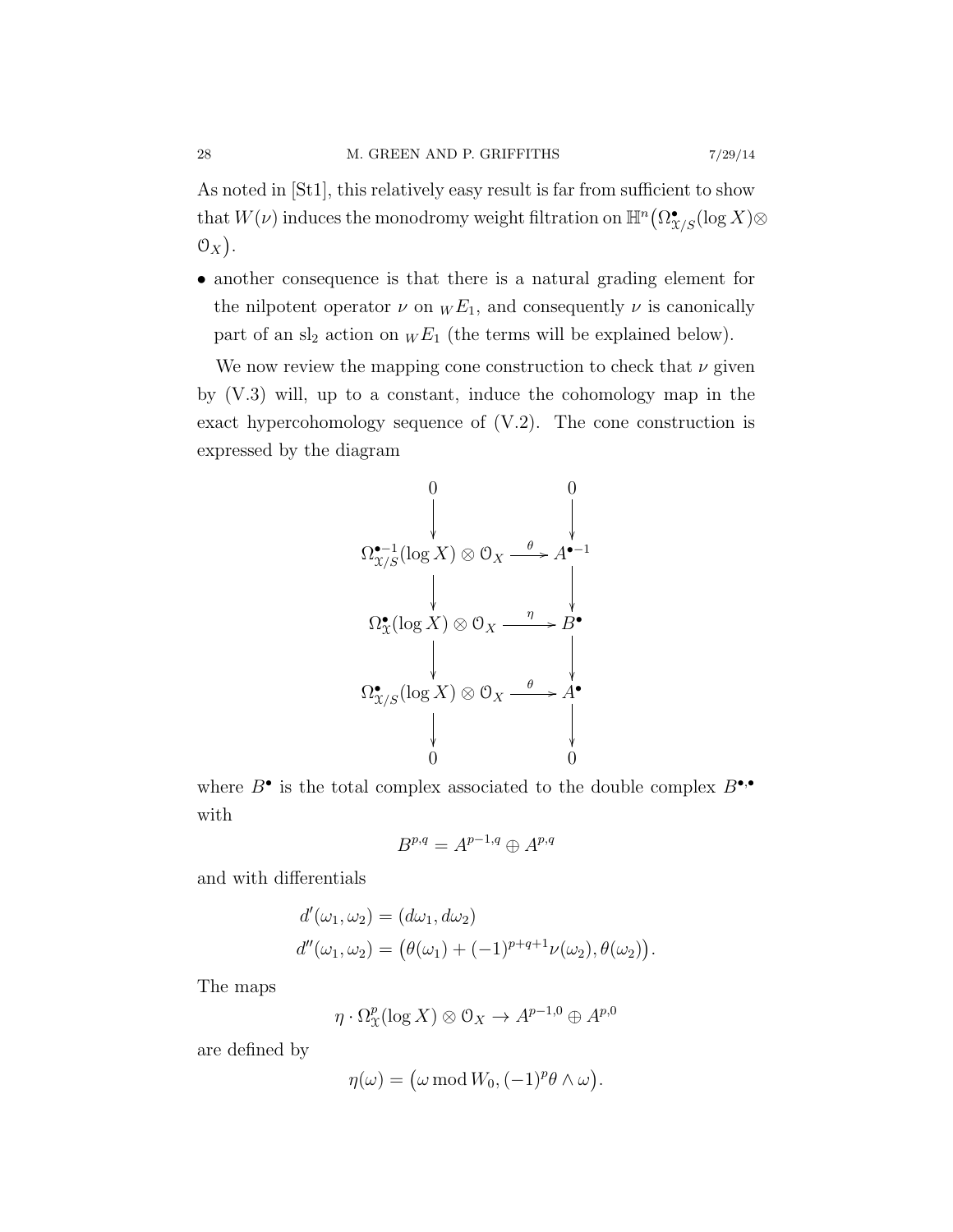The above diagram is commutative, and because the top and bottom horizontal arrows are quasi-isomorphisms the five lemma shows that  $\eta$ must also be a quasi-isormorphism. After passing to the exact hypercohomology sequence, the connecting map N from the left-hand column corresponds, up to a constant, to the map induced by  $\nu$  in the right column.

In summary, the conditions that  $\nu$  should induce N and the cone construction force, up to a constant, the definition  $(V.3)$  of  $\nu$ .

It follows that the map induced by  $\nu$  on  $\mathbb{H}^n(\Omega_{X/S}^{\bullet}(\log X)\otimes\mathcal{O}_X)$  shifts the weight filtrations  $W_r =: W_r(\nu)$  down by 2, i.e.,

$$
\nu: W_r\mathbb{H}^n\big(\Omega_{X/S}^{\bullet}(\log X)\otimes \mathcal{O}_X\big)\to W_{r-2}\mathbb{H}^n\big(\Omega_{X/S}^{\bullet}(\log X)\otimes \mathcal{O}_X\big).
$$

On the other hand, as will now be explained and identifying  $\nu$  with N, there is a canonical filtration  $W(N)$  on  $\mathbb{H}^n(\Omega_{\mathcal{X}/S}^{\bullet}(\log X) \otimes \mathcal{O}_X)$  defined by the nilpotent endomorphism  $N$ , and the main result is that

$$
(V.7) \t\t the \text{ filtrations } W \text{ and } W(N) \text{ coincide.}
$$

This means that not only is  $(\mathbb{H}^n(\Omega_{X/S}^{\bullet}(\log X) \otimes \mathcal{O}_X, W, F^{\bullet}))$  a mixed Hodge structure, it is of the very special type of a limiting mixed Hodge structure. Here we recall that as mentioned above a limiting mixed Hodge structure is given by a mixed Hodge structure  $(V, W, F^{\bullet})$ together with a nilpotent endomorphism  $N \in F^{-1}$  End $(V)$  such that  $W = W(N)$  is the monodromy weight filtration associated to N.

In addition to the property that  $N(W_r) \subset W_{r-2}$ , the crucial so-called Hard-Lefschetz property for defining the monodromy weight filtration is that for  $r \geq 0$ 

(V.8)

$$
N^r: \operatorname{Gr}_r^W \mathbb{H}^n\big(\Omega_{\mathfrak{X}/S}^{\bullet}(\log X) \otimes \mathcal{O}_X\big) \xrightarrow{\sim} \operatorname{Gr}_{-r}^W \mathbb{H}^n\big(\Omega_{\mathfrak{X}/S}^{\bullet}(\log X) \otimes \mathcal{O}_X\big).
$$

We have noted the elementary fact that this result is true at the  $W E_1$ level. Much more subtle is that for projective families it holds for  $W E_{\infty}$ .

Digressing for a moment, recall that associated to any nilpotent endomorphism  $N \in End(V)$  is its monodromy weight filtration  $W(N)$ . The usual definition is that, if  $N^{n+1} = 0$  but  $N^n \neq 0$ ,  $W(N)$  is the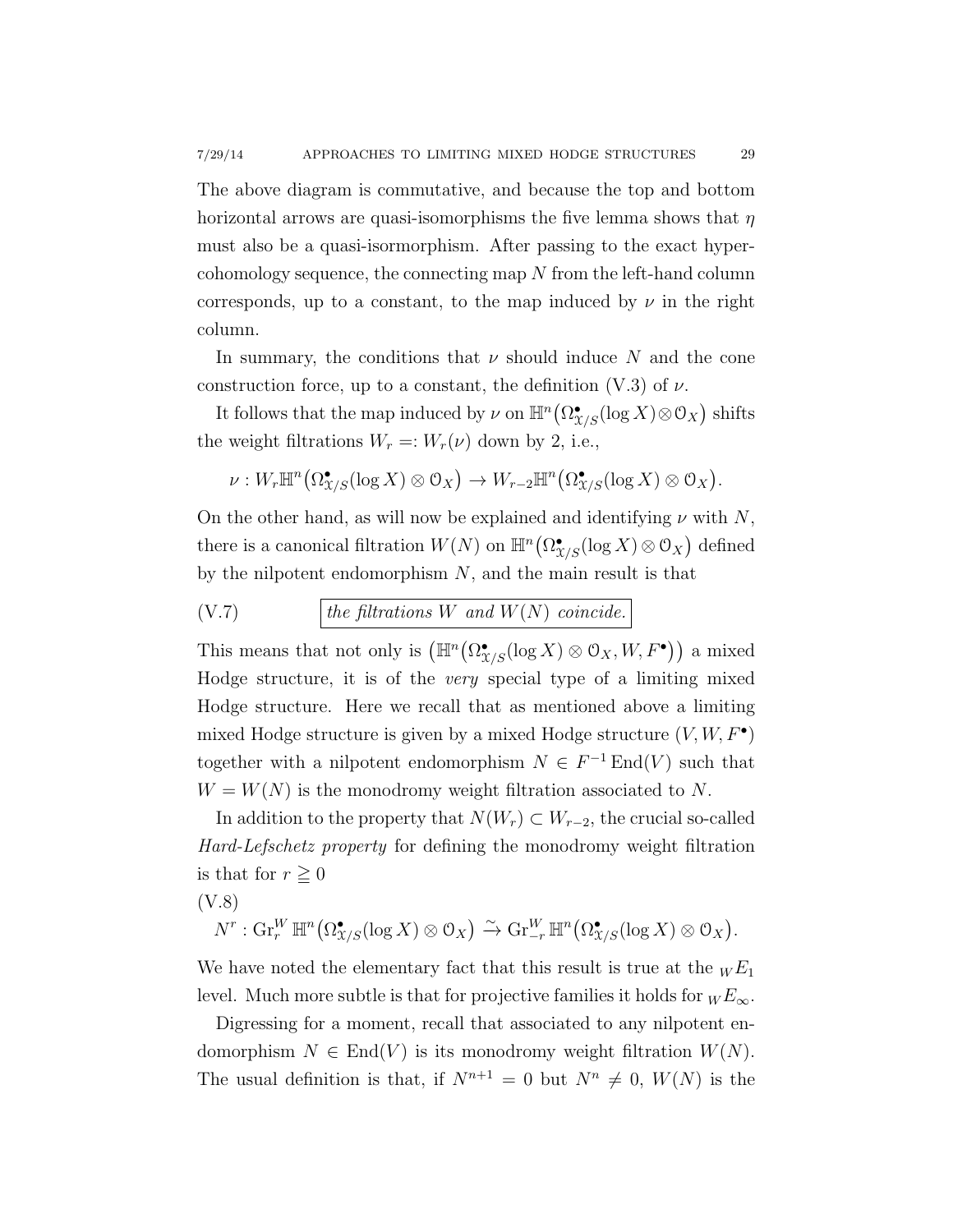unique increasing filtration  $W_k(N)$  centered at zero and of length  $2n+1$ that satisfies

$$
\begin{cases}\nN: W_r(N) \to W_{r-2}(N) \\
N^r: \operatorname{Gr}_r^{W(N)} V \xrightarrow{\sim} \operatorname{Gr}_{-r}^{W(N)} V.\n\end{cases}
$$

For the purposes of these notes, we will use the Jacobson-Morosov theorem to complete N to an sl<sub>2</sub>-triple  $(N, Y, N^+)$  in End(V) where

$$
[Y, N] = -2N
$$
  
(V.10)  

$$
[Y, N^+] = 2N^+
$$
  

$$
[N^+, N] = Y.
$$

The Y is then a grading element for the filtration  $W(N)$ . Recall that this means that Y is semi-simple with eigenvalues  $\{-n, 1 - n, \ldots, \}$  $n-1, n$ } and corresponding eigenspaces  $V_k \subset V$  and where

$$
W_k(N) = \bigoplus_{p \leqq k} V_p.
$$

The choice of  $N$  and  $Y$  satisfying the first equation in  $(V.10)$  uniquely determines the  $N^+$  in the sl<sub>2</sub>-triple. Moreover, for any other such choice  $Y'$  we have

 $Y' \equiv Y \mod \ker(\mod N) \cap \mathrm{im}(\mod N),$ 

so that the grading defined by  $Y'$  leads to the same filtration as that defined by  $Y$ .

We have noted above, and it will be further discussed below, that for the weight spectral sequence there is a canonical grading element associated to the nilpotent endomorphism  $N \in \text{End}(E_1)$ . Thus the monodromy weight filtration  $W(N)$  on  $E_1$  is canonically split, and we then have a canonical  $sl_2$ -action on  $E_1$ , one that will be seen to commute with the  $d_1$  of the spectral sequence.

## VI. Monodromy weight filtration in the 1-parameter case (II)

For the standard picture of  $\mathfrak{X} \to S$  of a 1-parameter family where  $S = \Delta$ , in the previous section we have defined

• a mixed Hodge structure  $\mathbb{H}^n(\Omega^\bullet_{\mathfrak{X}/S}(\log X) \otimes \mathcal{O}_X, W, F^\bullet)$ , and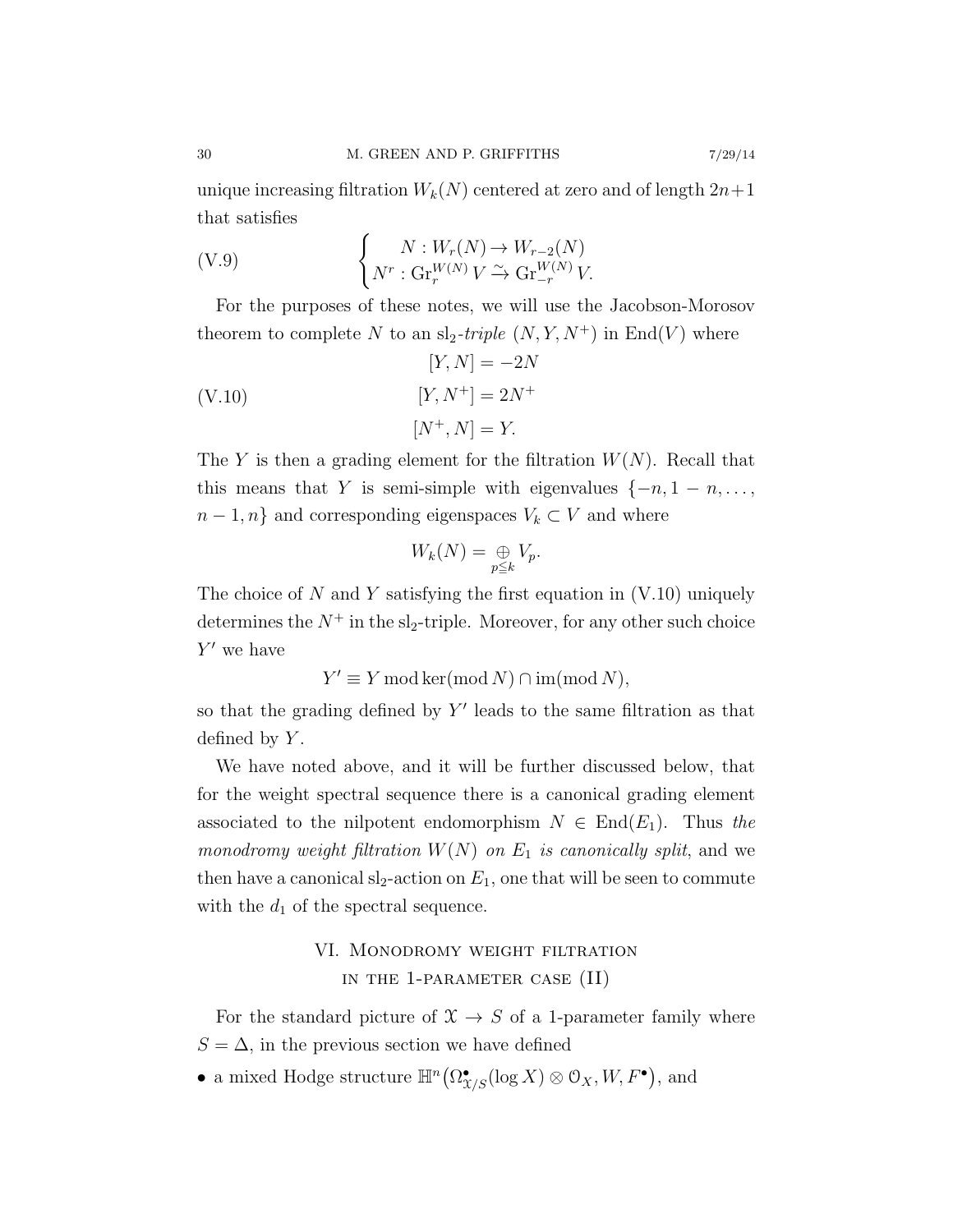• a nilpotent monodromy operator  $N \in \text{End}(\mathbb{H}^n(\Omega_{X/S}^{\bullet}(\log X) \otimes \mathcal{O}_X))$ with the properties

$$
N(W_r) \subset W_{r-2},
$$
  

$$
N(F^p) \subset F^{p-1}.
$$

We want to show that

$$
W(N) = W.
$$

For this it is necessary to establish the second of the defining properties  $(V.9)$  of  $W(N)$ ; that is, we must prove the Hard Lefschetz property (V.8).

This property will not hold without further assumptions on the standard situation  $(L1)_{AG}$  when  $\ell = 1$ . Perhaps the most natural of these is that the family  $\mathfrak{X} \to S$  is projective; i.e., we have  $\mathfrak{X} \subset \mathbb{P}^A$  with the Lefschetz class  $L_s = c_1(\mathcal{O}_{X_s}(1))$ . We set  $L = L_0$  and note that L induces the class of an ample line bundle on the normalizations  $X^{[k]}$  of the strata of X. Noting that

(i) the  $E_1^{p,q}$  $t_1^{p,q}$  term of the weight spectral sequence is given by a direct sum of the groups

$$
(VI.1) \t\t\t\t\tHi(X[j])(-k),
$$

where the indices  $i, j, k$  that appear depend on  $p, q, n$ , and d;

- (ii) L operates on the  $E_1$  term and this action commutes with  $d_1$ ;
- (iii) the action of  $L$  also commutes with the action of the monodromy operator  $N$  (which we have seen is either zero or the identity on each factor (VI.1) in  $E_1$ )

what is suggested is that we decompose the  $E_1$ -term under the action of L and see what this gives.

More precisely, we have already observed that  $N$  is part of an  $sl_2$ acting on  $E_1$ , and the same is true of the action of L on each  $H^*(X^{[k]})$ , with suitable Tate twists on the individual groups. Thus one may hope that L is also part of an  $sl_2$  acting on  $E_1$ , so that we may have a pair of commuting  $sl_2$ 's acting on  $E_1$  and commuting with  $d_1$ . This is the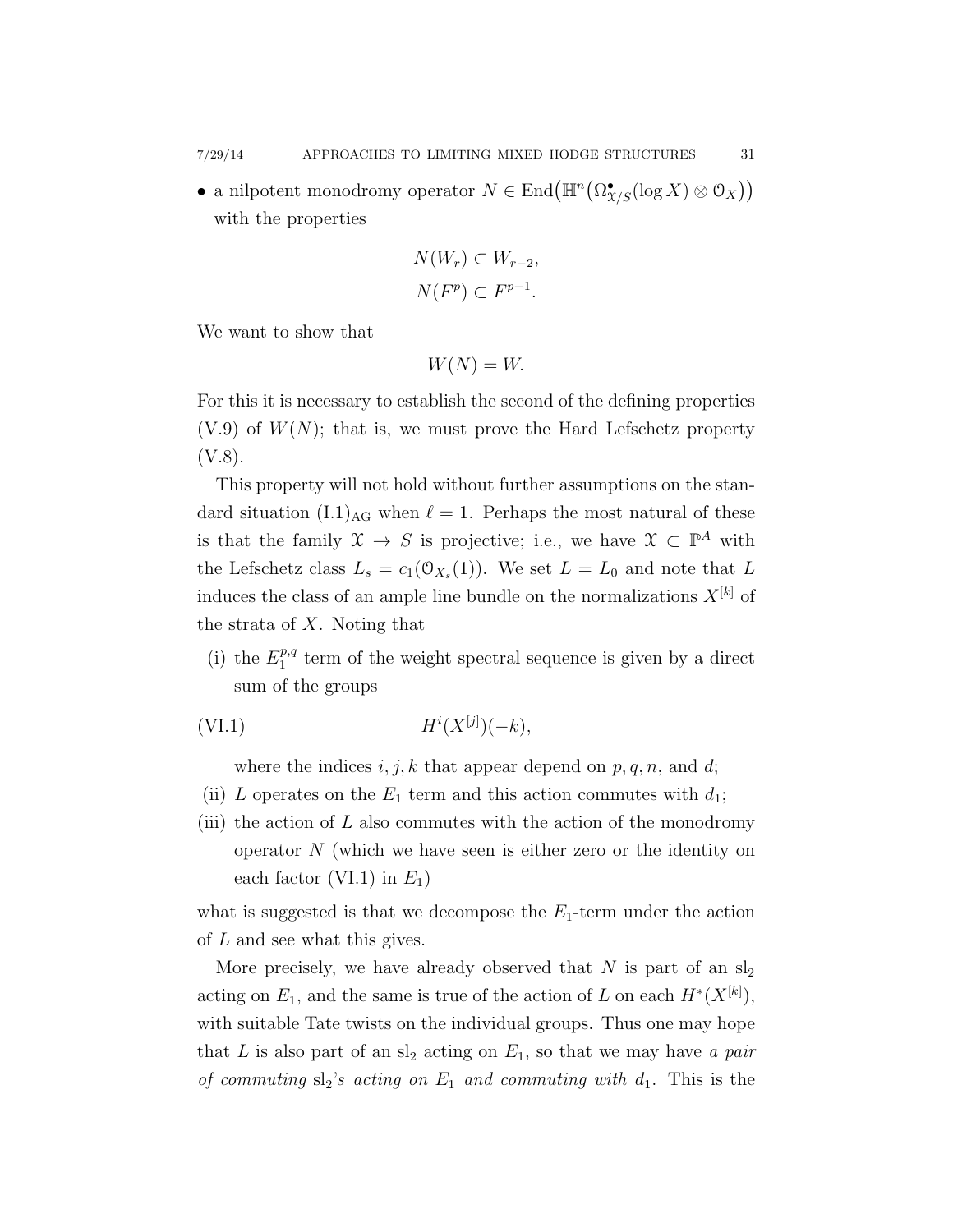approach taken in [GN] and with an exposition in Chapter 11 of [PS]. We will say more about this below.

One additional point. From the earliest days one has known that many of the deepest results in Hodge theory require the 2nd Hodge-Riemann bilinear relation, especially the positivity of the Hermitian forms. So it will not be just the irreducible  $sl_2 \times sl_2$  factors, or biprimitive decompositions of the  $E_1$  terms, but also the non-degenerate bilinear forms on those pieces, that should come into play. In fact, this is the case in the original proof that  $W = W(N)$  in [St1].

The main difficulty in implementing the above general strategy is in the book-keeping of the complicated indices that enter. This is very nicely organized in [GN] and [PS], as follows. Using now real coefficients so as to have the operation of complex conjugation, we set

$$
K^{ijk} = H^{i+j-2k+n}(X^{[2k-i+1]})(i-k).
$$

Then, recalling that dim  $X = d$  and that we are considering a mixed Hodge structure  $(V, W, F^{\bullet})$ , the  $E_1$ -term of the monodromy weight spectral sequence is ([PS], page 273)

$$
E_1^{-r, n+1} = \underset{k}{\oplus} K^{-r, n-d, k} \implies V_{\mathbb{R}}.
$$

The differential  $d_1$  in the weight spectral sequence is given by  $d_1 =$  $d_1' + d_1''$  where the differentials are maps

- $d'_1: K^{i,j,k} \to K^{i+1,j+1,k+1}$
- $d''_1: K^{i,j,k} \to K^{i+1,j+1,k}$

and are described by

- $\bullet$   $d'_1$  are the signed restriction maps on cohomology induced from the maps  $X^{[\ell+1]} \to X^{[\ell]};$
- $\bullet$   $d_1''$  are the signed Gysin maps on cohomology induced from these same maps.

We note that

•  $d_1: K^{i,j,k} \to K^{i+1,j+1,k+1} \oplus K^{i+1,j+1,k}$ 

and that  $d'_1$ ,  $d''_1$  and  $d_1$  are all morphisms of real Hodge structures.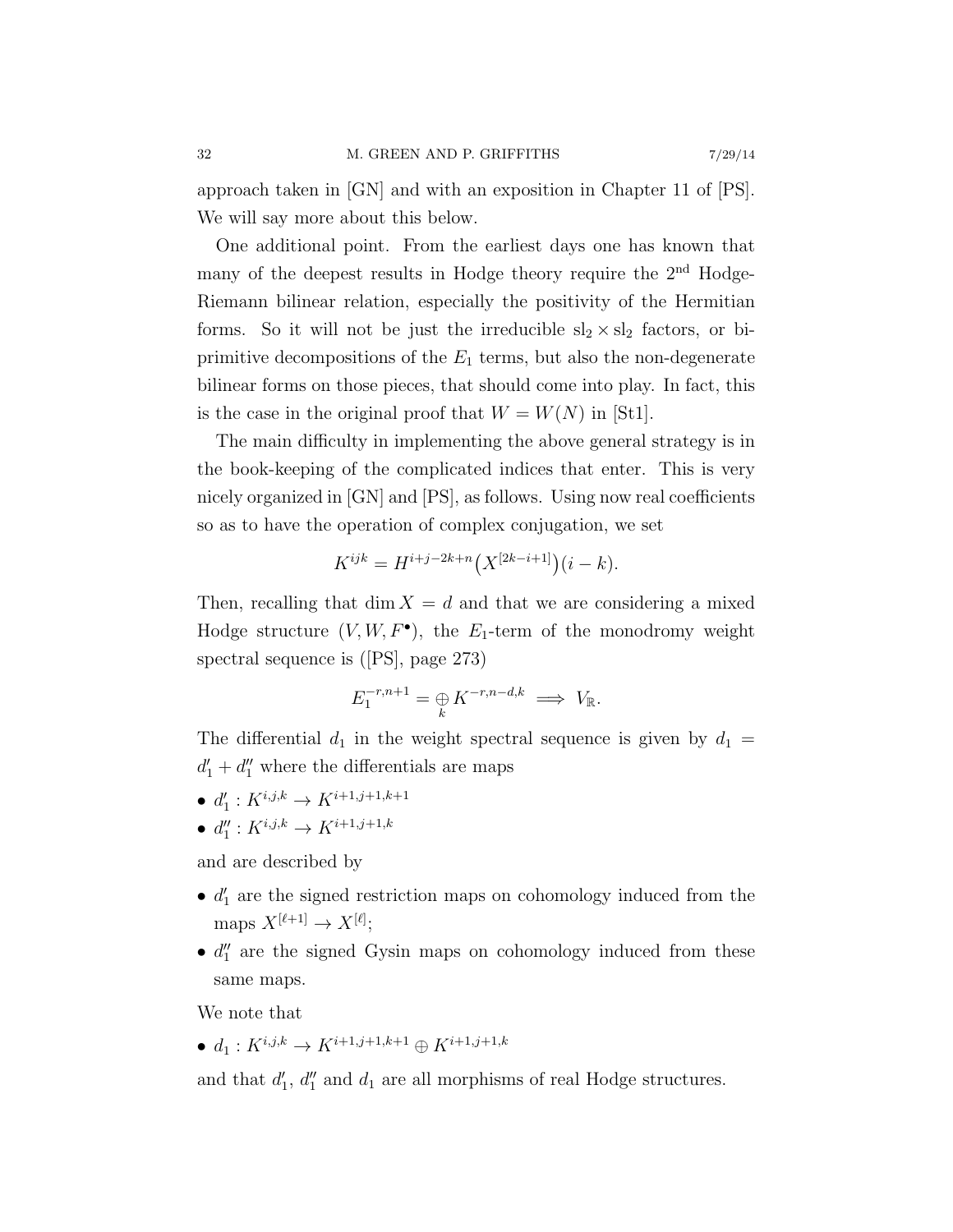There are additional maps on the  $K^{i,j,k}$  induced from the monodromy operator  $N$  and Lefschetz operator  $L$ . Both are also morphisms of real Hodge structures. In terms of the  $K^{i,j,k}$  we have

$$
N: K^{i,j,k} \to K^{i+2,j,k+1}
$$
  

$$
L: K^{i,j,k} \to K^{i,j+2,k}(1).
$$

This implies that on the bi-graded complex

$$
K^{i,j} = \underset{k}{\oplus} K^{i,j,k},
$$

for which the cohomology of the associated single complex gives  $E_2$ , that N has bi-degree  $(2,0)$  and L has bi-degree  $(0,2)$ .

All together one has a very rich representation theoretic structure on  $E_1$ , from which using the standard representation theory of  $sl_2 \times sl_2$ one infers a double primitive decomposition

$$
K^{r,s} = \sum N^i L^j K_0^{r-2i, s-2j}
$$

with symmetric positive definite bilinear forms

$$
Q: K_0^{-i,-j} \otimes K_0^{-i,-j} \to \mathbb{R}
$$

derived from the usual ones giving polarized Hodge structures on the primitive cohomologies on the normalization of the strata of  $X$ . Using the diagonal action of the  $sl_2 \times sl_2$  on  $K^{\bullet,\bullet}$ 's, these in turn lead to symmetric and positive definite bilinear forms

$$
\varphi: K^{\bullet,\bullet} \otimes K^{\bullet,\bullet} \to \mathbb{R}.
$$

The final step is to use  $\varphi$  to define the adjoint  $d^*$  of d and Laplacian  $\Delta =$  $dd^* + d^*d$  and use the representation theory of  $sl_2 \times sl_2$  on  $\text{End}(K^{\bullet,\bullet})$ to show that

ker  $\Delta$  is an invariant subspace of  $K^{\bullet,\bullet}$ .

This leads to the basic result (V.7).

Remark: One cannot help but be struck by the several uses of "finite dimensional harmonic theory" to prove deep results, such as the one above. One such is Kostant's theorem [Ko] on the n-cohomology of irreducible g-modules, where g is a semi-simple complex Lie algebra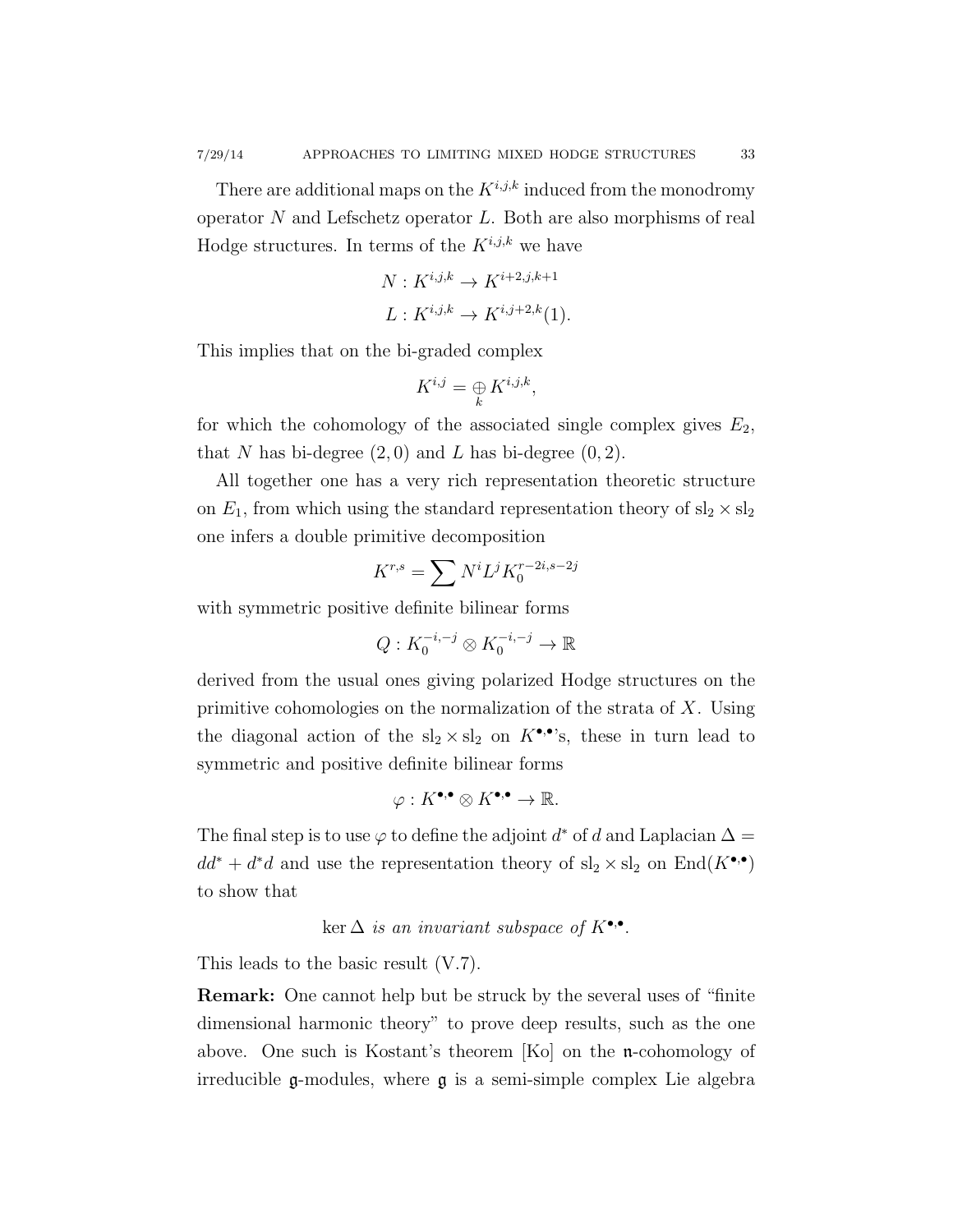and  $\mathfrak n$  is the unipotent radical of a Borel subalgebra (cf. [Ko]). The other is the purity result in [CKS2].

#### VII. LOCALIZATION TO  $X$  in the several parameter case

Conceptually the steps are analogous to those from [St1] in the 1 parameter case: Starting with the situation  $(L1)_{AG}$ 

$$
\pi: \mathfrak{X} \to S
$$

where  $S = \Delta^{\ell}$ , and where around points  $x \in X = \pi^{-1}(s_0)$  where X is locally a product of normal crossing divisors and a space of parameters, the mapping has the standard local normal form

(VII.1) 
$$
\begin{cases} x_{I_1} = s_1 \\ \vdots \\ x_{I_k} = s_k. \end{cases}
$$

Then there is a diagram



where  $\widetilde{\chi}^* \stackrel{k}{\to} \mathcal{X}$  is the composition of  $\widetilde{\chi}^* \to \mathcal{X}^*$  and the inclusion of  $\mathfrak{X}^*$  in  $\mathfrak{X}$ . Similarly for j, while i and  $i_0$  are both inclusions. The group  $\mathbb{Z}^{\ell}$  of deck transformations acts equivalently on the left-hand side of the diagram and  $e_i = (0, \ldots, \underbrace{1}{i}, \ldots, 0)$  induces the monodromy transformation  $\exp N_i$  on  $\mathbb{H}^n(\widetilde{X}^*, \mathbb{C})$ .

We recall the steps in the localization to  $X$ :

- (i)  $H^n\big(\widetilde{\mathfrak{X}}^*, \mathbb{C}\big) \cong \mathbb{H}^n\big(\Omega_{\widetilde{\mathfrak{X}}^*}^{\bullet}\big);$
- (ii)  $\mathbb{H}^n(\Omega_{\mathfrak{X}^*}^{\bullet}) \cong \mathbb{H}^n(\mathfrak{X}, k_*\Omega_{\widetilde{\mathfrak{X}}}^{\bullet})$ X\*<br>∙  $);$
- (iii)  $\mathbb{H}^n(\mathfrak{X}, k_*\Omega_{\widetilde{\gamma}})$  $(\sum_{\widetilde{X}^*}) \cong \mathbb{H}^n(X, i^*k_*\Omega_{\widetilde{X}}^{\bullet})$  $\chi^*$ .

These steps are the analogues of (2.4) and (2.5) in [St1]. Geometrically in step (iii) we may shrink  $\mathfrak X$  to X by restricting to a product of discs of radius  $\epsilon$  and letting  $\epsilon \to 0$ . This is an analytic analogue of the Clemens retraction mapping [C], which is topological.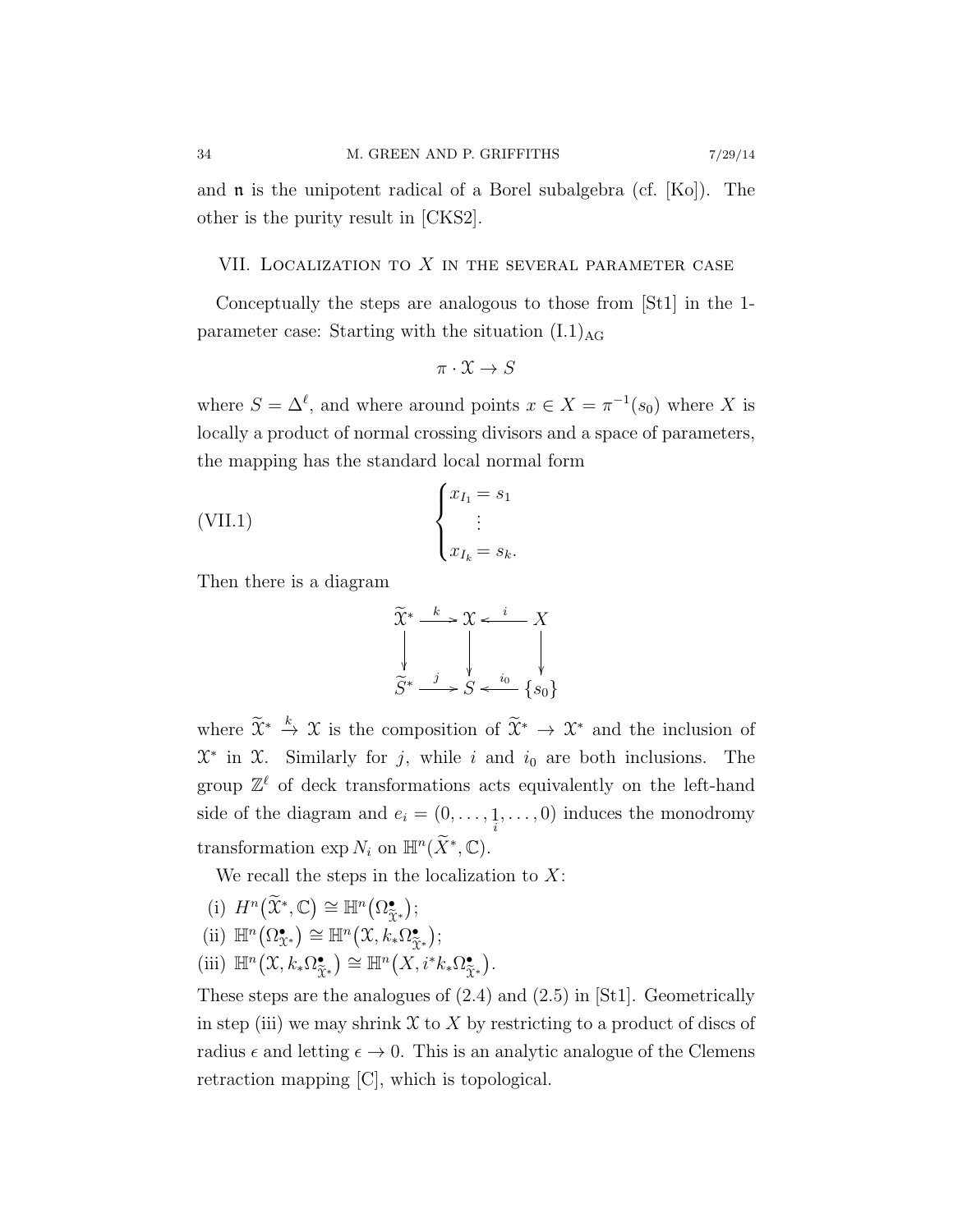A central question in understanding (iii) is:

What does the sheaf  $i^*k_*\Omega_{\mathfrak{X}^*}^{\bullet}$  look like?

The mapping  $k$  is induced from  $j:\widetilde S^*\to S$  given by

$$
s_i = \exp 2\pi \sqrt{-1} z_i, \qquad z_i \in \mathbb{H}.
$$

Shrinking S to  $\{s_0\}$  means taking  $|s_i| < \epsilon$  and letting  $\epsilon \to 0$ . The sheaf  $i^*j_*\mathcal{O}_{\widetilde{S}^*}$  is supported at  $s_0$ ; intuitively it consists of functions  $f(s_1, \ldots, s_k; \log s_1, \ldots, \log s_k)$  that are Laurent series in the  $s_i$  and power series in the log  $s_i$ . On  $\tilde{\chi}^*$  the sheaf  $k_*i^*\mathcal{O}_{\tilde{\chi}^*}$  consists of functions  $f(\mathbf{x}, \log \mathbf{s})$  where  $\mathbf{x} = (x_1, \ldots, x_{d+k})$ ,  $\log \mathbf{s} = (\log s_1, \ldots, \log s_k)$ and  $f(\mathbf{x}, \mathbf{s})$  is a Laurent series in the  $x_i$  where  $i \in I_1 \cup \cdots \cup I_k$ , a power series in the remaining  $x_j$ 's, and **log s** is a power series in the log  $s_i$ <sup>0</sup>. Then  $k_*i^*\Omega^{\bullet}_{\tilde{\gamma}}$  $\frac{•}{\tilde{x}^*}$  are differentials

(VII.2) 
$$
\omega = \sum_{I} f_{I}(\mathbf{x}, \log \mathbf{s}) dx_{I}
$$

where the  $f_I(\mathbf{x}, \log s)$  are as above. Here we have used (VII.1) to express the  $ds_i$ 's in terms of  $dx_j$ 's. If we only have differentials of this form without the  $\log s_i$ 's, then we are essentially in the same situation as in the original paper [HA]. The stalk of the cohomology sheaf  $\mathcal{H}^*(k_*i^*\mathcal{O}_{\widetilde{\mathbb{X}}^*})$  would then be the tensor product of the exterior algebra of the logarithmic differentials corresponding to the product of the normal crossing divisors given by the factors in (VII.1). For a closed form  $\omega$  with coefficients  $f_I(\mathbf{x})$ , this comes by expanding  $f_I(\mathbf{x})$  in a power series and subtracting off exact forms to eliminate all terms except those in which  $f_I(\mathbf{x})$  has a  $1/x_i$  factor for  $i \in I$ . In this way we may reduce  $\omega$  to a logarithmic differential.

Putting in the  $\log s_i$ 's implies that we introduce the relation

(VII.3) 
$$
ds_i/s_i = \sum_{j \in I_i} dx_j/x_j,
$$

<sup>&</sup>lt;sup>9</sup>An argument, not given here but which is essentially the same in [St1], gives that we may assume  $f(\mathbf{x}, \log \mathbf{s})$  to be a polynomial in the log  $s_i$ . Here we recall the expressions (III.5) for a section of  $\mathbb{V} \to \Delta^{*\ell}$  relative to a holomorphic frame for  $\mathbb{V} \to \Delta^{\ell}$  that was discussed in Section III.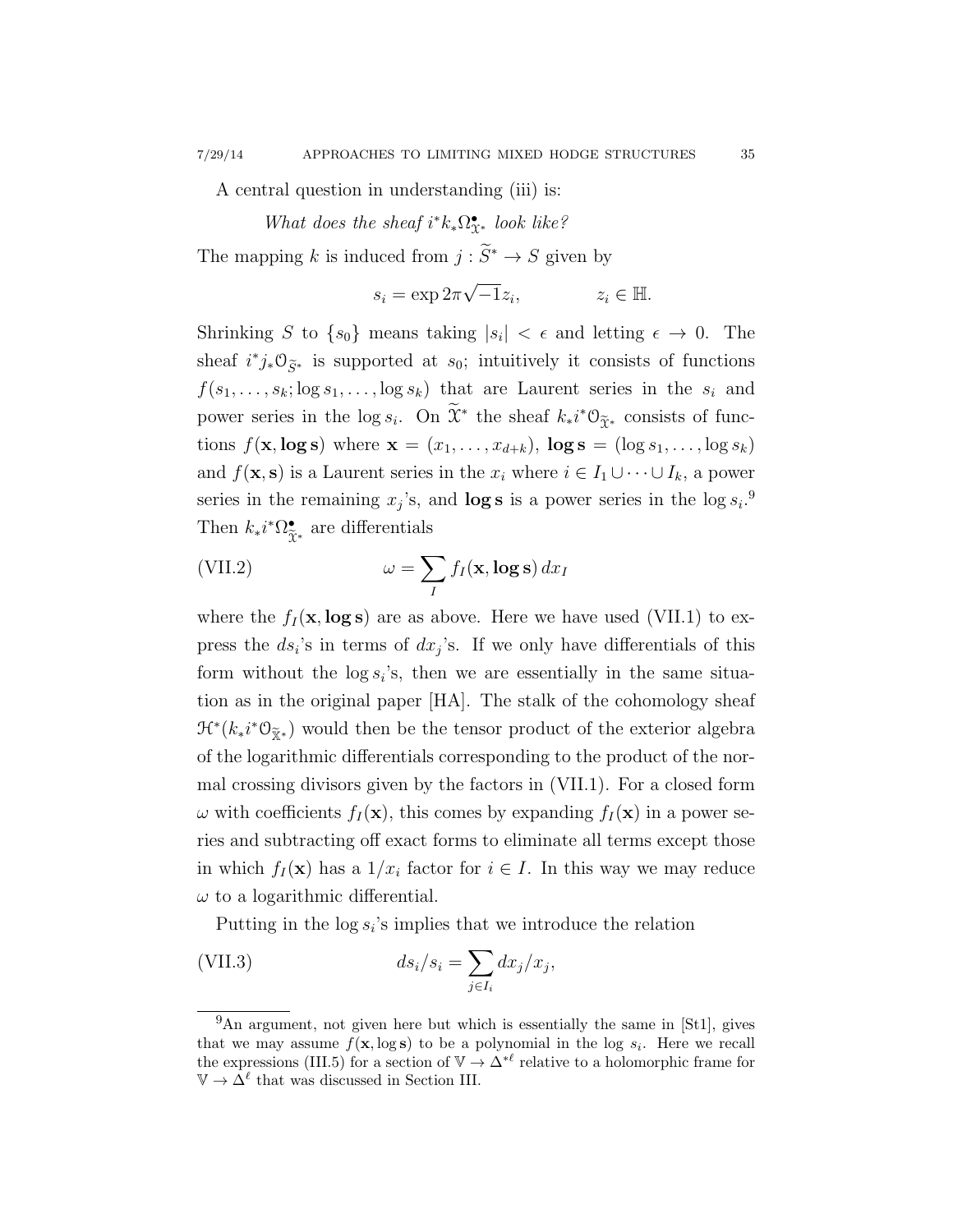so that we effectively are in the space of relative differentials. Beyond the situation in [HA] what must be proved is that we can reduce any closed form to eliminate positive powers of the  $\log s_i$ 's. This is done using

$$
d(\log s_i)^p = (\log s_i)^{p-1} ds_i / s_i.
$$

When there is only one factor in the local product (VII.1) the essential calculation occurs already when we are in  $\mathbb{C}^{k+1}$  with the equation

$$
x_1\cdots x_k=s.
$$

If

(VII.4) 
$$
\omega = \sum_{I,j} c_{I,j} (\log s)^j dx_I/x_I
$$

satisfies  $d\omega = 0$ , then we must show that inductively we can reduce by exact differentials of this form to one where no positive power of log s appears. If

$$
\sum (\log s)^p dx_I/x_I = (\log s)^p \sum_I c_{I,p} dx_I/x_I
$$

is the term with the highest power  $p > 0$  of log s, then from  $d\omega = 0$  we infer that

$$
\left(\sum c_{I,p} dx_I/x_I\right) \wedge ds/s = 0.
$$

This implies that the term in parentheses is divisible by  $ds/s = d \log s$ , and we may subtract an exact form to reduce p to  $p-1$ .

For a closed form

$$
\omega = \sum f_{I,j}(\mathbf{x}) (\log s)^j dx_I/x_I
$$

we again consider the term with the highest power  $(\log s)^p$ . Then considering the equation

$$
d\omega \equiv 0 \mod (\log s)^p
$$

we are in the same situation as in [HA] and may reduce by exact forms to have constant coefficients so that  $\omega$  has the form (VII.4).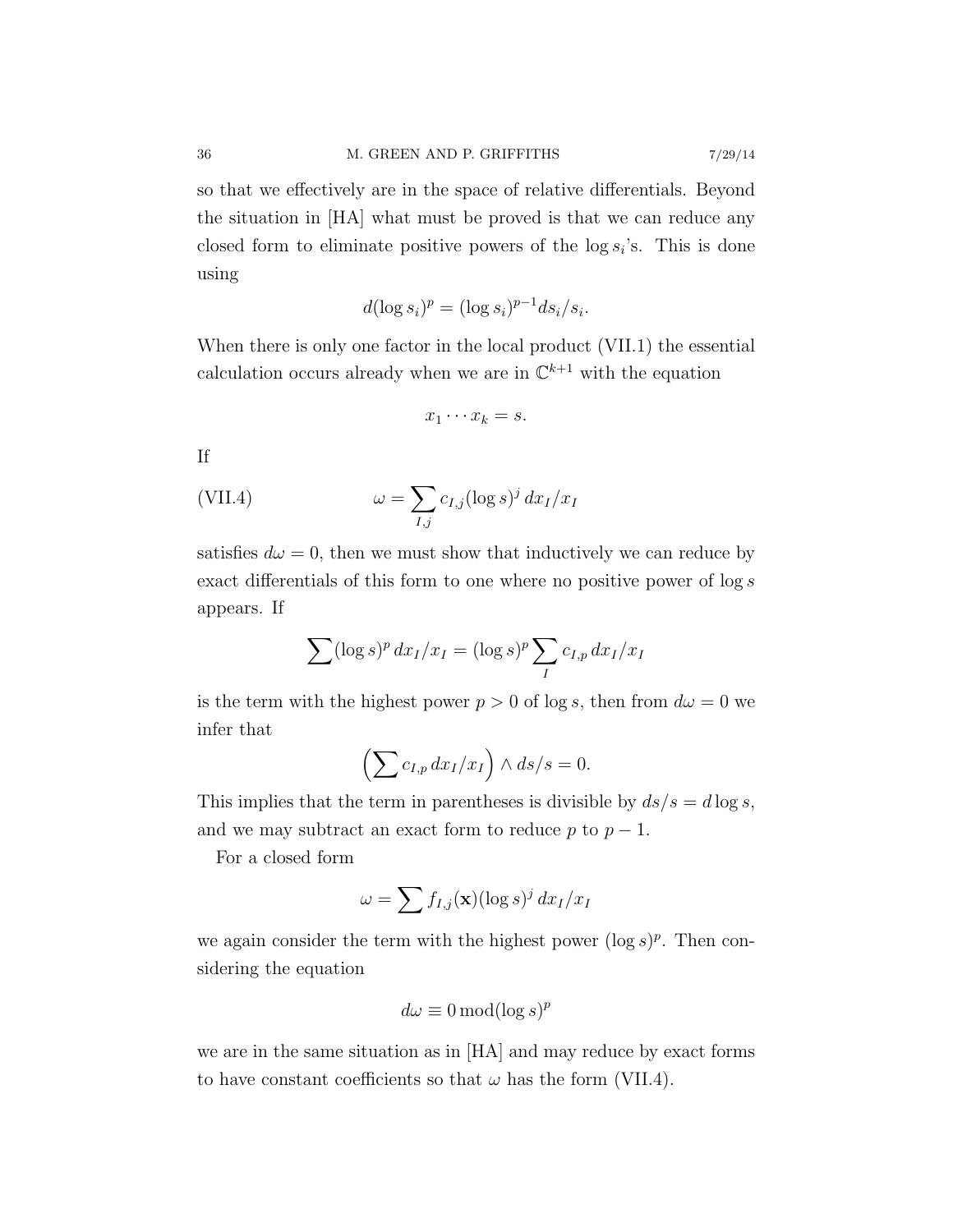For the locally a product situation (VII.1), the essential case is when we have two factors given by equations

$$
x'_1 \cdots x'_i = s',
$$
  

$$
x''_1 \cdots x''_k = s''.
$$

Then we consider forms

$$
\omega = \sum c_{I,j,I',j'} (\log s')^j (\log s'')^{j'} dx'_I/x'_I \wedge dx''_I/x''_I.
$$

We may then first successively reduce the positive powers of  $\log s'$  by exact forms as above, and then do the same for the positive powers of  $\log s''$ .

### VIII. Filtrations in the several parameter case

We are seeking to define a mixed Hodge structure  $(V, W, F^{\bullet})$  where

$$
V_{\mathbb{C}} = \mathbb{H}^n\big(\Omega_{X/S}^{\bullet}(\log \mathcal{Y}) \otimes \mathcal{O}_X\big).
$$

Here the mapping  $\mathfrak{X} \to S$  has the local form (I.7). The normal crossing divisor is  $\mathcal{Y} = \mathcal{Y}_1 + \cdots + \mathcal{Y}_\ell$  where locally  $\mathcal{Y}_i$  is given by  $s_i = 0$ .

We have fixed an ordering of the discs, so that  $S = \Delta_1 \times \cdots \times \Delta_\ell$ where  $\Delta_i$  has coordinate  $s_i$ . Letting  $T_i = \Delta_1 \times \cdots \times \{0\} \times \cdots \times \Delta_\ell$ and  $T = T_1 + \cdots + T_\ell$ , we have a mapping  $(\mathfrak{X}, \mathfrak{Y}) \to (S, T)$ . The  $\mathfrak{Y}_i$  are globally defined divisors in  $\mathfrak{X}$ , and thus in  $\Omega_{\mathfrak{X}/S}^{\bullet}(\log \mathcal{Y})$  the subcomplex  $W_k^i \Omega_{\mathcal{X}/S}^{\bullet}(\log \mathcal{Y})$  of differentials that have  $\leq k \, dx_i/x_i$ 's from the index set  $I_i$  is well defined.

Although  $\mathfrak X$  is locally the product of normal crossing divisors  $U_i$  and a parameter space  $U_0$ , this is not the case globally. In this regard the situation is analogous to the 1-parameter case of  $\mathfrak{X} \to \Delta$  where the mapping is locally given by

$$
x_1\cdots x_k=s.
$$

Then the central fibre  $X$  is only locally a normal crossing divisor. A simple and standard example that illustrates this is when  $X$  is an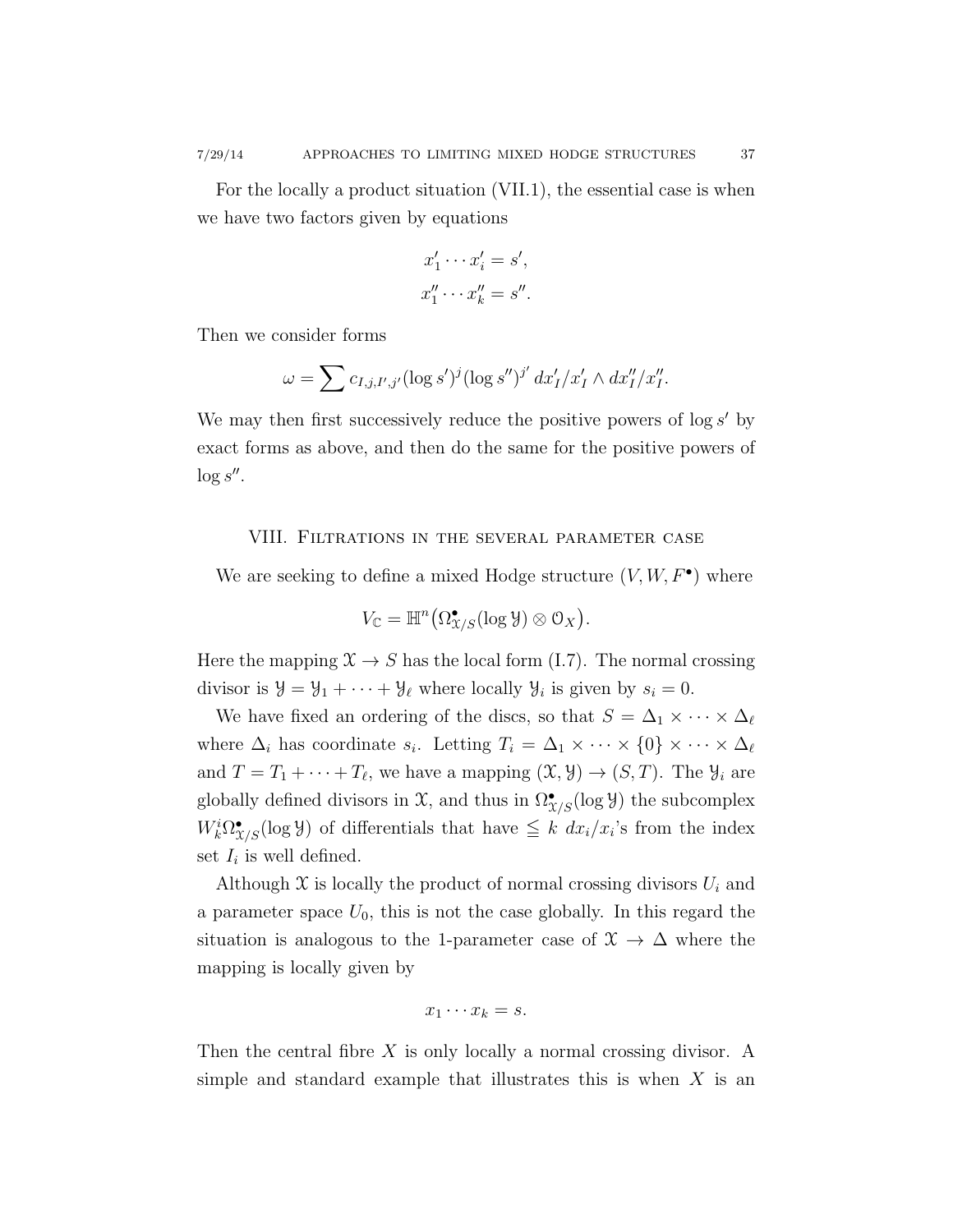irreducible nodal curve



In order to keep track of the book-keeping in the Poincaré residue and Gysin maps it is necessary to introduce further notation that labels the inverse images of the nodes in the normalization of X. If we have  $\omega \in$  $H^0(\Omega^1_X(\log(p_1+p_2)))$ , then for each of the  $p_i$  there are two choices of the values of  $\text{Res}_{p_i} \omega$ , and one needs a notation to distinguish between these. There is a similar situation for the Gysin maps  $H^0(X^{[2]}) \to H^2(X^{[1]})$ .

From the theoretical point of view, one may apply further base change to  $\mathfrak{X} \to \Delta$  to arrive at a situation where X is globally a normal crossing divisor with an ordering of the components. In the above picture the central fibre becomes



This is the usual procedure and is preferable from a theoretical, but not necessarily a computational, perspective.

In the several parameter case of  $\mathfrak{X} \to \Delta^{\ell}$  similar complications arise. We have assumed an ordering of the factors in the base space so that the components  $\mathcal{Y}_i$  of the crossing divisor  $\mathcal{Y} = \mathcal{Y}_1 + \cdots + \mathcal{Y}_\ell$  are globally defined. Additional notations are needed to keep track of the fact that even though the local factors  $U_i$  of  $\mathfrak X$  are well defined, the irreducible components of  $U_i$  depend on an ordering of the indices that label these components, which does not have intrinsic meaning. Such additional notations are introduced in [Fu1]. We shall not try to summarize them here; rather we shall work with the local situation  $(1.7)$  and remark which local constructions have global meaning. In fact, to simplfy and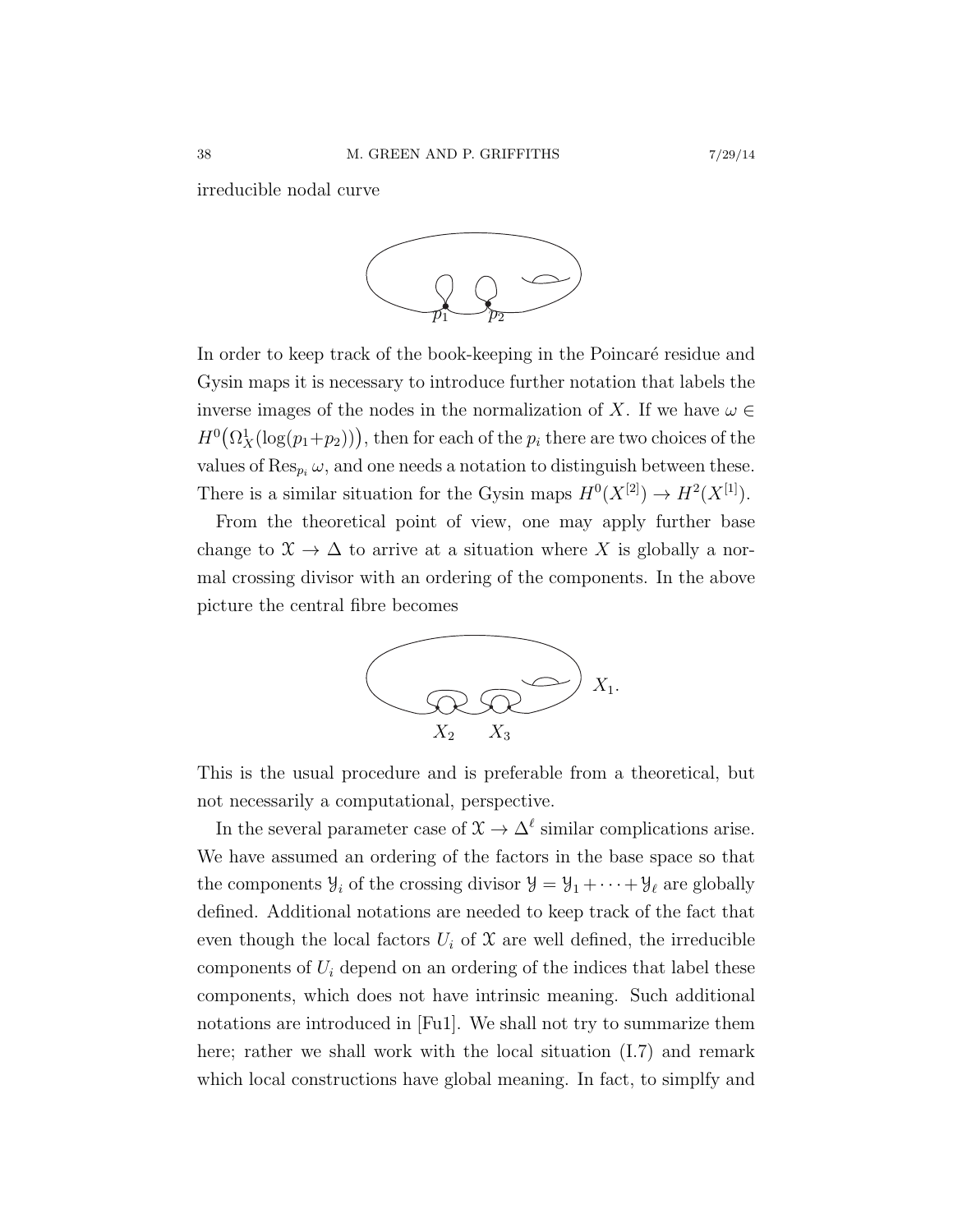keep at the forefront the essential geometric content, we shall assume that

(i) we are in the case  $\ell = 2$  and X has the local form<sup>10</sup>

(VIII.1) 
$$
x'_1 \cdots x'_{k'} = s'
$$

$$
x''_1 \cdots x''_{k''} = s'';
$$

- (ii) we shall suppress the signs necessary to do the book-keeping of the various restriction, Poincaré residue and Gysin mappings;
- (iii) finally, when no ambiguity seems likely we shall omit the pullback mappings of differential forms.

Because of (i) we are in the case where an open set in  $\mathfrak X$  is

$$
U = U' \times U''
$$

and where  $U'$  and  $U''$  correspond to the two factors in (VIII.1).

Setting  $\mathcal{X}' = \pi^{-1}(\Delta' \times \{0\})$  and  $\mathcal{X}'' = \pi^{-1}(\{0\} \times \Delta'')$ , we may use the identification

(VIII.2) OX(U) ∼= π 0∗OX<sup>0</sup>(U 0 )⊗<sup>b</sup> <sup>C</sup><sup>π</sup> 00∗OX<sup>00</sup>(U 00)

to locally take the tensor product of Steenbrink's constructions in the 1-parameter case and see which of the resulting constructions have intrinsic meaning.<sup>11</sup> Some care is needed to make this work, and it seems preferable to first go to the basic principle underlying the construction.

Due to the localization discussed in Section VII, the basic local object is  $\Omega_{\mathfrak{X}/S}^{\bullet}(\log \mathcal{Y})\otimes \mathcal{O}_X$  whose hypercohomology gives the complex vector space  $V_{\mathbb{C}}$  for the to be constructed limiting mixed Hodge structure  $(V, W, F^{\bullet})$ . As we have noted, it is possible to directly define the evident Hodge filtration on it, but for both geometric and formal reasons it is not possible to directly define a weight filtration on  $\Omega_{X/S}^{\bullet}(\log \mathcal{Y})\otimes \mathcal{O}_X$ . Among other things, there is no similar exact sequence to (II.5) that

<sup>&</sup>lt;sup>10</sup>In the introduction we used the notation  $(s_1, s_2)$  instead of s', s''. Here we use the latter as we find that it may make the calculation less cluttered with indices.

<sup>&</sup>lt;sup>11</sup>Note that the completed tensor product is over  $\mathbb{C}$ . We are thinking of power series in  $(x'_i, x''_j)$  as a completed tensor product of power series in the  $x'_i$  and  $x''_j$ separately.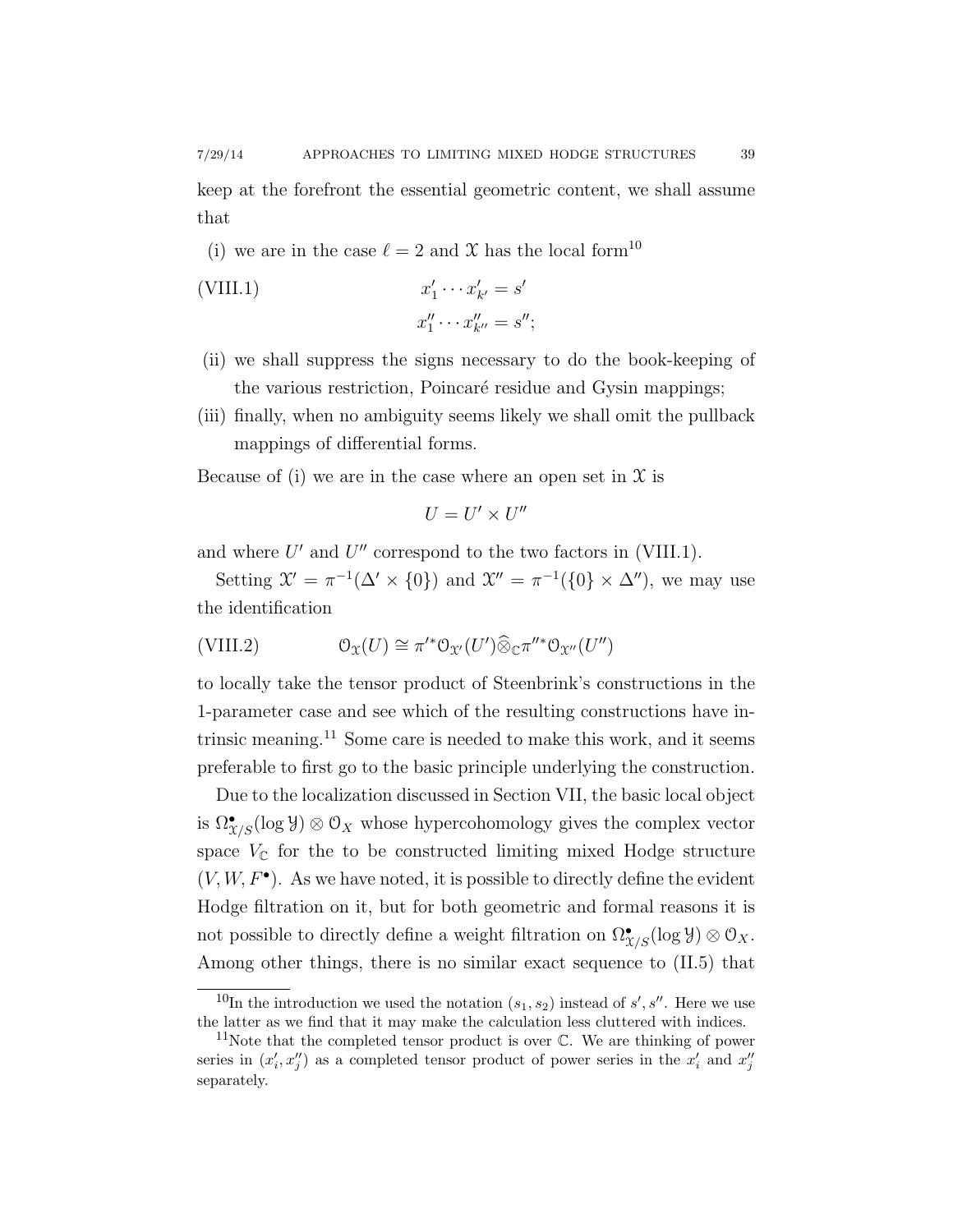leads to the Gauss-Manin connection. Rather as will be discussed below

a spectral sequence construction is required, and this does not seem to immediately suggest a resolution of  $\Omega_{\mathfrak{X}/S}^{\bullet}(\log \mathcal{Y})\otimes \mathcal{O}_X$  in the several parameter case. Following the steps in the argument in the 1-parameter case, one may proceed as follows:

(i) Given a local section

$$
\varphi = \sum_i \alpha'_i \wedge (dx'_i/x'_i) + \sum_j \alpha''_j \wedge (dx''_j/x''_j)
$$

of  $\Omega^p_{\mathfrak{X}/S}(\log \mathcal{Y}) \otimes \mathcal{O}_X$ , any two local lifts of  $\varphi$  to  $\Omega^p_{\mathfrak{X}}(\log \mathcal{Y}) \otimes \mathcal{O}_X$ differ by a

$$
\psi = \beta' \wedge ds' + \beta'' \wedge ds''.
$$

Neither  $\psi \wedge ds'$  nor  $\psi \wedge ds''$  is zero, but

$$
\psi \wedge ds' \wedge ds'' = 0.
$$

This suggests that our resolution of  $\Omega^p_{X/S}(\log \mathcal{Y}) \otimes \mathcal{O}_X$  must start with  $\Omega^{p+2}_\chi(\log \mathcal{Y})/(\text{something}).$ 

(ii) We then lift  $\varphi$  to a section of  $\Omega^p_{\mathcal{X}}(\log \mathcal{Y}) \otimes \mathcal{O}_X$  and extend this locally from X to X to obtain a section of  $\Omega^p_{\mathfrak{X}}(\log \mathcal{Y})$ . The difference between any two such extensions is of the form  $s'\gamma' + s''\gamma''$ where  $\gamma', \gamma''$  are sections of  $\Omega^p_{\mathcal{X}}(\log \mathcal{Y})$ . Then in contrast to the 1parameter case  $\frac{ds'}{s'} \wedge \frac{ds''}{s''}$  $\frac{ds''}{s''} \wedge (s'\gamma' + s''\gamma'')$  may not be holomorphic. For example, in the first term

$$
-\frac{ds''}{s''}\wedge(ds'\wedge\gamma')
$$

the logarithmic poles along  $U'$  are cleared by the same argument as in the 1-parameter case, but those along  $U''$  may remain.

(iii) We may intrinsically define

$$
W'_{k'}\Omega^\bullet_{\mathfrak{X}}(\log \mathcal{Y})
$$

to be the forms that have  $\leq k' dx_i'/x_i'$  terms, and similarly for  $W''_{k''}\Omega^{\bullet}_{\mathfrak{X}}(\log \mathcal{Y})$ . Since these descriptions are in terms of the logarithmic differentials along each of the global divisors  $\mathcal{Y}'$  and  $\mathcal{Y}''$ ,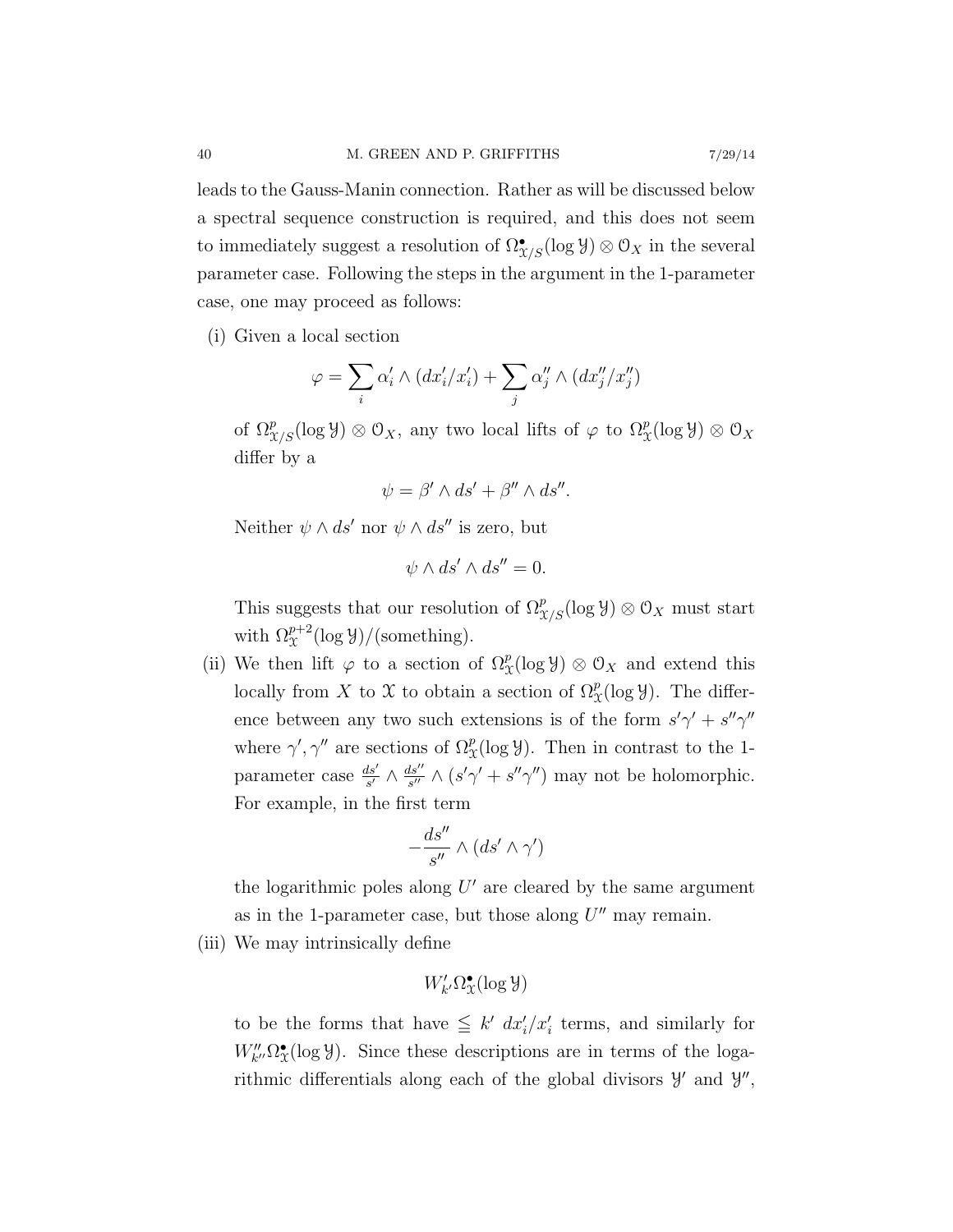they are well defined. From the above we have There is a well-defined injection

$$
\Omega^p_{\mathcal{X}/S}(\log \mathcal{Y}) \otimes \mathcal{O}_X \to \Omega^{p+2}_{\mathcal{X}}(\log \mathcal{Y})/W'_0 \Omega^{p+2}_{\mathcal{X}}(\log \mathcal{Y}) + W''_0 \Omega^{p+2}_{\mathcal{X}}(\log \mathcal{Y}).
$$

This leads to the

(VIII.3) Definition:  $A^{p;q',q''} = \Omega_{\mathcal{X}}^{p+q'+q''+2}$  $\int_{\mathfrak{X}}^{p+q'+q''+2} (\log \mathcal{Y})/W'_{q'} \Omega_{\mathfrak{X}}^{p+q+2}$  $x^{p+q+2}(\log y) +$  $W''_{q''}\Omega^{p+q+2}_{\mathfrak{X}}$  $x^{p+q+2}(\log y).$ 

Then the above inclusion becomes

$$
(VIII.4) \t\t \t\t \Omega_{\mathcal{X}/S}^p(\log \mathcal{Y}) \otimes \mathcal{O}_X \hookrightarrow A^{p,0,0}.
$$

We may use the formalism suggested by (VIII.2) to define a resolution of  $\Omega_{\chi/S}^p(\log \mathcal{Y}) \otimes \mathcal{O}_X$ . Namely, to use notations that will make more transparent the constructions, over the open set  $U = U' \times U''$  we set  $\mathcal{Y} = \mathcal{Y}' + \mathcal{Y}''$  and

$$
\Omega^{\prime \bullet} = \pi^{\prime *} \Omega^{\bullet}_{U^{\prime}/S^{\prime}}(\log \mathcal{Y}^{\prime}),
$$
  
(VIII.5)  

$$
\Omega^{\prime \bullet} = \pi^{\prime \prime *} \Omega^{\bullet}_{U^{\prime}/S^{\prime \prime}}(\log \mathcal{Y}^{\prime \prime})
$$
  

$$
\Omega^{\bullet} = \Omega^{\bullet}_{U/S}(\log \mathcal{Y}).
$$

Then we have

$$
(VIII.6) \t\t \Omega^{\bullet} \cong \Omega^{\prime \bullet} \otimes \Omega^{\prime \prime \bullet}.
$$

On each of U' and U'' we have the bi-complexes  $A^{\prime \bullet,\bullet}$  and  $A^{\prime \bullet,\bullet}$  as in (IV.3) for each factor, and in each case with resolutions  $\Omega^{\prime\bullet} \to A^{\prime\bullet}$  and  $\Omega''$   $\rightarrow$  A''. by using the corresponding total complexes. We then set

$$
A^{\bullet} = A^{\prime \bullet} \otimes A^{\prime \prime \bullet}
$$
 (VIII.7)

and use (VIII.6) to obtain a resolution of  $\Omega^{\bullet}$ .

To check this with (VIII.4), we set

$$
W'_{q'} = W'_{q'} \Omega'_{U'/S'} (\log \mathcal{Y}'),
$$
  

$$
W''_{q''} = W''_{q''} \Omega''_{U''/S''} (\log \mathcal{Y}'').
$$

Then a local coordinate calculation gives

$$
\Omega^{\bullet}/W_0' + W_0'' \cong (\Omega'^{\bullet}/W_0') \otimes (\Omega''^{\bullet}/W_0''),
$$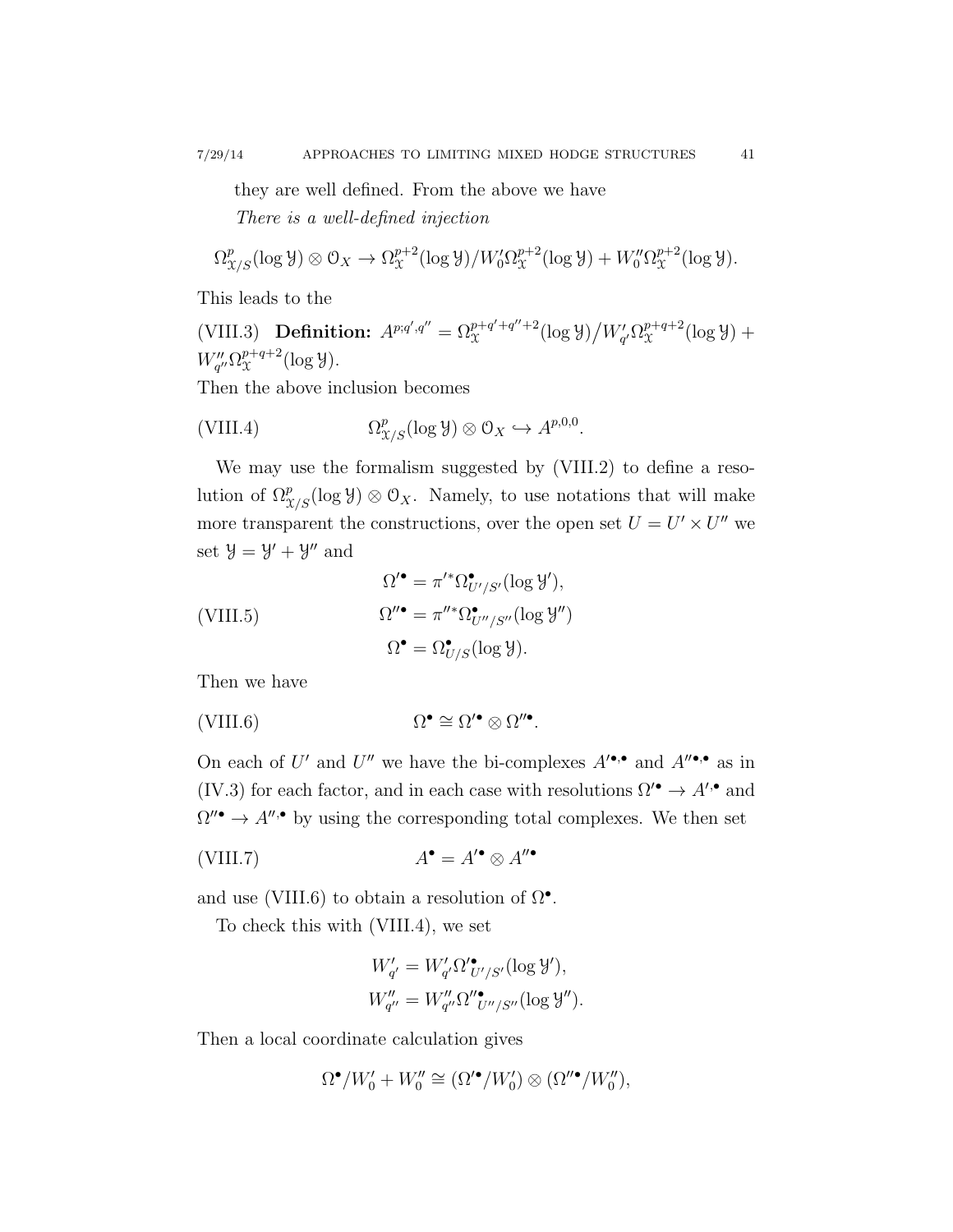and in general

$$
\Omega^{\bullet}/W'_{q'} + W''_{q''} \cong (\Omega'^{\bullet}/W'_{q'}) \otimes (\Omega''^{\bullet}/W''_{q''}).
$$

This checks that (VIII.4) is the initial term in a resolution

$$
\Omega^\bullet_{X/S}(\log \mathcal{Y}) \otimes \mathcal{O}_X \to A^\bullet
$$

where  $A^{\bullet}$  is the total complex associated to the complex given by the  $A^{p;q',q''}$  in (VIII.3). We note that locally

(VIII.8) 
$$
A^{p;q',q''} = \bigoplus_{p'+p''=p} A'^{p',q'} \otimes A''^{p'',q''},
$$

and the total complex is

$$
A^r = \bigoplus_{p+q'+q''=r} A^{p;q',q''}.
$$

We will next discuss the differentials, and after this the weight filtration.

The differentials on  $A^{\bullet; \bullet, \bullet}$  are induced by

- $d: A^{p;q',q''} \to A^{p+1;q',q''}$  is the usual d;
- $\delta' : A^{p;q',q''} \to A^{p;q'+1,q''}$  is  $\wedge ds'/s'$ , and similarly for  $\delta'' = \wedge ds''/s''$ ;
- $\delta = \delta' + \delta'';$
- $D = d + \delta : A^{\bullet} \to A^{\bullet+1}$  is the total differential.

In other words, with the local identification (VIII.7) the above differentials are induced from those on  $A^{\prime\bullet}$  and  $A^{\prime\prime\bullet}$ , with the understanding that we take the total degree in the first factor as indicated by (VIII.8). The Hodge filtration on  $A^{\bullet}$  is induced by taking  $F^{\bullet}A'^{\bullet} \otimes F^{\bullet}A''^{\bullet}$ ; it is preserved by all of the above differentials.

The weight filtration on  $A^{\bullet}$  is also locally induced by taking the weight filtrations on  $A^{\prime,\bullet}$  and  $A^{\prime\prime,\bullet}$ . Explicitly,

(VIII.9)  
\n
$$
W_r A^{p;q',q''} = W_{r+2q'+2q''+2} \Omega^{p+q'+q''+2} (\log \mathcal{Y}) / W_{q'} \Omega_{\mathcal{X}}^{p+q'+q''+2} (\log \mathcal{Y}) + W_{q''} \Omega_{\mathcal{X}}^{p+q'+q''+2} (\log \mathcal{Y}).
$$

We note that passing to  $\text{Gr}^W$  kills  $\delta', \delta''$  and  $\delta$ ; thus, on  $\text{Gr}^W$  the induced differential is just the usual exterior derivative. This suggests that,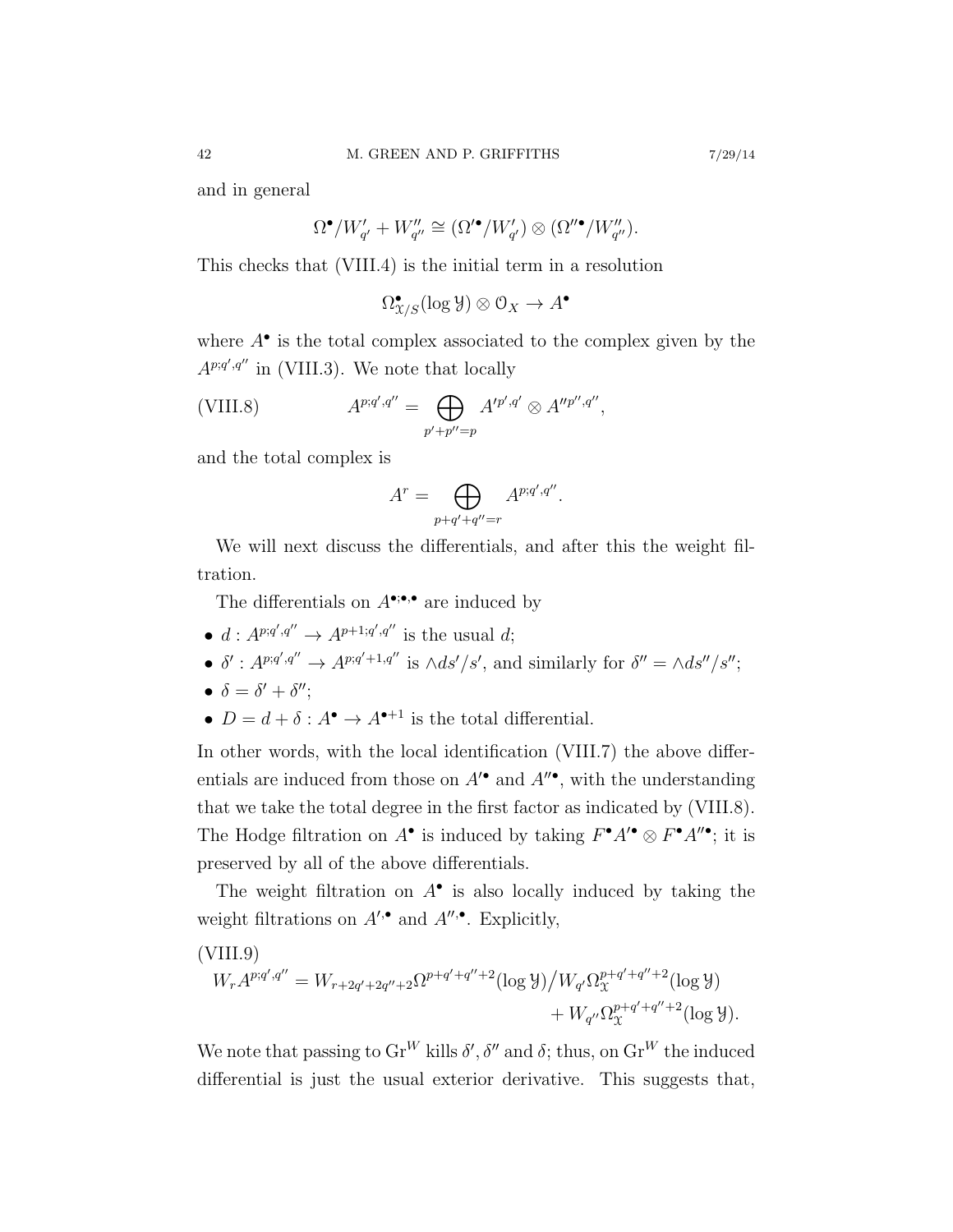omitting indices,

$$
_WE_1=\mathbb{H}(\mathrm{Gr}^W)
$$

should be related to the de Rham cohomology of  $\Omega^{\bullet}$ -complexes on smooth projective varieties.<sup>12</sup>

Here we run into notational issues. If  $X$  were globally a product  $X' \times X''$  where

$$
X'=X'_1\cap\cdots\cap X'_{N'},\ X''=X''_1\cap\cdots\cap X''_{N''},
$$

then we would have

$$
\text{(VIII.10)} \qquad \text{Gr}^W \cong \bigoplus \left( (a'_{i'})_* \Omega^{j'}_{[X'_i]}(-k') \right) \otimes \left( (a''_{i''})_* \Omega^{j''}_{[X''_i]}(-k'') \right);
$$

the induced differential would be

$$
d_0=d'\otimes 1''+1'\otimes d''
$$

and  $_W E_1$  would be a cohomological mixed Hodge complex. As in the 1-parameter case when  $X$  is only locally a normal crossing divisor, we must use additional notations to label a choice of an ordering of the local irreducible components in the local product decomposition of X. This is carried out in [Fu1]. The general conclusions are the same for the several parameter case as for the 1-parameter one:

- $\bullet$  the spectral sequence  $_{F}E_{m}$  for the Hodge filtration degenerates at  $FE_1;$
- the spectral sequence  $\mu E_m$  for the weight filtration degenerates at  $W E_2$ ;
- the associated graded

$$
\operatorname{Gr}_r^W \mathbb{H}^n\left(\Omega^\bullet_{\mathfrak{X}/S}(\log \mathcal{Y}) \otimes \mathcal{O}_X\right) \cong {}_W E^{n-r,r}_\infty
$$

is a pure Hodge structure.

<sup>&</sup>lt;sup>12</sup>More precisely,  $\text{Gr}^W A^{\bullet}$  is a sub-complex of a direct sum of the de Rham complexes on smooth projective varieties, the "sub" reflecting the matching conditions as discussed above.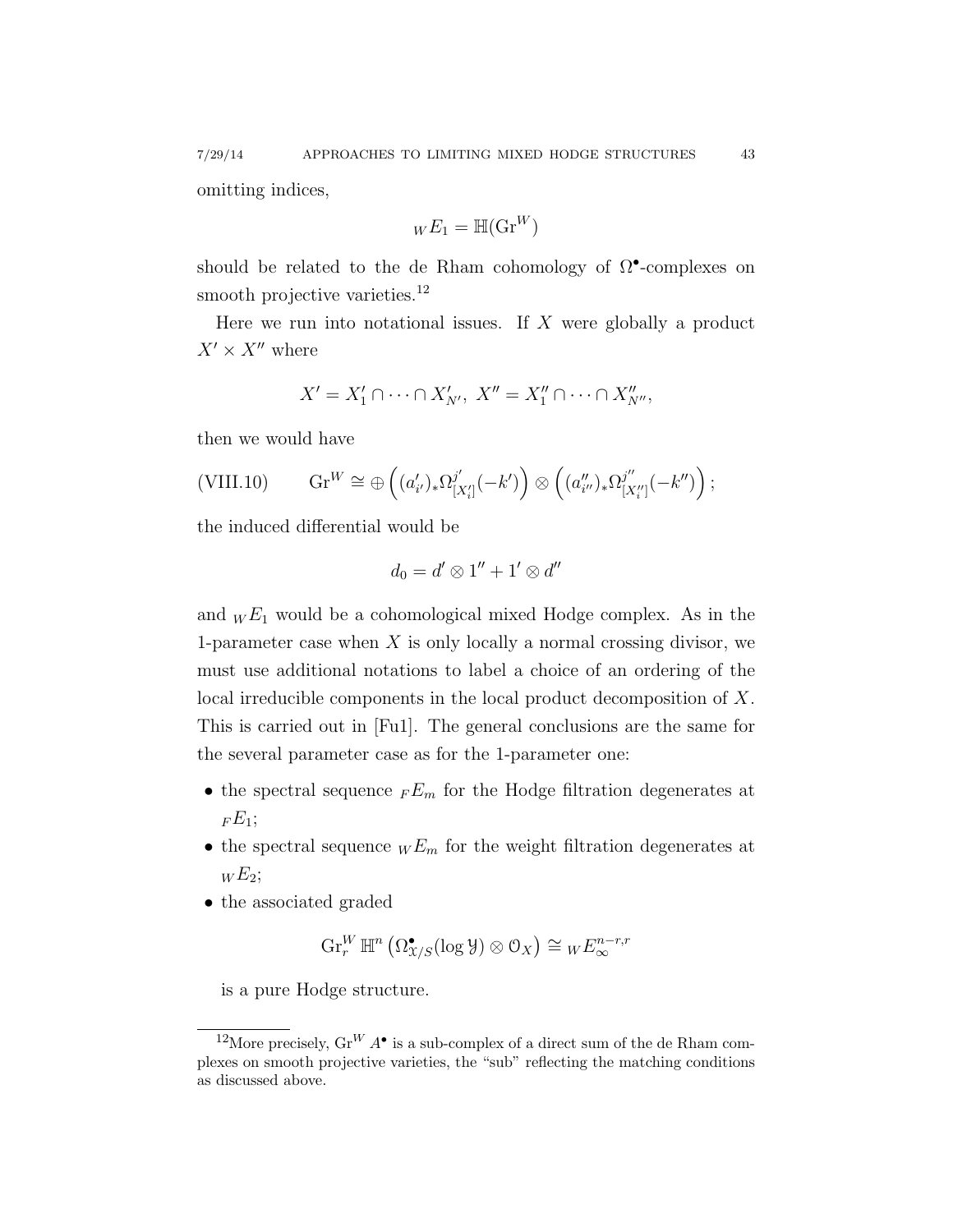And from this, taking into account that we are referring to [St2], [Fu2] for the Q-structure, we have (cf. [Fu1], Theorem  $(6.10)$ ) (VIII.11)

 $(\mathbb{H}^n \left( \Omega^{\bullet}_{\mathfrak{X}/\mathfrak{Y}}(\log \mathcal{Y}) \otimes \mathcal{O}_X, W, F^{\bullet}) \right)$  is a mixed Hodge structure.

# IX. MONODROMY AND polarized limiting mixed Hodge structures

Here there are significant differences between the one and several parameter cases. The geometric reason is the obvious one: there are partial degenerations of the general smooth fibre corresponding to the faces of the monodromy cone. Along each face we get a variation of limiting mixed Hodge structures in the sense of [SZ], and when we take the limit at a boundary point of that face we obtain a further degeneration. The purely Hodge theoretic aspect of this is given in [CKS1]; in these notes we shall discuss the corresponding algebro-geometric picture. For this we need the strengthening of (VIII.11) stating that we obtain a polarized limiting mixed Hodge structure. For this monodromy enters in an essential way.

The first main observation is that the constructions in [St1] of an operator on  $A^{\bullet}$  that commutes with the differentials in the multi-complex  $\bigoplus_{p,q',q''} A^{p;q',q''}$  and induces the action of monodromy on  $\mathbb{H}^n(\Omega^\bullet_{\mathfrak{X}/S}(\log \mathcal{Y})\otimes$  $\mathcal{O}_X$ ) extends to the several parameter case. Thus we define

$$
\nu' : A^{p';q',q''} \to A^{p-1;q'+1,q''}
$$
  
(IX.1)  

$$
\nu'' : A^{p;q',q''} \to A^{p-1;q',q''+1}
$$
  

$$
\nu = \nu' + \nu''
$$

to be the projections. Because  $\mathcal{Y}'$  and  $\mathcal{Y}''$  are global divisors on  $\mathcal{X}$ , the above are well defined. In terms of the local product structure where

$$
A^{p;q',q''} = \bigoplus_{p'+p''=p} A'^{p',q'} \otimes A''^{p'',q''}
$$

we may write

$$
(IX.2) \t\t\t \nu = \nu' \otimes 1'' + 1' \otimes \nu''.
$$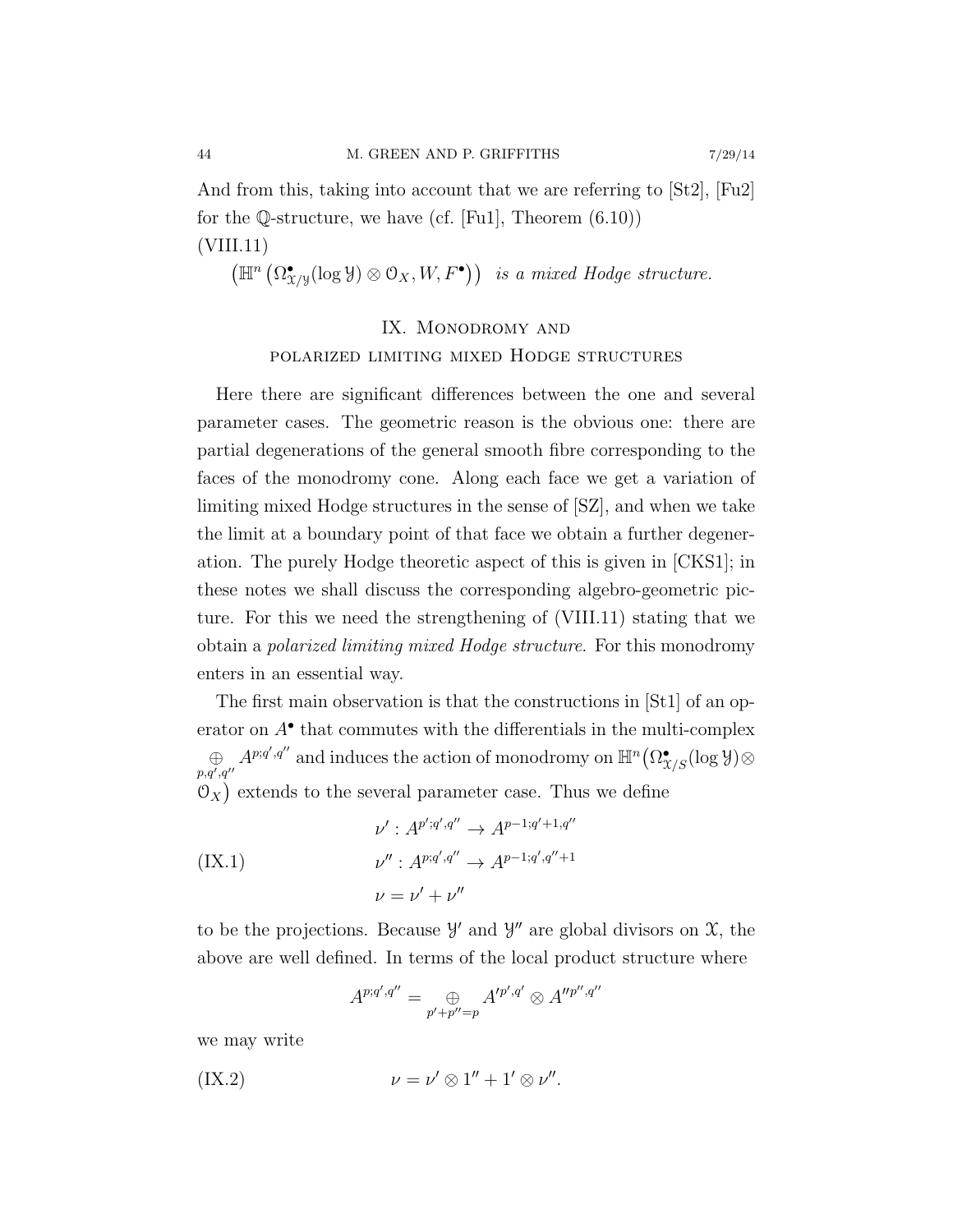Then because of the commutativity properties of the corresponding operators in the 1-parameter case, we have that

all of 
$$
d, \delta', \delta'', \nu', \nu''
$$
 mutually commute.

The next step is to identify the actions  $[\nu'], [\nu'']$  and  $[\nu] = [\nu'] + [\nu'']$  induced on  $\mathbb{H}^n(\Omega^\bullet_{\mathfrak{X}/S}(\log \mathcal{Y})\otimes \mathcal{O}_X)$  with that of the monodromy operators  $N', N''$  and  $N = N' + N''$ .

As in the 1-parameter case, the action of monodromy is given, up to a constant, by the residues of the Gauss-Manin connection acting on the fibre at the origin of the Deligne extension of the bundle  $\mathbb{R}_{\pi}^n \mathbb{C}_{\mathfrak{X}^*} \otimes \mathcal{O}_{S^*}$ . In the 1-parameter case the ingredients in the above identification are

(i) the identification of  $N$  as the connecting map in the exact hypercohomology sequence of

$$
\begin{aligned} \text{(IX.3)} \qquad & 0 \to \Omega_{\mathcal{X}/\Delta}^{\bullet-1}(\log X) \otimes \mathcal{O}_X \xrightarrow{ds/s} \Omega_{\mathcal{X}}^{\bullet}(\log X) \otimes \mathcal{O}_X \\ &\to \Omega_{\mathcal{X}/\Delta}^{\bullet}(\log X) \otimes \mathcal{O}_X \to 0; \end{aligned}
$$

(ii) the resolution

$$
\Omega_{\mathfrak{X}/\Delta}^p(\log X) \otimes \mathfrak{O}_X \to A^{p,\bullet};
$$
 and

(iii) the interpretation of the connecting map on hypercohomology in (IX.3) in terms of a mapping cone construction using the complexes  $A^{p,\bullet}$ .

In the several parameter case the situation is a little more involved. For step (i) the exact sequence (IX.3) is replaced by the filtration  $W_k(\Omega_{X/S}^{\bullet}(\log \mathcal{Y}) \otimes \mathcal{O}_X)$  induced by the images of  $\pi^*\Omega_S^k(\log T) \otimes \mathcal{O}_X$ in  $\Omega^{\bullet+k}_{\mathcal{X}/S}(\log \mathcal{Y})\otimes \mathcal{O}_X$ . The Gauss-Manin connection is then given by (IX.4)



 $\mathbb{H}^n(\Omega^\bullet_{\mathfrak{X}/S}(\log \mathcal{Y}) \otimes \mathcal{O}_X) \longrightarrow \Omega^1_S(\log T) \otimes \mathcal{O}_{S,s_0} \otimes_\mathbb{C} \mathbb{H}^n(\Omega^\bullet_{\mathfrak{X}/S}(\log \mathcal{Y}) \otimes \mathcal{O}_X)$ 

where the top row are terms in the spectral sequence arising from the above filtration on  $\Omega_{X/S}^{\bullet}(\log \mathcal{Y})\otimes \mathcal{O}_X$ .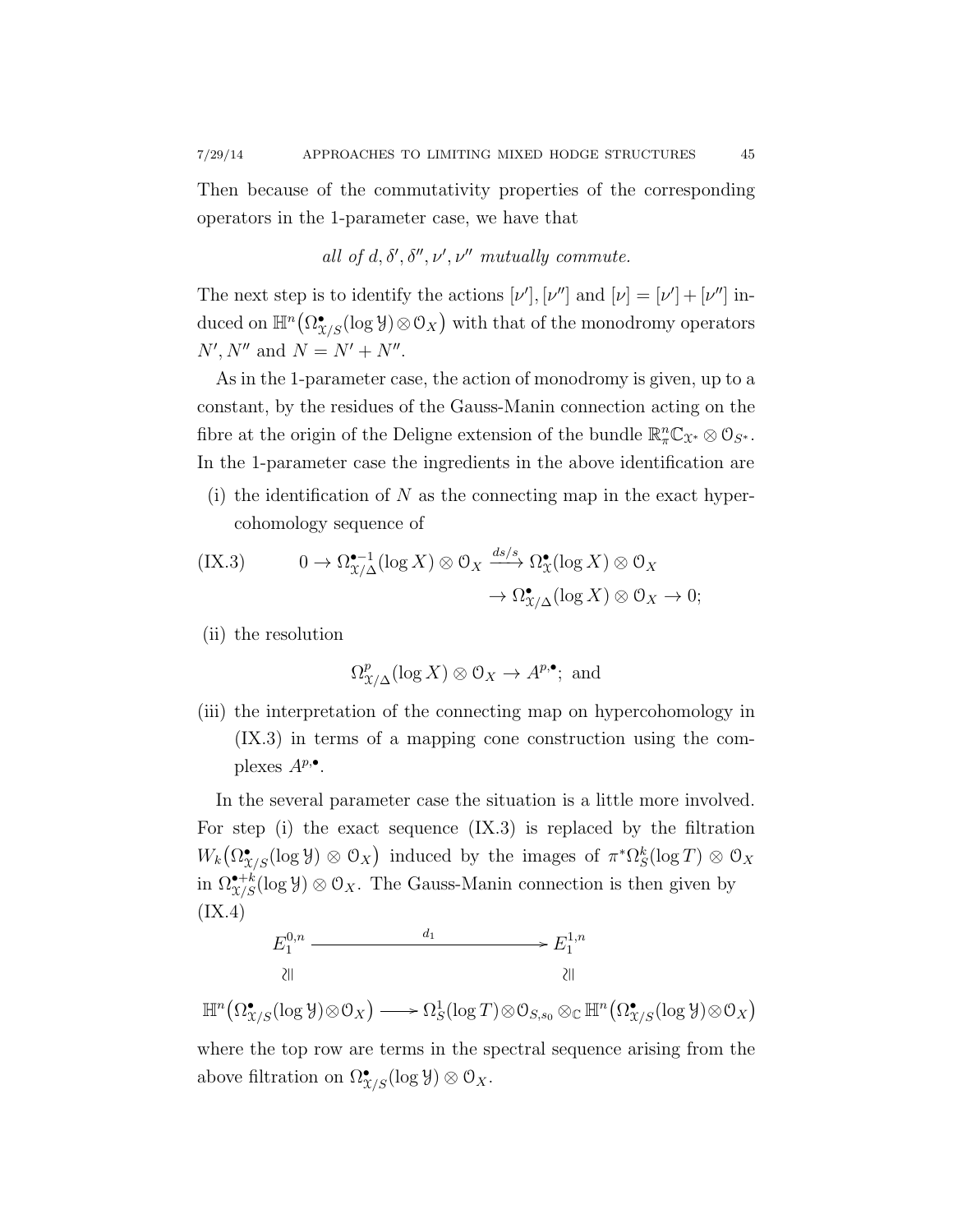For step (ii), we have the resolution

$$
(IX.5) \t\t \t\t \t\t \Omega_{\mathcal{X}/S}^p(\log \mathcal{Y}) \otimes \mathcal{O}_X \to A^{p; \bullet}
$$

of  $\Omega_{\mathfrak{X}/S}^p(\log \mathcal{Y})\otimes \mathcal{O}_X$  by the total complex associated to the double complex  $A^{p;q',q''}$ . What must be done to carry out step (iii) is to interpret the differential  $d_1$  in (IX.4) above in terms of the resolution (IX.5).

Rather than give a detailed calculation we shall give the conceptual ideas, and for this we shall use the shorthand notations (VIII.5) and (VIII.6) together with

$$
\Phi^{\prime \bullet} = \pi^{\prime *} \Omega_{U'}^{\bullet} (\log \mathcal{Y'})
$$

$$
\Phi^{\prime \prime \bullet} = \pi^{\prime \prime *} \Omega_{U''}^{\bullet} (\log \mathcal{Y''})
$$

$$
\Phi^{\bullet} = \Omega_{U/S}^{\bullet} (\log \mathcal{Y})
$$

and

$$
\Psi^{\prime \bullet} = \pi^{\prime *} \Omega^{\bullet}_{\Delta^{\prime}}(\log o^{\prime})
$$

$$
\Psi^{\prime \bullet} = \pi^{\prime \prime *} \Omega^{\bullet}_{\Delta^{\prime \prime}}(\log o^{\prime \prime})
$$

$$
\Psi^{\bullet} = \Psi^{\prime \bullet} \otimes \Psi^{\prime \prime \bullet}
$$

where o' and o" are the origins in  $\Delta'$  and  $\Delta''$ . Briefly,  $\Phi'^{\bullet}$  and  $\Phi''^{\bullet}$ are the log-complexes on the factors  $U'$  and  $U''$  of  $U$ , and  $\Psi'^{\bullet}$  and  $\Psi''^{\bullet}$ are the pullbacks of the log complexes on the disc factors  $\Delta', \Delta''$  of  $\Delta$ . Thus we have

$$
\Omega^{\prime \bullet} \longleftrightarrow \left\{ \text{span of the } dx_i'/x_i' \text{ modulo } \sum dx_i'/x_i' \right\}
$$
  

$$
\Phi^{\prime \bullet} \longleftrightarrow \left\{ \text{span of the } dx_i'/x_i' \text{ with no relation} \right\}
$$
  

$$
\Psi^{\prime \bullet} \longleftrightarrow \left\{ ds'/s' = \sum dx_i'/x_i' \right\}.
$$

We then have

$$
(IX.6) \qquad \qquad 0 \to \Psi'^{\bullet -1} \to \Phi'^{\bullet} \to \Omega'^{\bullet} \to 0
$$

$$
0 \to \Psi''^{\bullet -1} \to \Phi''^{\bullet} \to \Omega''^{\bullet} \to 0
$$

where each row in  $(IX.6)$  corresponds to  $(IX.3)$  over the respective factors  $U', U''$  of  $U$ .

For the first step, the spectral sequence referred to above is the one associated to the filtration of  $\Phi^{\prime\bullet} \otimes \Phi^{\prime\prime\bullet}$  by the sub-complex  $\Psi^{\prime\bullet} \otimes \Psi^{\prime\prime\bullet}$ .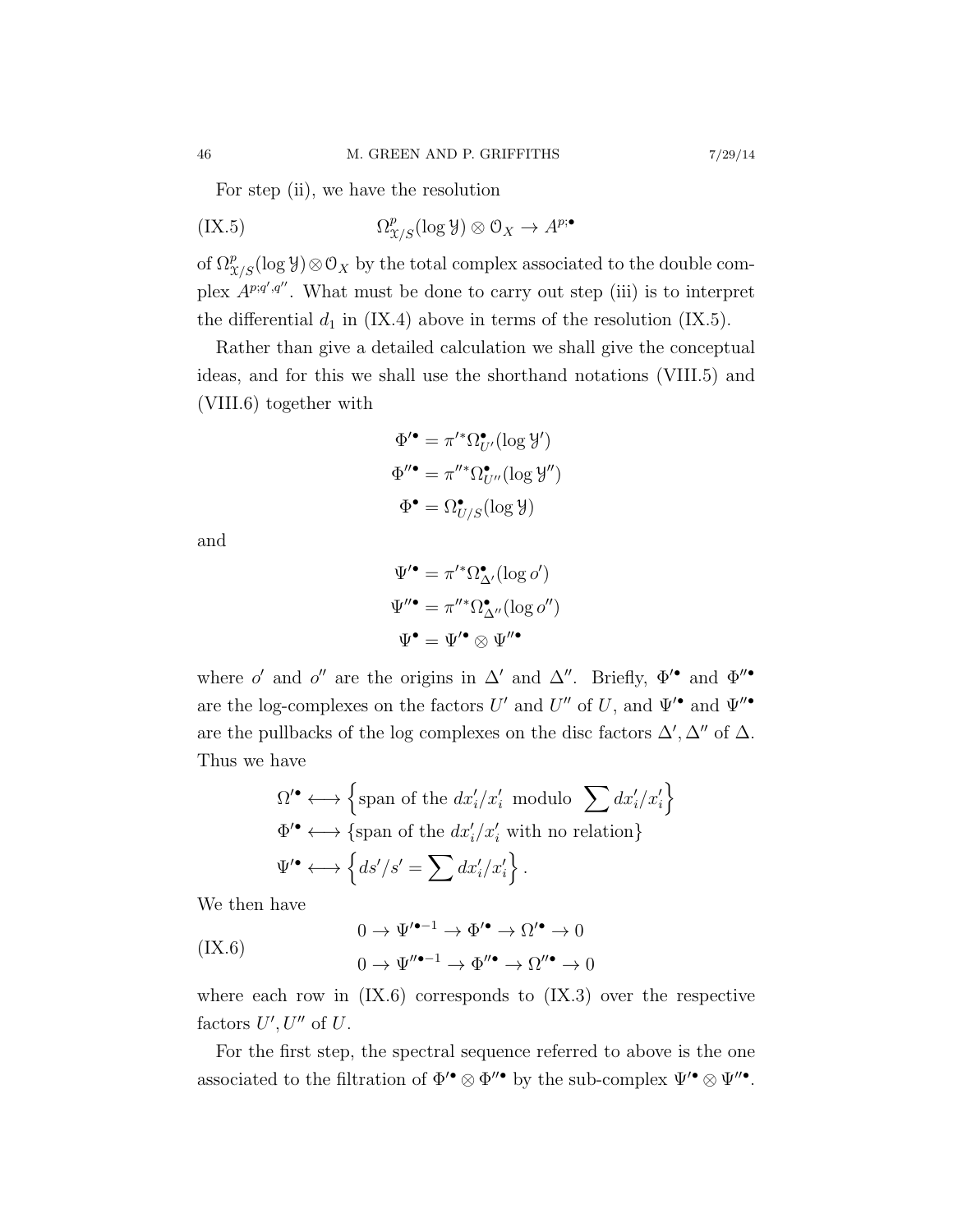If  $\mathfrak{X} \to \Delta' \times \Delta''$  were globally a product  $\mathfrak{X}' \times \mathfrak{X}'' \to \Delta' \times \Delta''$ , then the differential  $d_1$  in the spectral sequence (IX.4) could be expressed in terms of the connecting maps in the exact hypercohomology sequences associated to the exact sequences in (IX.6). This is not the case, but will become so with the additional data locally labeling the irreducible components of  $X \cap U'$  and  $X \cap U''$ .

For the next step, we consider the resolutions

$$
\Omega^{\prime \bullet} \to A^{\prime \bullet}
$$
  

$$
\Omega^{\prime \bullet} \to A^{\prime \bullet}
$$
  

$$
\Omega^{\prime \bullet} \to A^{\prime \bullet}
$$

whose tensor product gives the resolution  $\Omega^{\bullet} \to A^{\bullet}$ . The connecting maps in the exact hypercohomology sequences of (IX.6) may be expressed in terms of a cone construction for each of the rows in (IX.7). We may then use this in the first step to express the differential  $d_1$ in (IX.4) in terms of the projections  $\nu'$ :  $A^{p;q',q''} \rightarrow A^{p-1;q'+1,q''}$  and  $\nu'' : A^{p;q',q''} \to A^{p-1;q',q''+1}$ . When this is all written out we obtain the following conclusion:

(IX.8) Via the weight spectral sequence for the complex  $A^{\bullet}$ , the monodromy operators N', N'' and  $N = N' + N''$  are given by the induced actions  $[\nu'], [\nu'']$  and  $[\nu' + \nu''] = [\nu]$  on  $\mathbb{H}^n(A^{\bullet}) \cong \mathbb{H}^n(\Omega^{\bullet}_{\chi/\Delta' \times \Delta''}(\log \mathcal{Y}) \otimes$  $\mathfrak{O}_X$  =  $V_{\mathbb{C}}$ .

Because of this we shall drop the notations  $[\nu'], [\nu'']$  and  $[\nu]$  and shall simply write  $N', N''$  and N. For the weight filtration  $W_k(V_{\mathbb{C}})$  we have

$$
N: W_k(V_{\mathbb{C}}) \to W_{k-2}(V_{\mathbb{C}})
$$

which for  $k \geq 0$  gives

(IX.9) 
$$
N^k: \operatorname{Gr}_k^W V_{\mathbb{C}} \to \operatorname{Gr}_{-k}^W V_{\mathbb{C}}.
$$

The main result is then

(IX.10) Assuming that we have a projective embedding  $\mathfrak{X} \subset \mathbb{P}^A$ , the maps (IX.9) and isomorphisms.

At this point the proof is an extension of the argument in the 1 parameter case given by [GN] and in chapter 11 in [PS]. In the  $\ell = 2$ case there is an action of  $sl_2 \times sl_2 \times sl_2$  on the  $w E_1$  term of the weight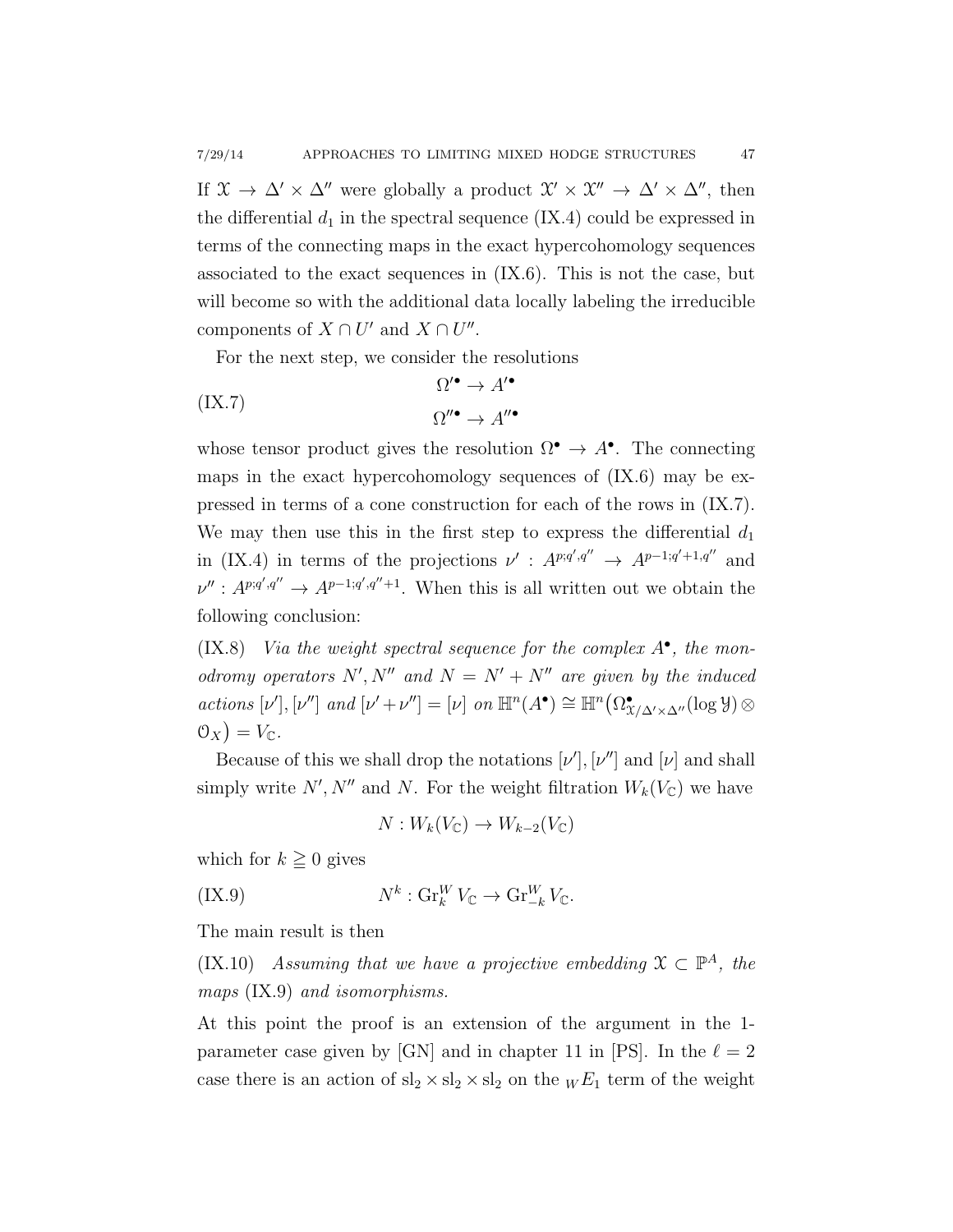spectral sequence and whose nil-negative elements are  $L = o_1(\mathcal{O}_X(1)),$  $\nu', \nu''$ . As discussed above, with the framework we have established the essential content of the calculations occur already when  $\mathfrak{X} \to \Delta' \times \Delta''$  is a product  $\mathfrak{X}' \times \mathfrak{X}'' \to \Delta' \times \Delta''$ . For these, one uses the tri-primitive decomposition of  $V_\mathbb{C}$  as an  $\mathrm{sl}_2 \times \mathrm{sl}_2 \times \mathrm{sl}_2\text{-module}$  and the Hodge-Riemann bilinear relations and construction of an algebraic Laplace operator as in loc. cit. Here the essential point is that in the product situation one has  $\Delta = \Delta' \otimes 1'' + 1' \otimes \Delta''$ ; i.e., there are no cross-terms.

# X. Algebro-geometric interpretations of properties of the monodromy cone and limiting mixed Hodge structures

In the introduction we listed the properties  $(I.2)(i)$ – $(ii)$  of the monodromy cone and  $(I.3)(i)$ –(ii) of the limiting mixed Hodge structure  $(V, W, F^{\bullet})$  that are consequences of the Cattani-Kaplan-Schmid theory in the Hodge theoretic setting  $(I.1)_{HT}$ . There we noted that in the algebro-geometric setting  $(L1)_{AG}$  these properties were proved by Deligne as consequences of the Weil conjectures and the comparison between  $\ell$ -adic and ordinary cohomology. In this section we will discuss how these properties follow from the complex algebro-geometric description of the limiting mixed Hodge structure in the several parameter family case. With the theory that has been developed above the basic ideas behind  $(L2)(i)$  are the obvious ones:

- (a) the identification  $V_{\mathbb{C}} = \mathbb{H}^n(\Omega^\bullet_{\mathfrak{X}/S}(\log \mathcal{Y}) \otimes \mathcal{O}_X);$
- (b) the quasi-isomorphism

$$
\Omega_{\mathfrak{X}/S}^{\bullet}(\log \mathcal{Y}) \otimes \mathcal{O}_X \to A^{\bullet};
$$

(c) the interpretation of monodromy as arising from operators defined locally on the complex of sheaves  $A^{\bullet}$ .

The properties  $(1.2)(ii)$ – $(iii)$  and  $(1.3)(i)$ – $(iii)$  deal with relations among faces of the monodromy cone. They may also be derived from the theory developed above, but for this some further considerations are required.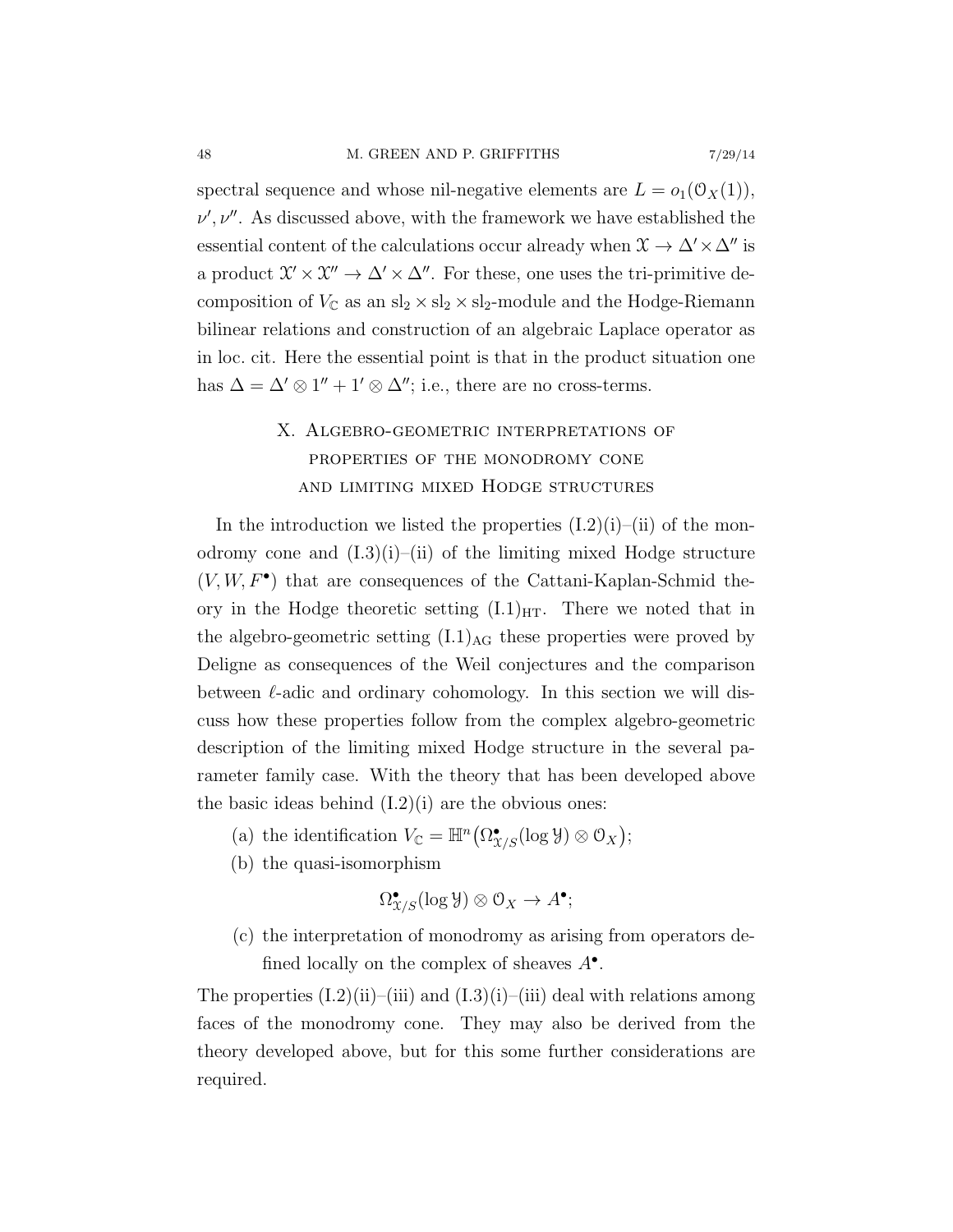We begin with a discussion of  $(L2)(i)$ , the independence of the weight filtration  $W(N)$  of  $N \in \sigma$ . This basic result together with  $(I.2)(ii)$  are due to Cattani-Kaplan [CK] and they provided the gateway to the subsequent analysis of limiting mixed Hodge structures in the several parameter  $(I.1)_{\text{HT}}$  case ([CKS1], [Kas1], [Kas2], and [KK]). In this discussion we shall take the 2-parameter case and shall use the notations from Section VIII where we have

$$
\mathfrak{X}\to\Delta'\times\Delta''
$$

with the local description (VIII.1). In terms of the definition (VII.3) of the multi-complex  $A^{p;q',q''}$  whose associated single complex is the  $A^{\bullet}$ above, the monodromy operators  $N', N''$  and  $N = N' + N''$  are induced from the hypercohomology spectral sequence from the operators  $\nu', \nu''$ and  $\nu = \nu' + \nu''$  defined in (IX.1).

With the notation

$$
N_{\lambda} = \lambda' N' + \lambda'' N'', \qquad \lambda', \lambda'' \in \mathbb{C}
$$

we shall prove the following basic result relating the two filtrations on  $\mathbb{H}^n(\Omega_{X/\Delta'\times \Delta''}^{\bullet}(\log \mathcal{Y})\otimes \mathcal{O}_X)$  that arise from the local filtration  $W_r(A^{\bullet})$ and the global monodromy filtration  $W(N)$ :

(X.1) For  $\lambda', \lambda'' \in \mathbb{R}^{>0}$  we have

$$
W(N_{\lambda})=W(N).
$$

*Proof.* The argument is a little subtle. Setting  $\nu_{\lambda} = \lambda' \nu' + \lambda'' \nu''$ , on the complex  $A^{\bullet}$  with  $\mathbb{H}^n(A^{\bullet}) = \mathbb{H}^n(\Omega^{\bullet}_{X/\Delta' \times \Delta''}(\log \mathcal{Y}) \otimes \mathcal{O}_X)$  there are defined

- the weight filtration  $W_r(A^{\bullet})$  given by (VIII.9),
- the nilpotent operators  $\nu_{\lambda}: A^{\bullet} \to A^{\bullet}$  that satisfy

(X.2)  $\nu_{\lambda}: W_r(A^{\bullet}) \to W_{r-2}(A^{\bullet}).$ 

Given a finite-dimensional vector space  $E', E''$  and nilpotent endomorphisms  $A' \in End(E')$  and  $A'' \in End(E'')$ , then we have the elementary observation that for  $\lambda', \lambda''' \neq 0$ 

$$
(X.3) W(A^{\prime\bullet} \otimes \mathrm{Id}^{\prime\prime} + \mathrm{Id}^{\prime} \otimes A^{\bullet\prime\prime})(E^{\prime} \otimes E^{\prime\prime}) = W(A^{\bullet\prime})(E^{\prime}) \otimes W(A^{\bullet\prime\prime})(E^{\prime\prime}),
$$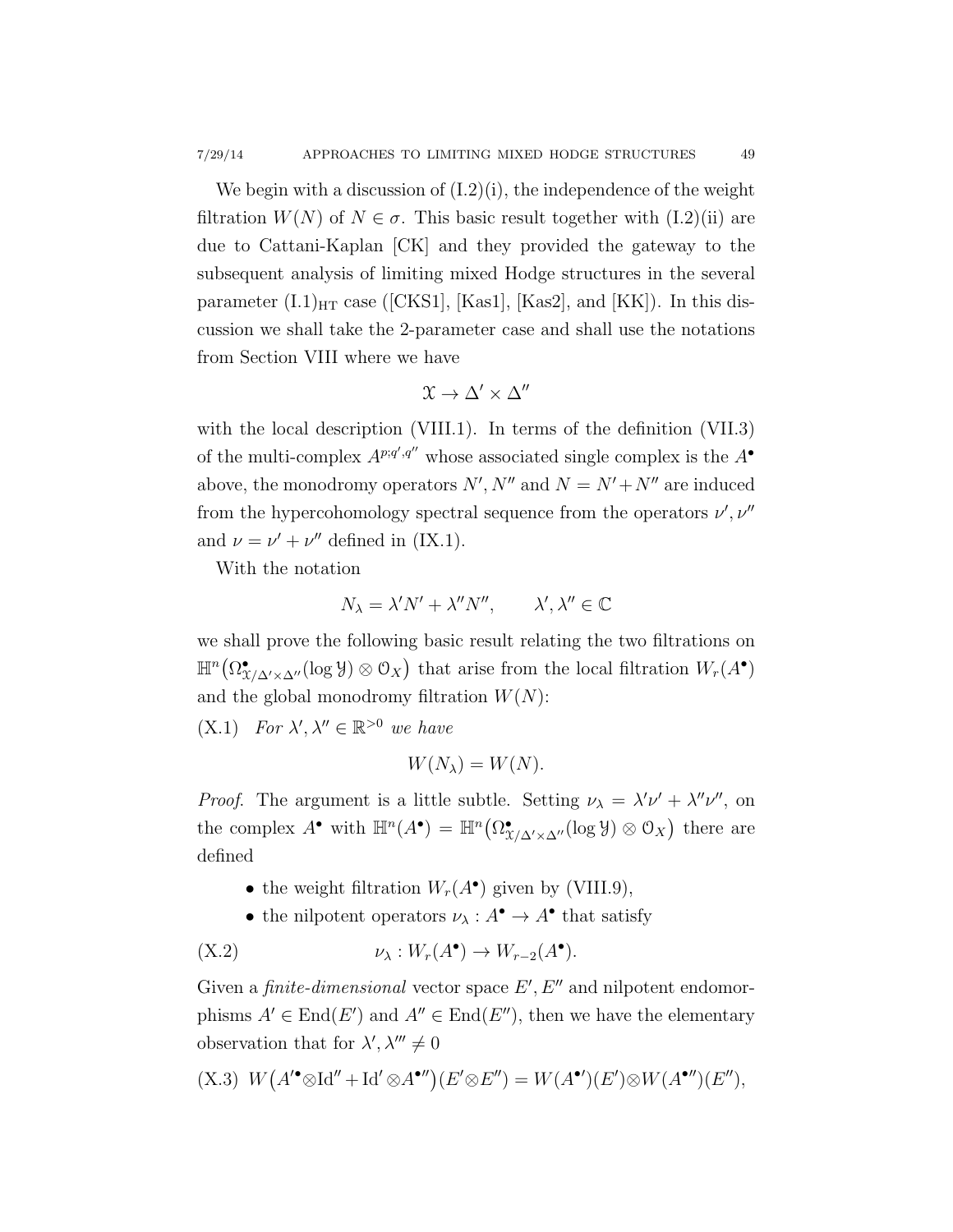where Id' and Id" are the identity operators on  $E', E''$ . From the local tensor product description  $A^{\bullet} = A^{\prime \bullet} \otimes A^{\prime \prime \bullet}$  one might then initially suspect that  $(X.2)$  should hold for all  $\lambda', \lambda'' \in \mathbb{C}^*$ . This is false, as we shall see below by example.<sup>13</sup> Thus, the condition  $\lambda', \lambda'' \in \mathbb{R}^{>0}$  must enter for global reasons.

We first note a further elementary linear algebra fact. Given a finite dimensional vector space  $E$  and commuting nilpotent endomorphisms  $A, A'' \in \text{End}_{Q}(E)$ , we have (cf. (1.7) in [CK]):

(X.4) If the conditions

$$
A': W_k(A'') \to W_{k-2}(A'')
$$
  

$$
A'': W_k(A') \to W_{k-2}A')
$$

are satisfied, then

 $W(A') = W(A'').$ 

From (X.2) we have

$$
N_{\lambda}: W_k(\mathbb{H}^n(A^{\bullet})) \to W_{k-2}(\mathbb{H}^n(A^{\bullet}))
$$

for any  $\lambda', \lambda''$ . Thus, using (X.4) it will suffice to show

(X.5) for  $\lambda', \lambda'' \in \mathbb{R}^{>0}$  we have

$$
W(N_{\lambda})(\mathbb{H}^n(A^{\bullet})) = W(\mathbb{H}^n(A^{\bullet})).
$$

This is the basic result relating the two filtrations W and  $W(N_\lambda)$  on  $\mathbb{H}^n(\Omega_{X/\Delta'\times \Delta''}^{\bullet}(\log \mathcal{Y})\otimes \mathcal{O}_X).$  Its proof consists in observing that the same argument for (IX.10) that was given for  $N = N' + N''$  works for  $N_{\lambda}$  provided that  $\lambda', \lambda'' \in \mathbb{R}^{>0}$ . Indeed, the eigenspace decomposition as complex vector spaces of the  $sl_2 \times sl_2 \times sl_2$  acting on  $_W E_1$  is unchanged if we use  $\nu_{\lambda} = \lambda' \nu'$  and  $\lambda'' \nu''$  where  $\lambda', \lambda'' \in \mathbb{C}^*$ . If we want the decomposition of  $W E_1$  as real vector spaces, then we need to have  $\lambda', \lambda'' \in \mathbb{R}^*$ . But it is only for  $\lambda', \lambda'' \in \mathbb{R}^{>0}$  that Hodge-Riemann II is satisfied, and this is crucial for the proof. We shall not write out the details here, but rather we shall explain why the calculation should work out.

<sup>&</sup>lt;sup>13</sup>In case  $\mathfrak{X} = \mathfrak{X}' \times \mathfrak{X}'' \to \Delta' \times \Delta''$  is globally a product, by (X.3) this is true.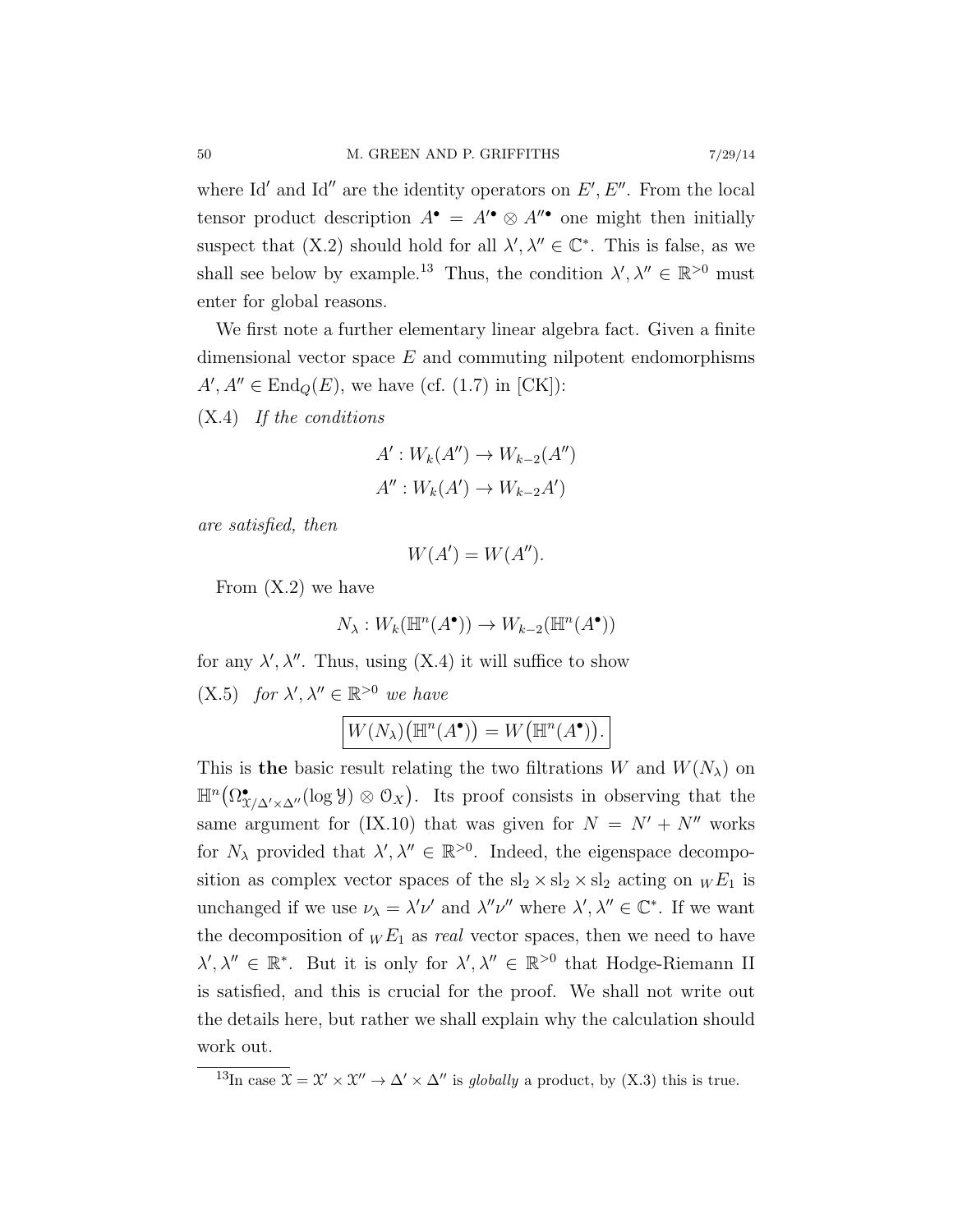If we have a product situation  $\mathcal{X}' \times \mathcal{X}'' \to \Delta' \times \Delta''$ , then we may use the calculations in Chapter 11 of [PS] and [GN], together with the standard Clebsch-Gordon decomposition of the action of an  $sl_2$  on the tensor product to deduce  $(X.5)$  in this case. One point to note in carrying this out is that  $F^pA^{\bullet} = \bigoplus_{p'+p''=p} F^{p'}A'^{\bullet} \otimes F^{p''}A''^{\bullet}$ , so that we are not in strictly a tensor product situation. These calculations relate to the action of  $sl_2 \times sl_2 \times sl_2$  on the term  $W E_1$  of the weight spectral sequence and on the differential  $d_{1W} E_1 \rightarrow W E_1$  as a map of  $sl_2 \times sl_2 \times sl_2$ -modules.

In the general case the situation is similar to the product one considered above with the additional notational complication that involves a labeling of the local irreducible pieces in the local product of normal crossing divisors. We shall not write out the details, referring to [Fr1] where similar calculations are carried out.

**Remark:** For  $V_{\mathbb{C}} = \mathbb{H}^n(\Omega_{\mathfrak{X}/\Delta' \times \Delta''}^{\bullet}(\log \mathcal{Y}) \otimes \mathcal{O}_X)$ , from  $(X.4)$  we have

 $N', N'': W_r(V_{\mathbb{C}}) \to W_{r-2}(V_{\mathbb{C}}).$ 

However, thinking of  $V_{\mathbb{C}}$  as the cohomology  $\mathbb{H}^n(X_{\mathbf{s}},\mathbb{C})$  of a general fibre of  $\mathfrak{X} \to \Delta' \times \Delta''$ , in Figure 1 of the introduction the weight filtrations  $W(N')$  and  $W(N'')$  on  $V_{\mathbb{C}}$  reflect quite different geometric phenomena involving the limiting mixed Hodge structures that arise as  $X_{s}$  degenerates to the two axes. Concerning  $N_{\lambda}$  where  $\lambda', \lambda'' \in \mathbb{Q}^{>0}$ , we first note that the weight filtration of a nilpotent endomorphism does not change when we scale the endomorsphism. Thus we may assume that

$$
\lambda' = n' \in \mathbb{Z}^{>0}, \qquad \lambda'' = n'' \in \mathbb{Z}^{>0}.
$$

When we apply the base change

$$
\tilde{s}' = (s')^{n'}, \qquad \tilde{s}'' = (s'')^{n''}
$$

to the family  $\mathfrak{X} \to \Delta' \times \Delta''$ , for the new family  $\widetilde{X} \to \widetilde{\Delta}' \times \widetilde{\Delta}''$  the general fibre is the same but the logarithm of monodromy is now  $N$  is now  $N_{\lambda}$ . It might seem plausible geometrically that one might show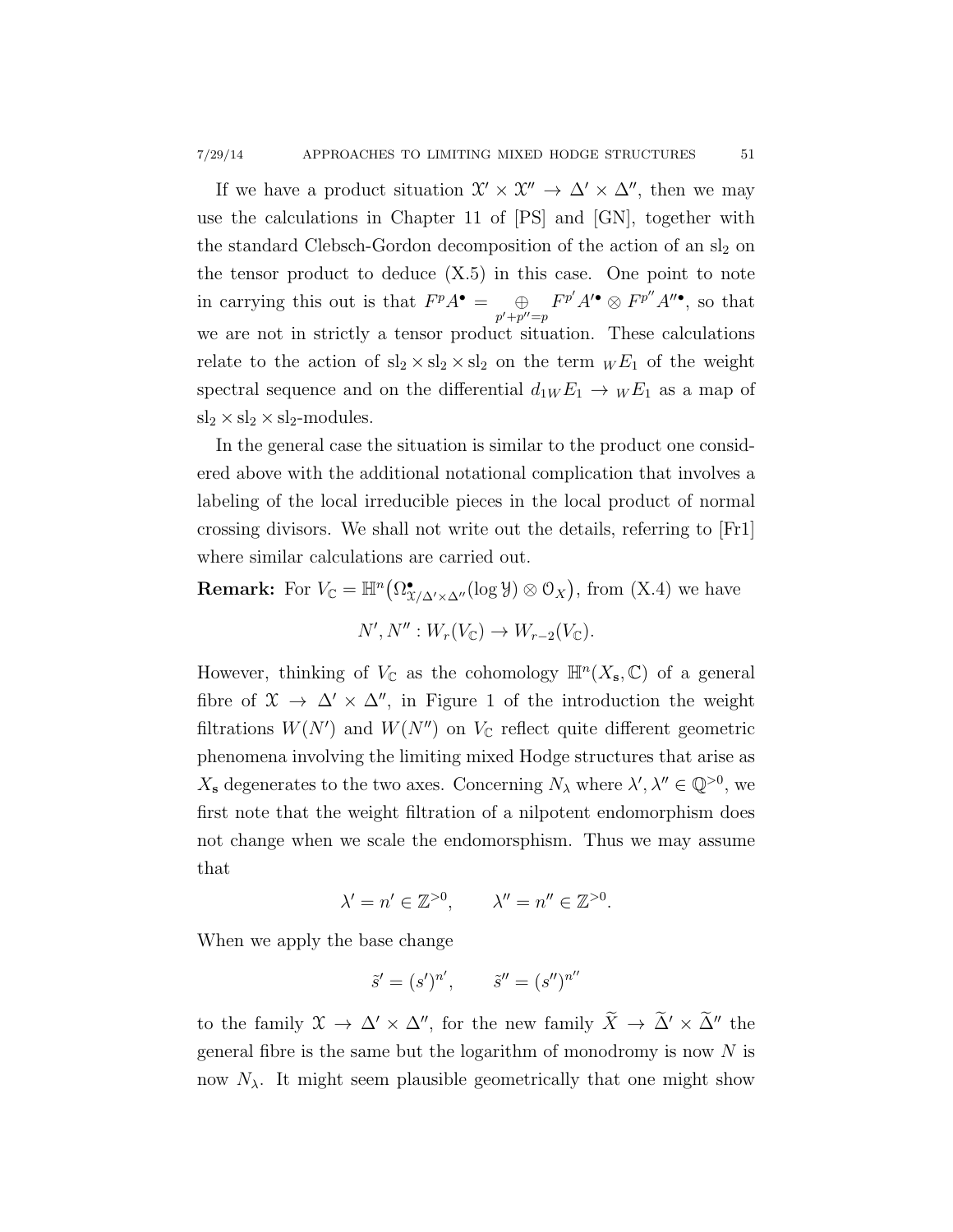from this that the weight filtration  $W(N_\lambda)$  is independent of  $\lambda$ . But this is not a topological result; Hodge theory is required.

We now turn to a brief, informal discussion of  $(I.3)(ii)$  in the  $\ell = 2$ algebro-geometric case. The basic idea is to first note how the result in the case of a product  $\mathcal{X}' \times \mathcal{X}'' \to \Delta' \times \Delta''$  may be deduced from the isomorphism

$$
(X.6)
$$
  

$$
\mathbb{H}^{n} \Big(\Omega^{\bullet}_{X' \times X''/\Delta' \times \Delta''} \big( \log(\mathcal{Y} + \mathcal{Y}'') \big) \otimes \mathcal{O}_{X} \Big) \cong \bigoplus_{p+q=n} \mathbb{H}^{p} \big( \Omega^{\bullet}_{X'/\Delta'} (\log \mathcal{Y}') \otimes \mathcal{O}_{X} \big)
$$
  

$$
\otimes \mathbb{H}^{q} \big( \Omega^{\bullet}_{X''/\Delta''} (\log \mathcal{Y}'') \otimes \mathcal{O}_{X} \big)
$$

that results from the local isomorphism

$$
(X.7) \qquad (A^{\bullet}, W) \cong (A^{\prime \bullet}, W^{\prime}) \otimes (A^{\prime \prime \bullet} \otimes W^{\prime \prime})
$$

where  $A^{\prime\bullet}$ ,  $A^{\prime\prime\bullet}$  are as above and  $W^{\prime}, W^{\prime\prime}$  are the respective weight filtrations. Using the identification  $(X.6)$  we have that

W is the weight filtration of  $N' \otimes \mathrm{Id}''$  relative to  $W(\mathrm{Id}' \otimes N'')$ . Implicit here are the assertions that  $W(N'') = W''$  and  $W(N') = W'$ , and finally that  $W = W(N' \otimes \text{Id}'' + \text{Id}' \otimes N'')$ .

In case  $\mathfrak{X} \to \Delta' \times \Delta''$  is only locally a product (VIII.1), we do not have  $(X.7)$ . Once we choose an ordering of the irreducible components in each of the two factors in the local product (VIII.1), we locally have (X.7). What is globally defined are the filtrations  $W'$  and  $W''$  on  $A^{\bullet}$ and where the filtration W on  $A^{\bullet}$  is described in terms of W' and W" by (VIII.3) and (VIII.9). Also, we may intrinsically define the complexes

$$
(A^{\bullet}, s' = \text{constant})
$$

by setting  $s' = constant$  in the definition (VIII.3) of  $A^{\bullet}$ . Effectively, we are restricting  $A^{\bullet}$  to the disc  $\Delta_{s''}$  in Figure 1 in the introduction. Then the groups

$$
\mathbb{H}^n(A^\bullet, s' = \text{constant})
$$

will vary with  $s'$  and form a variation of limiting mixed Hodge structures over  $\Delta^{\prime\ast}$ . The associated graded to this variation of limiting mixed Hodge structures gives a variation of polarized Hodge structures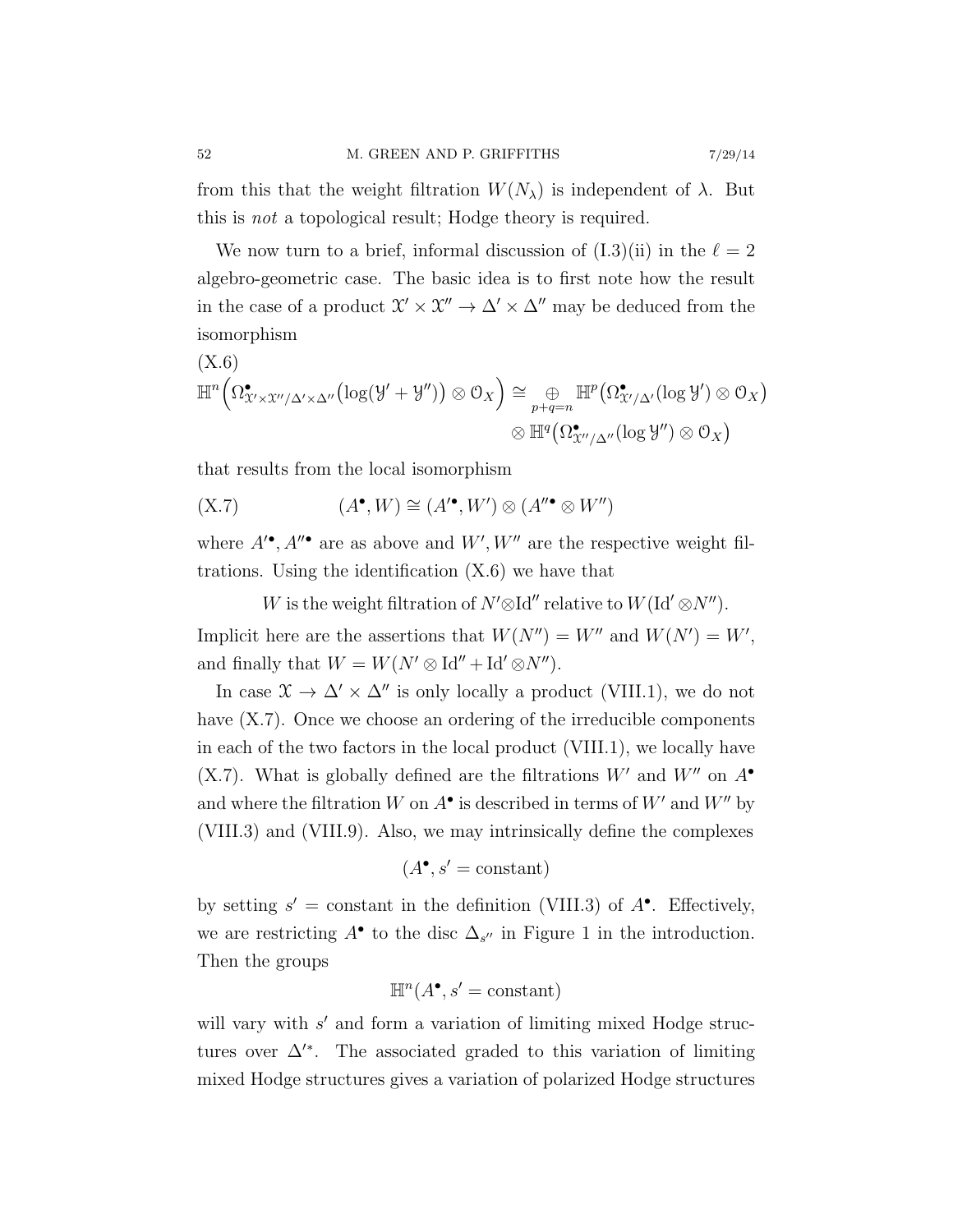over  $\Delta'^*$  with monodromy logarithm N'. The local identification (X.7) together with the facts that  $W'$  and  $W''$  are globally defined and that on the corresponding hypercohomology groups we have

- $W = W(N)$  on  $\mathbb{H}^n(A^{\bullet});$
- $W'' = W(N'')$  on  $\mathbb{H}^n(A^{\bullet}, s' = \text{constant});$
- N' preserves the filtration  $W''$  on  $\mathbb{H}^n(A^{\bullet}, s' = \text{constant});$
- the weight filtration  $W(\text{Gr}^{W''} N')$  induced by the action  $\text{Gr}^{W''} N'$ of N' on  $\operatorname{Gr}^{W''} \mathbb{H}^n(A^{\bullet}, s' = \text{constant})$  is the filtration induced on this space by  $W$

gives the result  $(1.2)(ii)$ . The details of this will be provided in a later version of these notes.

## XI. Deformation theory and limiting mixed Hodge structures

For the situation  $(L.1)_{AG}$  which has the local normal form  $(L.7)$  around the central fibre X, in the case  $\ell = 1$  and where X is a global normal crossing divisor it was suggested and partially established in [Fr1], and then proved in [St2], that

(XI.1) the limiting mixed Hodge structure depends only on the 1<sup>st</sup> order neighborhood of  $X$  in  $\mathfrak{X}$ .

More precisely, in the case  $\ell = 1$  the family  $(I.1)_{AG}$  gives a tangent vector

$$
\xi \in T_X \operatorname{Def}(X).
$$

As shown in [GG], in terms of  $\xi$  we may define

• a complex of sheaves  $(\Lambda_X^{\bullet}, d)$  where in case there is a family  $\mathfrak{X} \to \Delta$ 

$$
\Lambda_X^{\bullet} = \Omega_{X/\Delta}^{\bullet}(\log X) \otimes \mathcal{O}_X;
$$

• sheaves  $\widetilde{\Lambda}^p_X$  where there is an exact sequence

$$
\text{(XI.3)} \quad 0 \to \Lambda_X^{p-1} \xrightarrow{ds/s} \widetilde{\Lambda}_X^p \to \Lambda_X^p \to 0.
$$

The complex vector space for the mixed Hodge structure is

$$
V_{\mathbb{C}} = \mathbb{H}^n(\Lambda_X^{\bullet}).
$$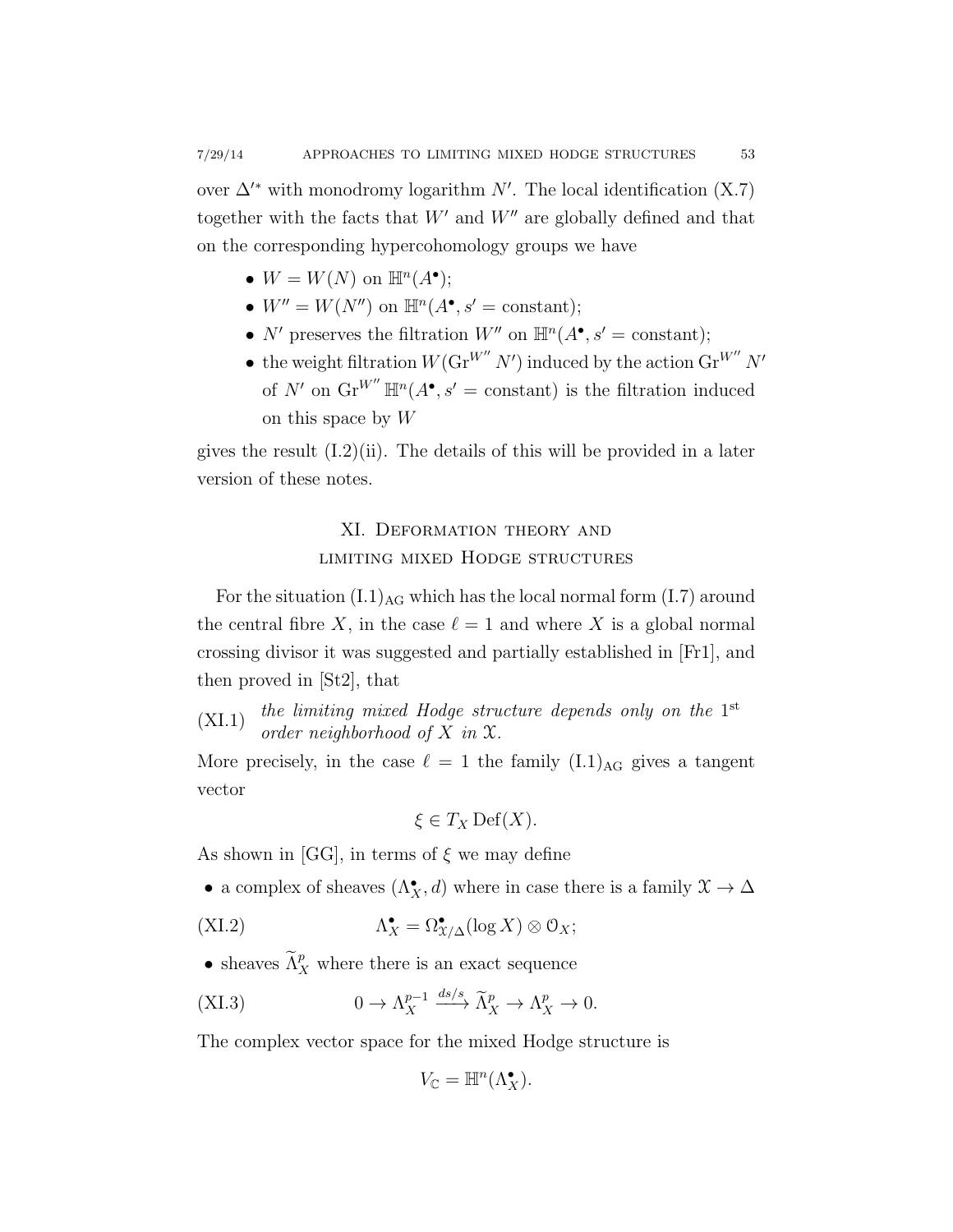The Hodge filtration is induced by the bete filtration on the complex  $(\Lambda_X^{\bullet}, d)$ . For the weight filtration the connecting map in the exact hypercohomology sequence of  $(XI.3)$  gives the monodromy operator  $N$ , and the weight filtration is given by  $W(N)$ . Although the arguments in the literature seem to require that  $\xi$  be unobstructed, i.e., there is a family  $\mathfrak{X} \to \Delta$  with tangent  $\xi$ , proof analysis shows that this is not necessary.

The analysis in these notes shows that

 $(XI.4)$  the statement  $(XI.2)$  remains true in the several parameter case.

More precisely, there should be given a subspace

$$
T \subset T_X \operatorname{Def}(X)
$$

with the properties that  $T \cong \mathbb{C}^{\ell}$ , and that any  $\xi \in \mathbb{C}^{*\ell}$  is to 1<sup>st</sup> order a smoothing deformation. In this situation we may construct the several parameter analogues of  $\Lambda_X^{\bullet}$  and  $\tilde{\Lambda}_X^{\bullet}$ , and then the above constructions of the Hodge and weight filtrations will go through to define these filtrations on  $\mathbb{H}^n(\Lambda^\bullet_X)$ . The Q-structure may be defined by extending the arguments in [St2]; cf. [Fu1] and [Fu2].

Finally, we observe that intuitively the deformations of  $X$  may be thought of as composed of two types:.

(i) deformations where a component of the singular locus of  $X$  is smoothed.

For example, X might be a nodal curve and the deformation smooths some, but no necessarily all, of the nodes.

(ii) deformations of  $X$  where in the local product of normal crossing divisor situation (I.7) one of the factors is smoothed.

Both types of deformation occur, and we shall give an interesting example of the first type.

Example: This is the example in Figure 1 in Section I of a genus 2 curve degenerating to one with three nodes. With the choice  $\delta_1, \delta_2, \delta_3$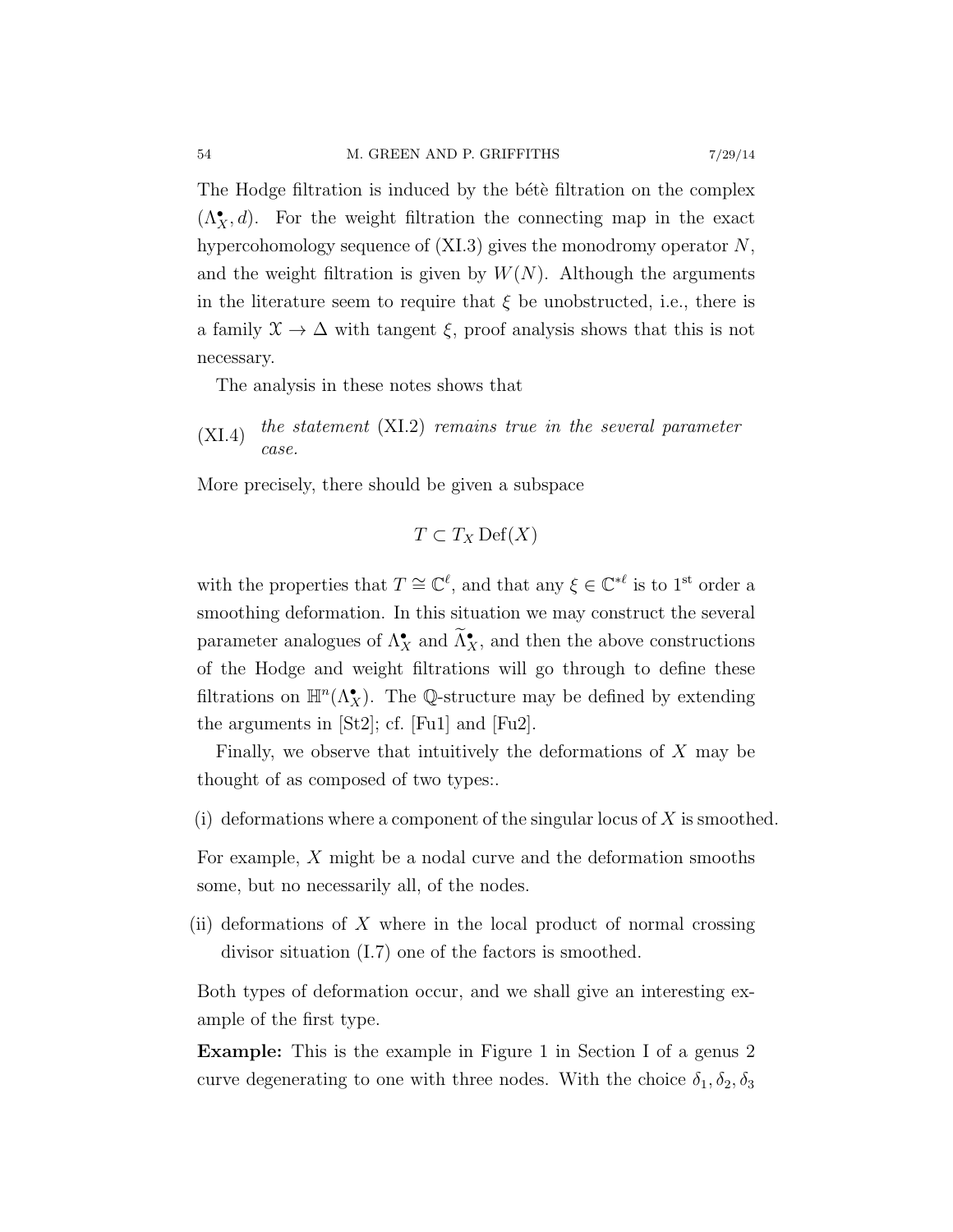indicated there, the monodromy matrices will be

$$
N_i = \begin{pmatrix} 0 & \widehat{N}_i \\ 0 & 0 \end{pmatrix} \begin{matrix} 1 \\ 2 \\ 3 \end{matrix}
$$

where

$$
\widehat{N}_1 = \begin{pmatrix} 1 & 0 \\ 0 & 0 \end{pmatrix}, \ \widehat{N}_2 = \begin{pmatrix} 0 & 0 \\ 0 & 1 \end{pmatrix}, \ \widehat{N}_3 = \begin{pmatrix} 1 & 1 \\ 1 & 1 \end{pmatrix}
$$

For  $N_{\lambda} = \lambda_1 N_1 + \lambda_2 N_2 + \lambda_3 N_3$  with the evident notation for  $\widehat{N}_{\lambda}$ , we have

$$
\widehat{N}_{\lambda} = \begin{pmatrix} \lambda_1 + \lambda_3 & \lambda_3 \\ \lambda_3 & \lambda_2 + \lambda_3 \end{pmatrix},
$$
  
det  $\widehat{N}_{\lambda} = \lambda_1 \lambda_2 + \lambda_1 \lambda_3 + \lambda_2 \lambda_3.$ 

This can be zero if all  $\lambda_i \in \mathbb{C}^*$ ; e.g., if  $\lambda_3 = \frac{-\lambda_1 \lambda_2}{\lambda_1 + \lambda_2}$  $\frac{-\lambda_1\lambda_2}{\lambda_1+\lambda_2}$ . Thus  $W(N_\lambda)$  is not independent of  $\lambda$  when all  $\lambda_i \in \mathbb{C}^*$  (or even  $\lambda_i \in \mathbb{Q}^*$ ). The conditions for  $N_{\lambda}$  to be positive definite are

$$
\begin{cases} \lambda_1 + \lambda_3 > 0 \\ \lambda_2 + \lambda_3 > 0 \\ \lambda_1 \lambda_2 + \lambda_1 \lambda_3 + \lambda_2 \lambda_3 > 0. \end{cases}
$$

This is is a cone  $\sigma_{pol}$ , which is *not* polyhedral but does, of course, contain the quadrant where all  $\lambda_i \in \mathbb{R}^{>0}$ .

This is also an example where  $X$  is not a global normal crossing divisor, and so we must use additional notations to do the computation of  $\mathbb{H}^1(\Omega^\bullet_{\mathfrak{X}/\Delta^3}(\log \mathcal{Y})\otimes \mathcal{O}_X)$  in terms of the normalizations of the strata of X. Here

$$
\widetilde{X} = X^{[1]} = \mathbb{P}^1 \amalg \mathbb{P}^1,
$$
  

$$
X^{[2]} = \{z_1, z_2, z_3\} = \text{the three nodes.}
$$

We have the exact sequences

$$
0 \to \mathcal{O}_X \to (a_1)_*\mathcal{O}_{X^{[1]}} \xrightarrow{\text{diff}^0} \mathcal{O}_{X^{[2]}} \to 0
$$
  

$$
0 \to \Omega^1_{X^{[1]}} (\log X^{[2]})^{\text{opp}} \to \Omega^1_{X^{[1]}} (\log X^{[1]}) \xrightarrow{\text{diff}^1} \mathcal{O}_{X^{[2]}} \to 0
$$

.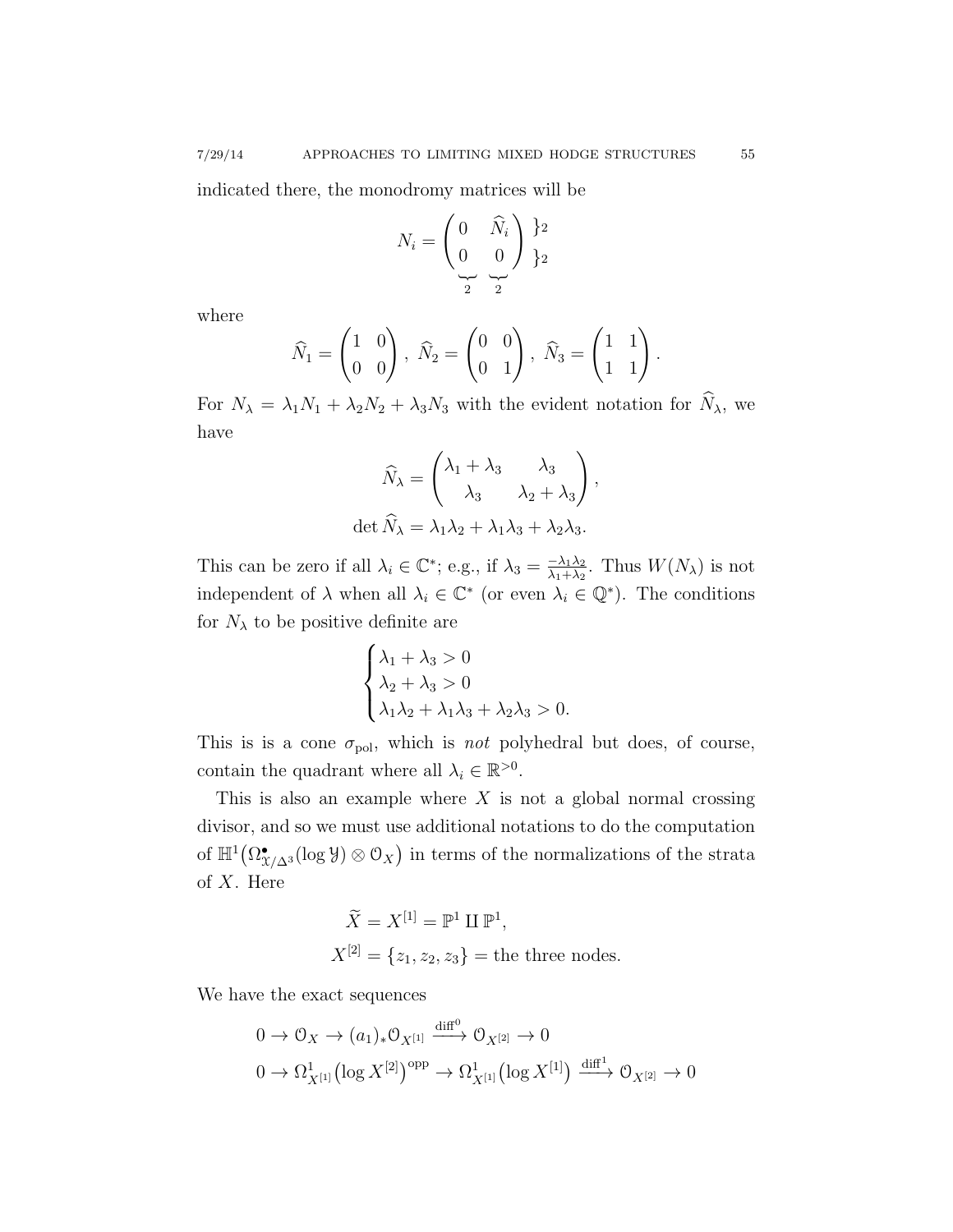where  $\text{diff}^0 = \text{difference of values}, \text{diff}^1 = \text{difference of the residues},$  and  $\Omega^1_{X^{[1]}}(\log X^{[2]})^{\text{opp}}$  are the forms with opposite residues at the nodes. Then

$$
V_{\mathbb{C}} = \mathbb{H}^1\left(\mathfrak{O}_X \xrightarrow{d} \Omega^1_{X^{[1]}}\left(\log X^{[2]}\right)^{\text{opp}}\right)
$$

and for  $N = N_1 + N_2 + N_3$ 

$$
\ker N = \operatorname{im} N \cong H^1(\mathcal{O}_X) \cong H^0(\mathcal{O}_{X^{[2]}})/H^0(\mathcal{O}_{X^{[1]}}),
$$
  

$$
V/\ker N \cong H^0(\Omega^1_{X^{[1]}}(\log X^{[2]}))^{\text{opp}}.
$$

We have written this out to give an indication, in this very simple case, of what one needs to do to treat the case when  $\mathfrak X$  is only locally a product of normal crossing varieties.

### Appendix A. Local considerations

In this appendix we will collect some known results concerning complexes of logarithmic differentials and of relative logarithmic differentials. We will use the following terminology and notations:

• X will be a normal crossing variety, which we define to be a  $d$ dimensional complex analytic variety that locally has an embedding in  $\mathbb{C}^{d+1}$  defined by

$$
(A.1) \t\t x_1 \cdots x_k = 0
$$

where  $x_1, \ldots, x_{d+1}$  are coordinates in  $\mathbb{C}^{d+1}$ ;

•  $X_k$  will be the locus of k-fold singular points, which in terms of  $(A.1)$ are defined by

$$
x_1=\cdots=x_k=0;
$$

•  $X^{[k]}$  denotes the normalization of  $X_k$  with the corresponding map

$$
a_k: X^{[k]} \to X.
$$

Remark: It will simplify our notations and in the end make no essential difference to assume that globally

$$
X = X_1 \cup \cdots \cup X_N
$$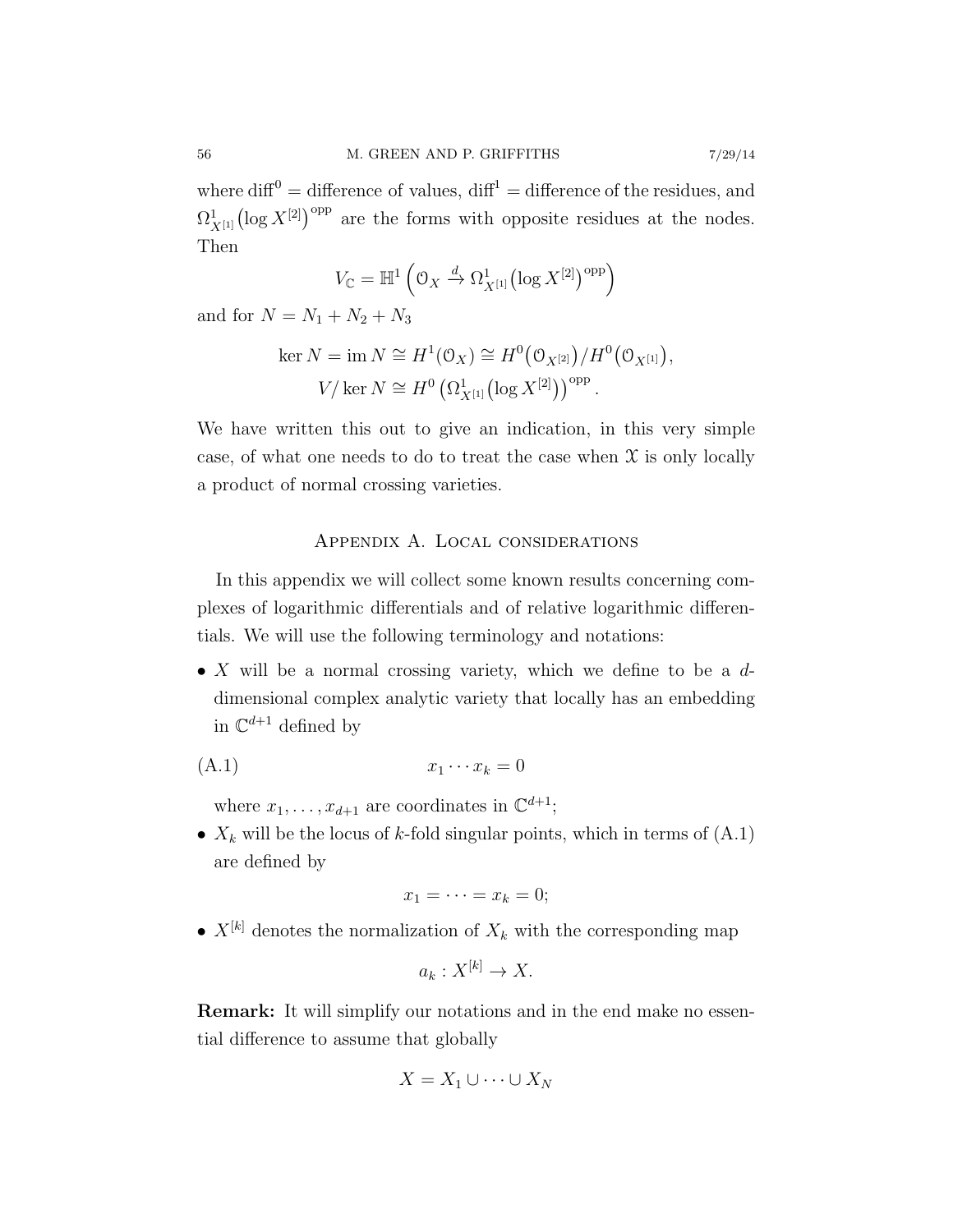transversely. Then

$$
X_k = \bigcup_{|I|=k} X_I
$$

where I runs over subsets of  $1, \ldots, n + 1$  and

$$
X_I = \bigcap_{i \in I} X_i.
$$

We note that  $X_1 = X$  and that

$$
X^{[k]} = \coprod_{|I|=k} X_I.
$$

- X will be an  $(n+1)$ -dimensional complex manifold on which  $X \subset \mathfrak{X}$ is a normal crossing divisor;
- $\mathfrak{X} \stackrel{\pi}{\rightarrow} S$  will be a proper mapping to the disc  $S = \{|s| < 1\}$  which is locally given by

$$
(A.2) \t\t x_1 \cdots x_k = s.
$$

The log complexes and complexes of differentials that will be defined are

- (i) the log-complex  $\Omega^{\bullet}_{\mathfrak{X}}(\log X)$ ;
- (ii) the relative log complex  $\Omega^\bullet_{\mathfrak{X}/S}(\log X)$ ;
- (iii) the Kähler differentials  $\Omega^{\bullet}_X$ , and in case X is d-semi-stable ([Fr1]) the abstract relative log complex

 $\Lambda_X^{\bullet}$ 

which has the property that, if there is a mapping  $\mathfrak{X} \to S$  as above then

$$
\Lambda_X^{\bullet} = \Omega_{\mathfrak{X}/S}^{\bullet}(\log X) \otimes \mathcal{O}_X.
$$

The point of (iii) is that  $\Lambda_X^{\bullet}$  may be defined purely in terms of a 1<sup>st</sup> order smoothing deformation  $\xi \in T_X^0 \text{Def}(X)$ .

The way to think of this is that locally  $\xi$  defines the s in (A.2). In a different set of coordinates  $x_i' = u_i x_i$  where  $u_i$  is a unit, we will than have

$$
(A.4) \t\t u_1 \cdots u_k \equiv 1 \text{ modulo } s^2.
$$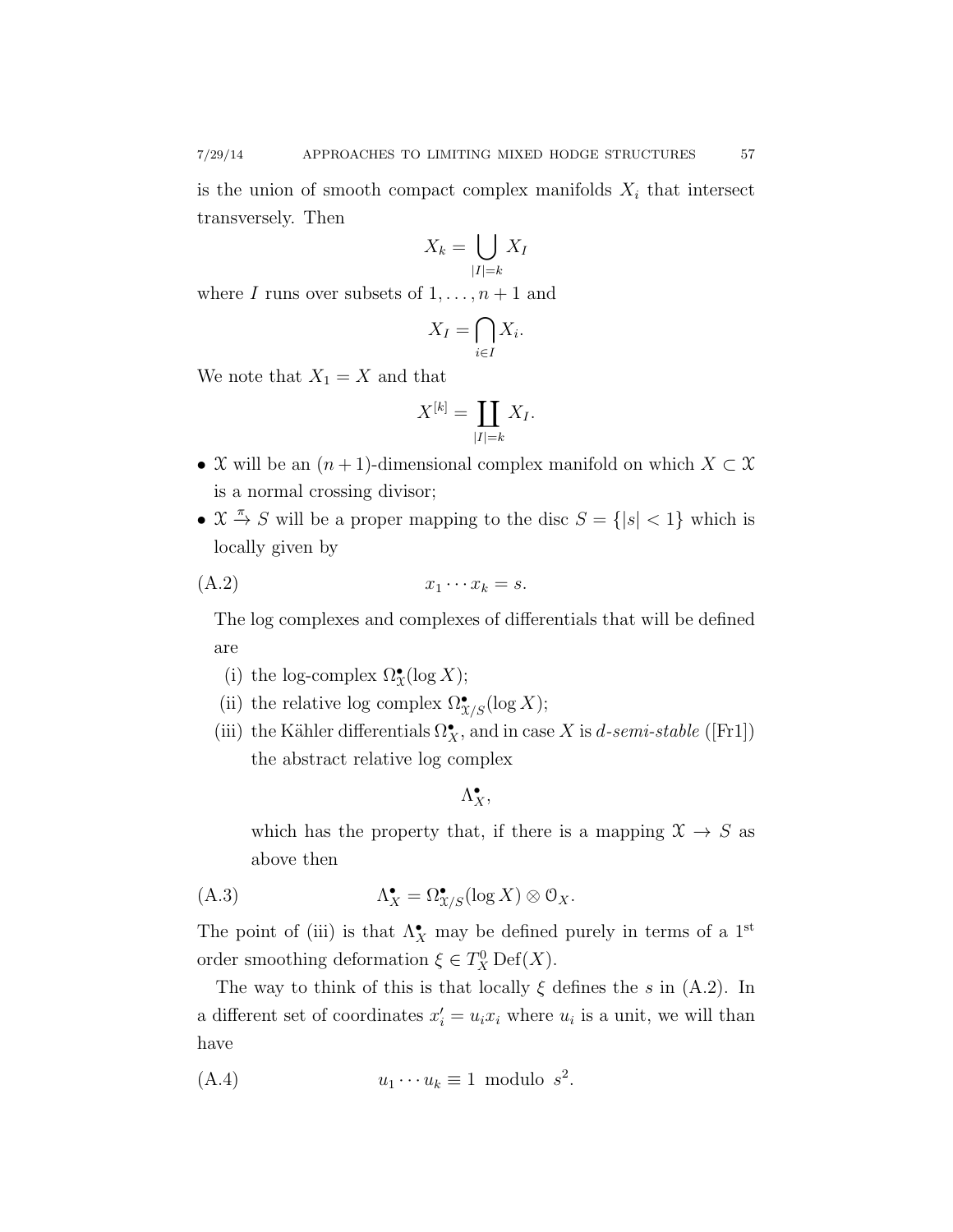We will return to this following a discussion of (i), (ii), (iii) above. In each of these cases we will give the generators and relations in local coordinates; the conclusions that are drawn will have intrinsic meaning.

We now turn to the local formulas for  $(i)$ – $(iii)$ .

(i) Locally the ideal of X and ideal of the singular locus  $X_{\text{sing}} = X_2$  of X are generated respectively by

- $f = x_1 \cdots x_k$  and the
- $f_i = x_2 \cdots \hat{x}_i \cdots x_k$  for  $i = 1, \ldots, k$ .

Then  $\Omega^{\bullet}_{\mathfrak{X}}(\log X)$  is the  $\mathfrak{O}_{\mathfrak{X}}$ -module generated by

(A.5) 
$$
dx_1/x_1, ..., dx_k/x_k; dx_{k+1}, ..., dx_{d+1}.
$$

Intrinsically, denoting by  $\Omega^{\bullet}_{\mathfrak{X}}(*X) = j_*\Omega^{\bullet}_{\mathfrak{X}^*}$  where  $j : \mathfrak{X}^* \to \mathfrak{X}$  is the inclusion, the complex of meromorphic differentials with poles on  $X$  is given by

$$
\Omega^\bullet_{\mathfrak{X}}(\log X) = \{ \omega \in \Omega^\bullet_{\mathfrak{X}}(*X) : f\omega \text{ and } f d\omega \text{ are in } \Omega^\bullet_{\mathfrak{X}} \}.
$$

There is a weight filtration  $W_q \Omega^{\bullet}_{\mathfrak{X}}(\log X)$  of  $\Omega^{\bullet}_{\mathfrak{X}}(\log X)$  by sub-complexes where, for an index set  $I$  setting

•  $x_I = \prod_{i \in I} x_i$ , •  $dx_I = \bigwedge_{i \in I} dx_i$ .

 $W_q \Omega^{\bullet}_{\mathfrak{X}}(\log X)$  is generated by the

$$
(A.6) \t\t dx_I/x_I \wedge \varphi
$$

where  $I \subset \{1, \ldots, k\}, |I| \leq q$  and  $\varphi$  is holomorphic. We may describe  $W_q \Omega^{\bullet}_{\mathfrak{X}}(\log X)$  verbally as "the forms with  $\leq q$  of the  $dx_i/x_i$  terms." The Poincaré residue map

$$
\operatorname{Gr}_q^W \Omega^\bullet_\mathfrak{X}(\log X) \xrightarrow{\sim} (a_q)_* \Omega^{\bullet - q}_{X^{[q]}}
$$

is defined by the map on the form (A.6) given by

$$
dx_I/x_I \wedge \varphi \to \varphi|_{X_I}.
$$

As a consequence, we have for the cohomology sheaves

$$
\text{(A.7)} \quad \mathfrak{H}^p\big(\Omega_X^{\bullet}(\log X)\big) \cong (a_p)_* \mathbb{C}_{X^{[p]}}.
$$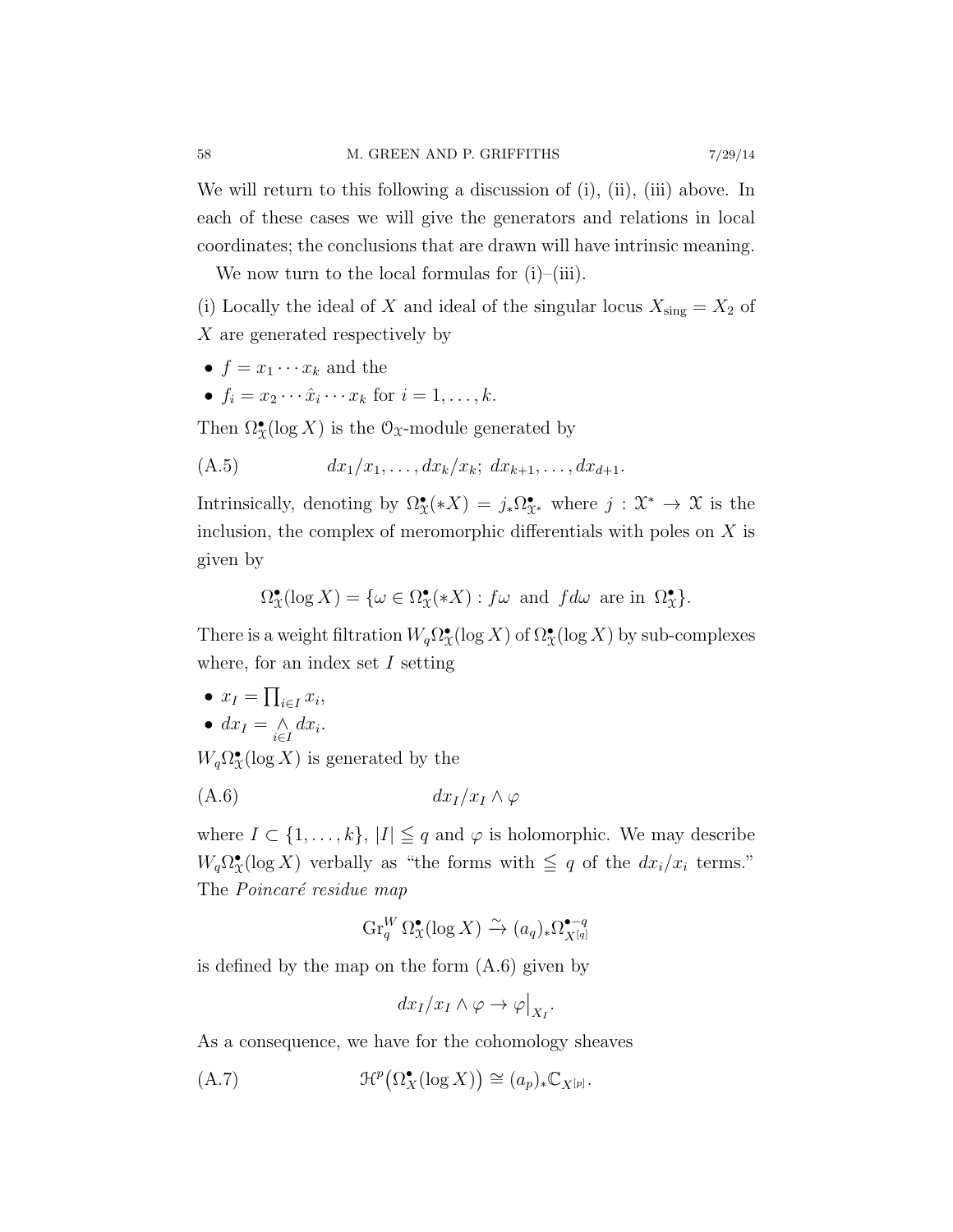(ii) The relative log complex  $\Omega_{X/S}^{\bullet}(\log X)$  has the same  $\mathcal{O}_X$ -generators (A.5) and with the defining relation

$$
(A.8)\t\t ds/s = \sum_{i} dx_i/x_i = 0.
$$

By  $(A.4)$ , a local change of coordinates in  $\mathfrak X$  leaves  $(A.8)$  unchanged modulo the ideal (f) of X. There is an exact sequence of  $\mathcal{O}_{\mathfrak{X}}$ -modules

(A.9) 
$$
0 \to \Omega_{\mathcal{X}/S}^{\bullet-1}(\log X) \xrightarrow{ds/s} \Omega_{\mathcal{X}}^{\bullet}(\log X) \to \Omega_{\mathcal{X}/S}^{\bullet}(\log X) \to 0.
$$

For the stalks at the origin of the cohomology sheaves of the complex  $\Omega_{X/S}^{\bullet}(\log X)$ , denoting by  $\{u_1, u_2, \ldots\}$  the span of elements  $u_1, u_2, \ldots$ in a vector space  $U$ , we have

(A.10)

$$
\begin{cases}\n\mathcal{H}^0(\Omega_{X/S}^{\bullet}(\log X))_0 \cong \mathbb{C}\{f\},\\ \n\mathcal{H}^1(\Omega_{X/S}^{\bullet}(\log X))_0 \cong \mathbb{C}\{f\} \otimes \{dx_1/x_1, \ldots, dx_k/x_k : \sum dx_i/x_i = 0\},\\ \n\mathcal{H}^p(\Omega_{X/S}^{\bullet}(\log X))_0 \cong \wedge \mathcal{H}^1(\Omega_{X/S}^{\bullet}(\log X))_0, \quad p \geq 1.\n\end{cases}
$$

(iii) The Kähler differentials  $\Omega^\bullet_X$  are an intrinsically defined complex on X. Locally,  $\Omega_X^{\bullet}$  is generated as an  $\mathcal{O}_X$ -module with generators  $dx_1, \ldots, dx_{d+1}$  and defining relations

$$
f=0, df=0.
$$

We thus have the exact sequence of  $\mathcal{O}_X$ -modules

$$
(A.11) \t 0 \to 0_X \to 0_X \otimes \{dx_1, \ldots, dx_{d+1}\} \to \Omega^1_X \to 0
$$

where  $g \in \mathcal{O}_X$  maps to  $g df = g(\sum f_i dx_i)$ .

The sheaf of Kähler differentials is coherent but not locally free. In fact, for each  $x \in X$  we have

$$
(\text{A.12}) \qquad \qquad \text{Ext}^1_{\mathcal{O}_X}(\Omega^1, \mathcal{O}_X)_x \cong \mathcal{O}_{X,x}
$$

with the sequence  $(A.11)$  giving a generator  $c_x$ .

There is a natural restriction map

$$
\Omega^1_X \to (a_1)_*\Omega^1_{X^{[1]}}
$$

whose kernel  $\tau_X^1$  consists of the torsion differentials generated by the

$$
\varphi_i =: f_i \, dx_i
$$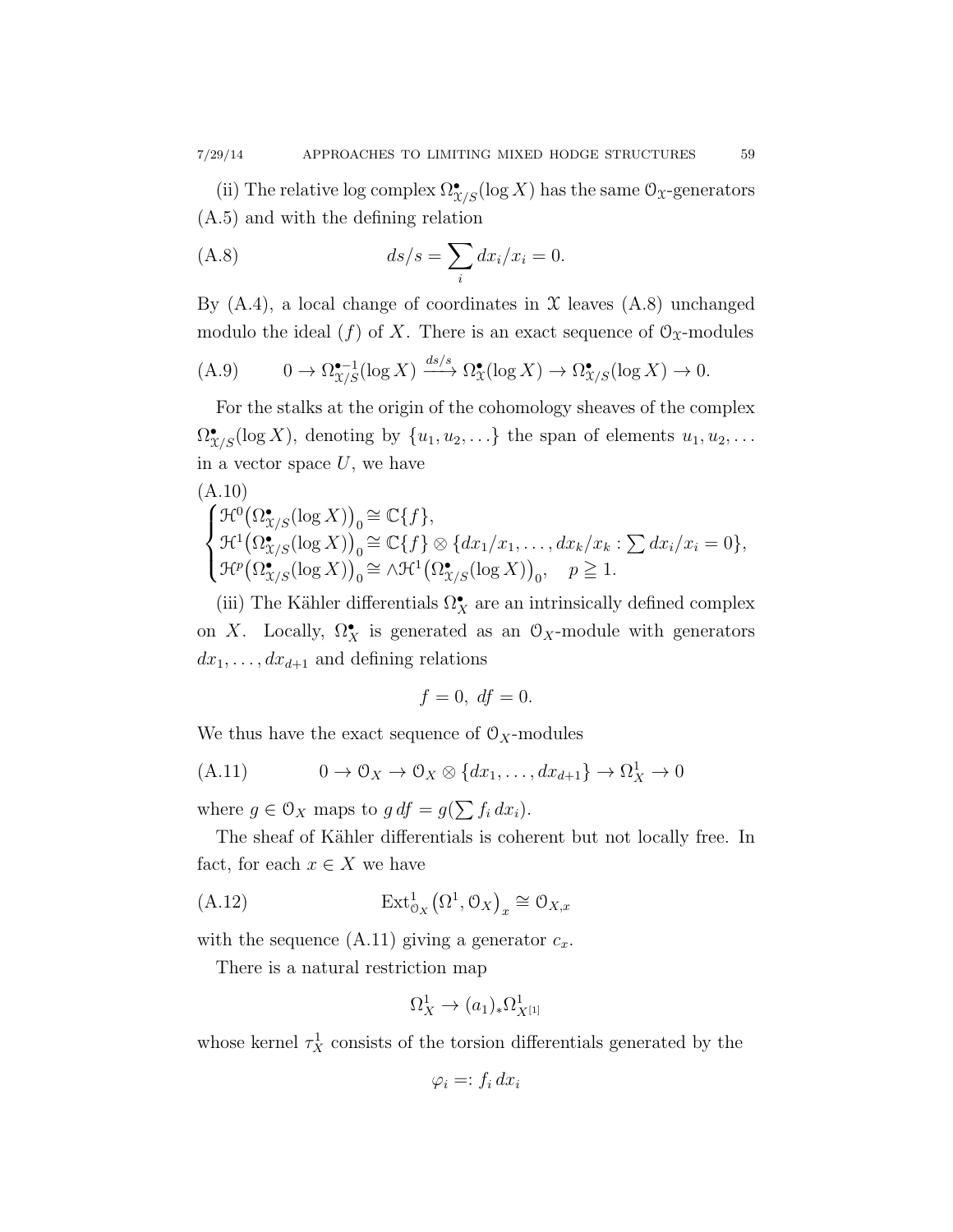with the defining relation

$$
\sum \varphi_i = 0.
$$

The Kähler differentials arise in deformation theory via the identification

$$
T_X \operatorname{Def}(X) \cong \operatorname{Ext}^1_{\mathcal{O}_X}(\Omega^1_X, \mathcal{O}_X).
$$

Via the local to global spectral sequence for Ext, we have

$$
\mathbb{E}xt_{\mathcal{O}_X}^1(\Omega_X^1, \mathcal{O}_X) \to H^0\left(\mathbb{E}xt_{\mathcal{O}_X}^1(\Omega_X^1, \mathcal{O}_X)\right),
$$

and the condition that  $\xi \in T_X \text{Def}(X)$  be to 1<sup>st</sup> order a smoothing deformation of X is that the restriction maps  $\xi \to \xi_x$  be surjective for each  $x \in X$ . In this case  $\xi$  defines an s in (A.2) that is well-defined modulo  $s^2$  under a change of the local defining equation of X. Then as noted there we may define a complex  $\Lambda_X^{\bullet}$  of  $\mathcal{O}_X$ -modules that for any family  $\mathfrak{X} \to S$  gives  $\Omega^1_{\mathfrak{X}/S}(\log X) \otimes \mathfrak{O}_X$  where  $\xi$  corresponds to the tangent vector  $d/ds \in T_X \text{Def}(X)$ .

Returning to the discussion of (i), the exact sequences

$$
0 \to \Omega_{\mathfrak{X}}^p \xrightarrow{ds/s} \Omega_{\mathfrak{X}}^{p+1}(\log X) \xrightarrow{ds/s} \Omega_{\mathfrak{X}}^{p+2}(\log X) \to \cdots
$$

give

$$
(A.13)
$$
\n
$$
0 \longrightarrow \operatorname{Gr}_{0}^{W} \Omega_{\mathcal{X}}^{p}(\log X) \longrightarrow \operatorname{Gr}_{1}^{W} \Omega_{\mathcal{X}}^{p+1}(\log X) \longrightarrow \operatorname{Gr}_{2}^{W} \Omega_{\mathcal{X}}^{p+1}(\log X) \longrightarrow \cdots
$$
\n
$$
\text{and} \quad \text{and} \quad \text{and} \quad \text{and} \quad \text{and} \quad \text{and} \quad \text{and} \quad \text{and} \quad \text{and} \quad \text{and} \quad \text{and} \quad \text{and} \quad \text{and} \quad \text{and} \quad \text{and} \quad \text{and} \quad \text{and} \quad \text{and} \quad \text{and} \quad \text{and} \quad \text{and} \quad \text{and} \quad \text{and} \quad \text{and} \quad \text{and} \quad \text{and} \quad \text{and} \quad \text{and} \quad \text{and} \quad \text{and} \quad \text{and} \quad \text{and} \quad \text{and} \quad \text{and} \quad \text{and} \quad \text{and} \quad \text{and} \quad \text{and} \quad \text{and} \quad \text{and} \quad \text{and} \quad \text{and} \quad \text{and} \quad \text{and} \quad \text{and} \quad \text{and} \quad \text{and} \quad \text{and} \quad \text{and} \quad \text{and} \quad \text{and} \quad \text{and} \quad \text{and} \quad \text{and} \quad \text{and} \quad \text{and} \quad \text{and} \quad \text{and} \quad \text{and} \quad \text{and} \quad \text{and} \quad \text{and} \quad \text{and} \quad \text{and} \quad \text{and} \quad \text{and} \quad \text{and} \quad \text{and} \quad \text{and} \quad \text{and} \quad \text{and} \quad \text{and} \quad \text{and} \quad \text{and} \quad \text{and} \quad \text{and} \quad \text{and} \quad \text{and} \quad \text{and} \quad \text{and} \quad \text{and} \quad \text{and} \quad \text{and} \quad \text{and} \quad \text{and} \quad \text{and} \quad \text{and} \quad \text{and} \quad \text{and} \quad \text{and} \quad \text{and} \quad \text
$$

where  $\Omega_X^p$  is the sheaf of Kähler differentials on X and  $\tau_X^p$  is the  $\mathcal{O}_X$ subsheaf generated by the torsion differential  $\tau_X^1$ .

As in [Fr1], using the hypercohomology of the double complex of sheaves

$$
\mathcal{L}^{p,q} = (a_p)_* \Omega^q_{X^{[p]}}
$$

leads to (A.7). More relevant for our purposes, one may ask for the interpretation of the associated graded for the weight filtration on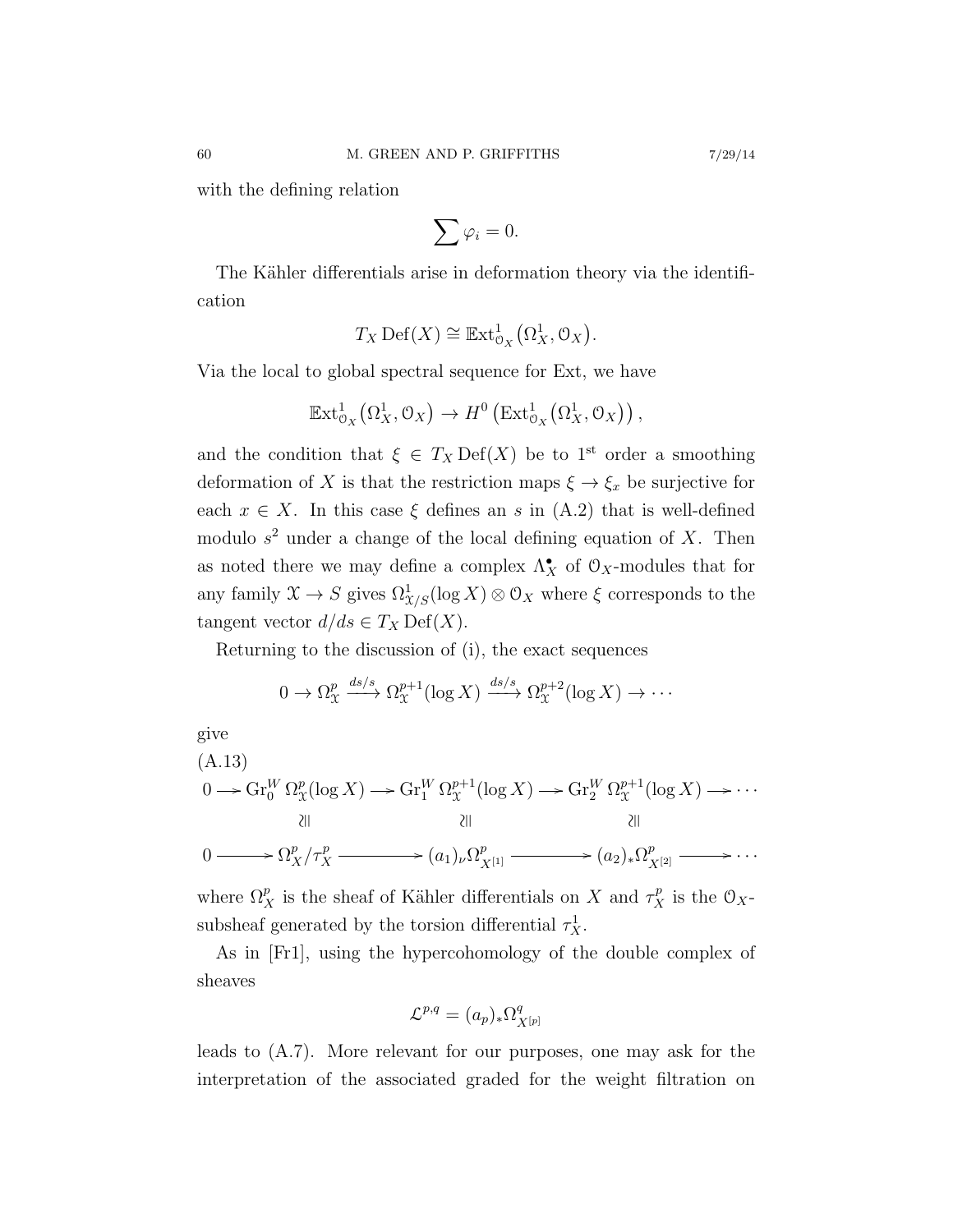$\Omega_{X/S}^{\bullet}(\log X)$  induced by the weight filtration on  $\Omega_X^{\bullet}(\log X)$ . Using (A.9) and (A.12) we find that

$$
\operatorname{Gr}_{p}^{W} \Omega_{\mathcal{X}/S}^{p+q}(\log X) \cong \operatorname{coker} \left\{ (a_{p-1})_* \Omega_{X^{[p-1]}}^p \to (a_p)_* \Omega_{X^{[p]}}^p \right\}.
$$

This suggests that this may not be the correct definition of the weight filtration for  $\Omega_{X/S}^{\bullet}(\log X)$ .

#### **REFERENCES**

- [AK] D. Abramovich and K. Karu, Weak semistable reduction to characteristic 0, Invent. Math. 139 (2000), 241–273.
- $[A^{\dagger}]$ ] D. Abramovich, Q. Chen, D. Gillam, Y. Huang, M. Olsson, M. Satriano, and S. Sun, Logarithmic geometry and moduli, available at http://www.math.brown.edu/∼abromovic/LOGGEOM/master.pdf.
- [BE-Z] P. Brosnan and F. El Zein, Variations of mixed Hodge structure, in Hodge Theory, Princeton Univ. Press, Princeton, NJ, 2014, pp. 309–375.
- [Ca] J. Carlson, Period domains, in Hodge Theory, Princeton Univ. Press, Princeton, NJ, 2014, pp. 199–234.
- [CM-SP] J. Carlson, C. Peters, and S. Müller-Stach, *Period Mappings and Period* Domains, Cambridge Studies Adv. Math. 85, Cambridge Univ. Press, Cambridge. need year
- [C1] E. Cattani, Kähler manifolds, in *Hodge Theory*, Princeton Univ. Press, Princeton, NJ, 2014, pp. 1–36.
- [C2] , Variations of Hodge structure, in *Hodge Theory*, Princeton Univ. Press, Princeton, NJ, 2014, pp. 275–308.
- $[C^{\dagger}]$ E. Cattani, F. El Zein, P. A. Griffiths, and L. Dung Tráng (editors), Hodge Theory, Princeton Univ. Press, Princeton, NJ, 2014.
- [CK] E. Cattani and A. Kaplan, Polarized mixed Hodge structures and the local monodromy of a variation of Hodge structure, Invent. Math. 67 (1982), 101–115.
- [CKS1] E. Cattani, A. Kaplan, and W. Schmid, Degenerations of Hodge structures, Ann. of Math. 123 (1986), 457–535.
- [CKS2]  $\quad \underline{\hspace{2cm}}$ ,  $L^2$  and intersection cohomologies for a polarizable variation of Hodge structure, Invent. Math. 87 (1987), 217–252.
- [C] H. Clemens, Picard-Lefschetz theorem for families of nonsingular algebraic varieties acquiring ordinary singularities, Trans. A.M.S. 136 (1969), 93–108.
- [dC] M. A. de Cataldo, Hodge theory of maps, part II, in Hodge Theory, Princeton Univ. Press, Princeton, NJ, 2014, pp. 535–633.
- [dCM] M. A. de Cataldo and L. Migliorini, The Decomposition Theorem and the topology of algebraic maps, Bull. Amer. Math. Soc. 46 (2009), 535–633.
- [De1] P. Deligne, Equations differentielles à points singuliers réguliers, Lect. Notes 163, Springer-Verlag, Berlin, 1970.
- $[De2]$  , Théorie de Hodge II, Publ. Math. IHES 40 (1972), 5-57.
- [De3] , Théorie de Hodge III, Publ. Math. IHES 44 (1975), 6-77.
- [E-Z] F. El-Zein, D´eg´en´erescence diagonal I, II, C. R. Acad. Sci. Paris 296 (1983), 51–54, 199–202.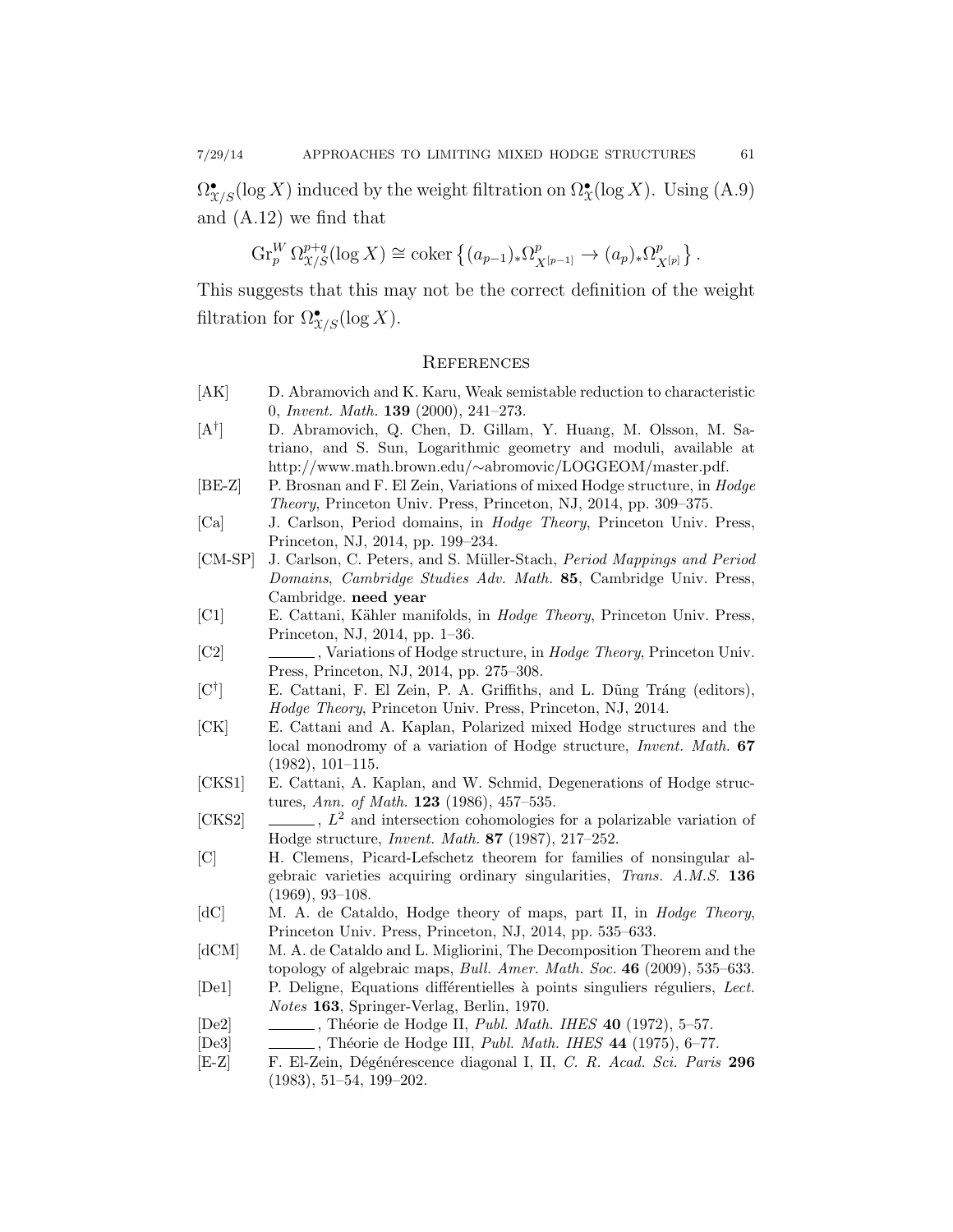- [E-ZT] F. El Zein and L. Tu, The algebraic de Rham theorem, in Hodge Theory, Princeton Univ. Press, Princeton, NJ, 2014, pp. 66–114.
- [Fr1] R. Friedman, The period map at the boundary of muduli, in Topics in Transcendental Algebraic Geometry, 183–208, (P. Griffiths, ed.), Princeton Univ. Press, Princeton, NJ, 1984.
- [Fr2] , Global smoothings of varieties with normal crossings, Ann. of *Math.* **118** (1983), 75–114.
- [Fu1] T. Fujisawa, Limits of Hodge structures in several variables, Compos. Math. **115** (1999), 129–183.
- [Fu2] , Mixed Hodge structures on log smooth degenerations, Tohoku Math. 60 (2008), 71–100.
- [Fu3] , Polarization on limiting mixed Hodge structures, 2013, arXiv:1305.4811v1.
- [FN] T. Fujisawa and C. Nakayama, Mixed Hodge structures on log deformations, Rend. Sem. Mat. Univ. Padova 110 (2003), 221–268.
- [GG] M. Green and P. Griffiths, Deformation theory and limiting mixed Hodge structures,
- [Gr] A. Grothendieck, On the de Rham cohomology of algebraic varieties, Publ. Math. IHES **29** (1966), 95-103.
- [GN] F. Guillén and V. Navarro Aznar, Sur le théorème local des cycles invariants, Duke Math. J. 71 (1990), 133–155.
- [HA] W. V. D Hodge and M. F. Atiyah, Integrals of the second kind on an algebraic variety, Ann. of Math.  $62$  (1995), 56–91.
- [K] N. Katz, The regularity theorem in algebraic geometry, Actes. Congrès Intern. Math. Nice 1 (1970), 437–443.
- [Kas1] M. Kashiwara, The asymptotic behavior of a variation of polarized Hodge structure, Publ. RIMS, Kyoto Univ. 21 (1985), 853–875.
- [Kas2]  $\Box$ , A study of variation of mixed Hodge structure, Publ. RIMS, Kyoto Univ. 22 (1986), 991–1024.
- [KK] M. Kashiwara and T. Kawai, Poincaré lemma for variation of Hodges structure, Publ. RIMS, Kyoto Univ. 23 (1987), 345–407.
- [KU] K. Kato and S. Usui, *Classifying Spaces of Degenerating Polarized Hodge* Structures, Ann. of Math. Stud. 169, Princeton Univ. Press, Princeton, NJ, 2009.
- [Ko] B. Kostant, Lie algebra cohomologoy and the generalized Borel-Weil theorem, Ann. of Math. 74 (1961), 329–387.
- [M] L. Migliorini, Hodge theory of maps, Part I, in *Hodge Theory*, Princeton Univ. Press, Princeton, NJ, 2014, pp. 235–250.
- [Pa] V. P. Palamodov, Deformations of complex spaces, Russian Math. Surveys 31, (1976), 128–197; translated from Uspekhi Mat. Nauk. 31 (1976), 129–194.
- [PS] C. A. M. Peters and J. H. M. Steenbrink, Mixed Hodge Structures, Ergeb. Math. Grenzgeb. 52, Springer-Verlag, New York, 2008.
- [SZ] J. Steenbrink and S. Zucker, Variation of mixed Hodge structure. I, Invent. Math. 80 (1985), 489–542.
- [Sc] W. Schmid, Variation of Hodge structure: the singularities of the period mapping, *Inv. Math.* **22** (1973), 211–319.